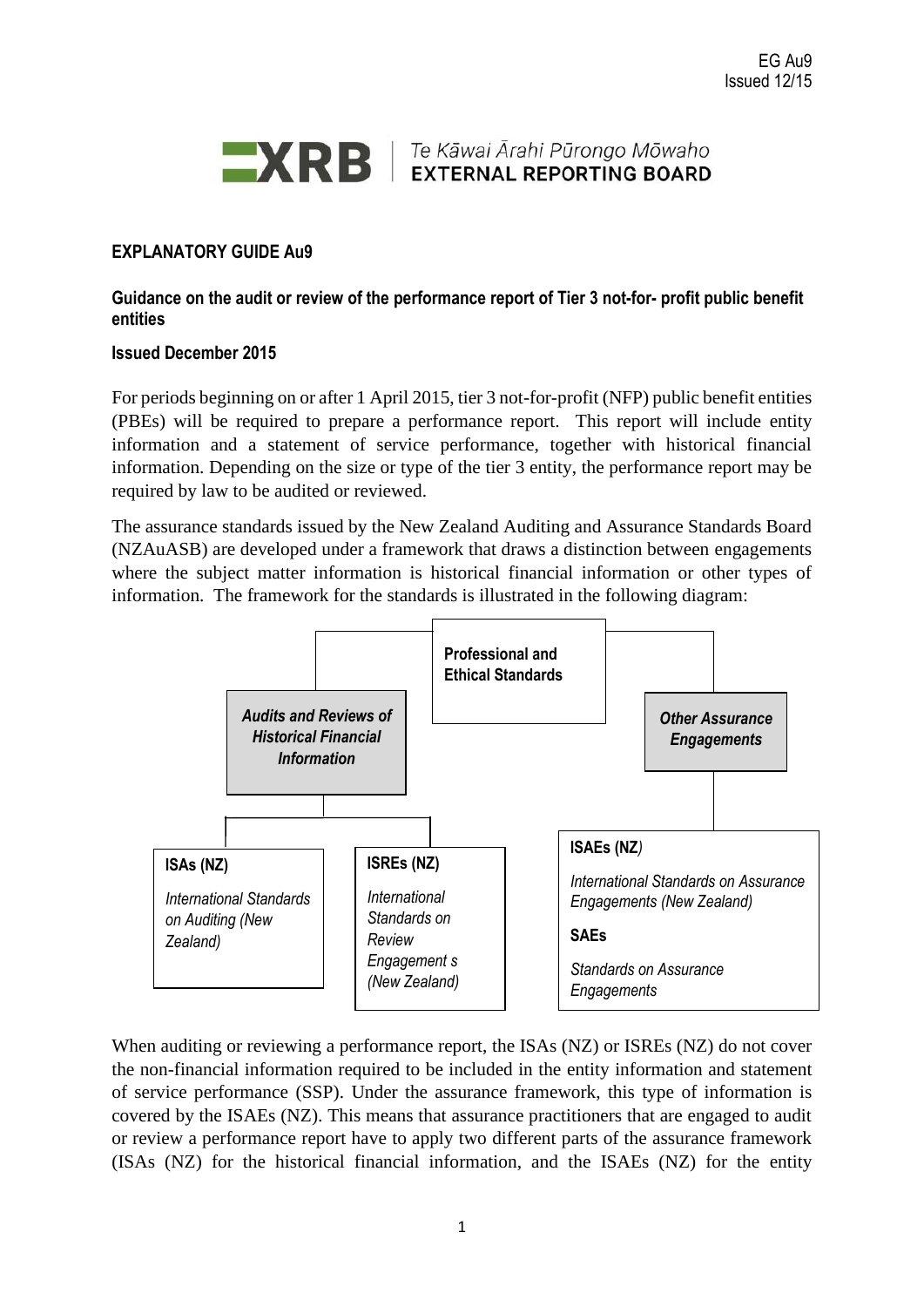information and statement of service performance) in order to form a conclusion on the overall performance report.

|               | <b>Performance report</b>               |                                   |
|---------------|-----------------------------------------|-----------------------------------|
|               | <b>Historical financial information</b> | <b>Entity information and SSP</b> |
| Audit         | ISAs (NZ)                               | ISAE (NZ) 3000 (Revised)          |
| <b>Review</b> | ISRE $(NZ)$ 2400 (Revised)              | ISAE (NZ) 3000 (Revised)          |

The NZASB is currently developing a financial reporting standard covering service performance information reporting requirements for Tier 1 and Tier 2 public benefit entities. The NZAuASB is concurrently developing an auditing standard on Service Performance Information (SPI) to apply when auditing a general purpose financial report that consists of financial and service performance information (such as the performance report of Tier 3 NFP PBEs). Once the auditing standard is developed, the NZAuASB will also look to develop a separate review standard on SPI to apply when engaged to review a general purpose financial report that consists of financial and service performance information. The auditing standard on SPI being developed may avoid the need for auditors to apply two different parts of the assurance framework when auditing a general purpose financial report that consists of financial, entity and service performance information. This auditing standard will not be available for use in the audits of NFP PBEs for March 2016 year ends, but is expected to be available and effective for when the new tier 1 and tier 2 financial reporting requirements are finalised and are in effect.

In the absence of a specific applicable assurance standard on the entity information and statement of service performance included as an integral part of the performance report of a Tier 3 NFP PBE, the appropriate NZAuASB standard to apply is ISAE (NZ) 3000 (Revised) *Assurance Engagements other than Audits or Reviews of Historical Financial Information*.

The NZAuASB has formulated this Explanatory Guide<sup>1</sup> to assist assurance practitioners that are engaged to audit or review a performance report, until such time as the assurance standard on SPI being developed is in effect. It provides guidance on how to apply ISAE (NZ) 3000 (Revised) to form a conclusion about whether the entity information and the statement of service performance included in the performance report prepared in accordance with Tier 3 *Public Benefit Entity Simple Format Reporting – Accrual (Not-For-Profit)* are fairly stated, to enable a conclusion to be expressed on whether the overall performance report is fairly presented. The assurance practitioner must comply with ISA (NZ) 700 or ISRE (NZ) 2400 (Revised), and ISAE (NZ) 3000 (Revised) to prepare the assurance report. Even though the assurance standards differ for financial and non-financial information, the principles are the same and the work performed on one type of information can often be used for both purposes. This guidance will assist the practitioner to accept, plan, perform and report in the most efficient way, by highlighting the areas that are common to both the financial and non-financial

<sup>&</sup>lt;sup>1</sup> Acknowledgement

Some information in this guidance has been drawn from the Auditor-General's Auditing Standard AG-4 (Revised) *The audit of service performance reports.*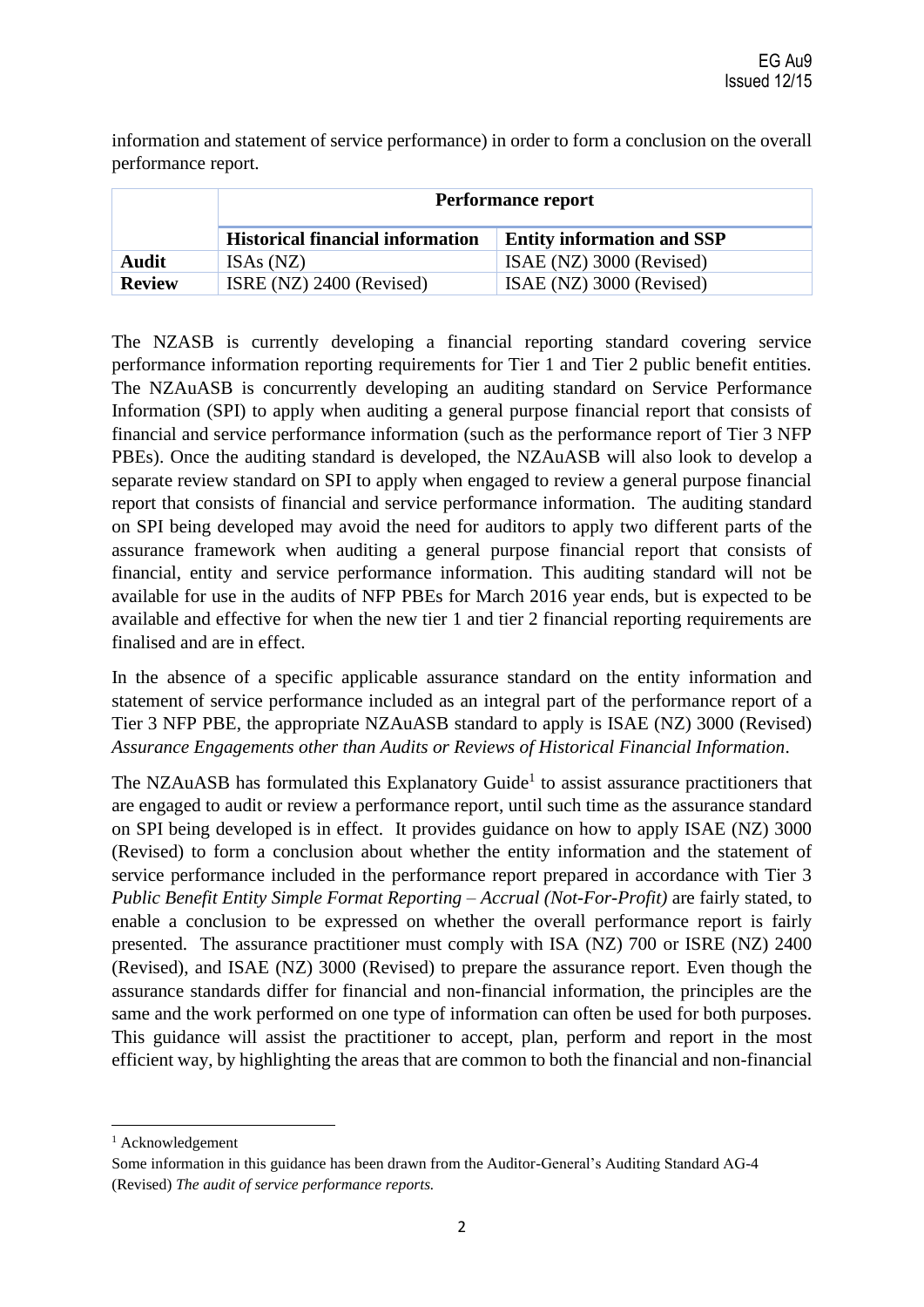information, as well as highlighting areas where there are differences. This is to enable the practitioner to perform the work concurrently, efficiently and in an all-encompassing manner.

This guidance will stay in place until an applicable auditing standard and review standard on SPI come into effect.

The NZAuASB has recently issued new and revised auditor reporting standards that will be effective for audits of financial statements for periods ending on or after 15 December 2016 with early adoption permitted. The revised auditor reporting requirements have not been reflected in this guidance.

This publication does not amend or override ISAE (NZ) 3000 (Revised), the ISAs (NZ) or ISRE (NZ) 2400 (Revised), the texts of which are authoritative. Reading this document is not a substitute for reading those standards. This document is not meant to be exhaustive and reference to ISAE (NZ) 3000 (Revised), and the ISAs (NZ) or ISRE (NZ) 2400 (Revised) should always be made when conducting an audit or review of a performance report. It includes explanatory material on specific matters for the purposes of understanding and complying with NZAuASB Standards. The assurance practitioner exercises professional judgement when using this Explanatory Guide.

This Explanatory Guide is an explanatory document, has no legal status and does not prescribe or create new requirements.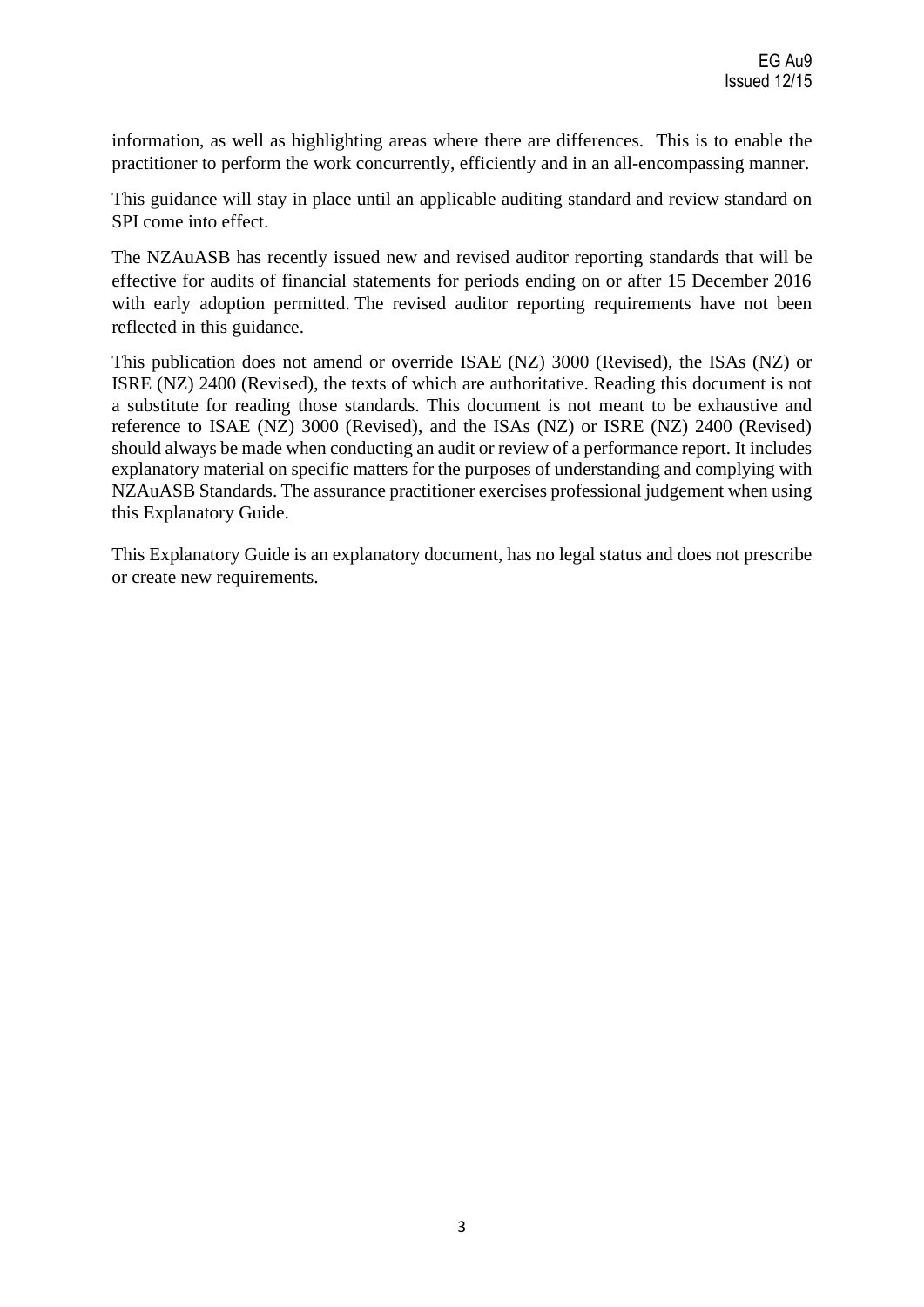# **Decision tree for the audit/review of the entity information and statement of service performance included in the performance report**

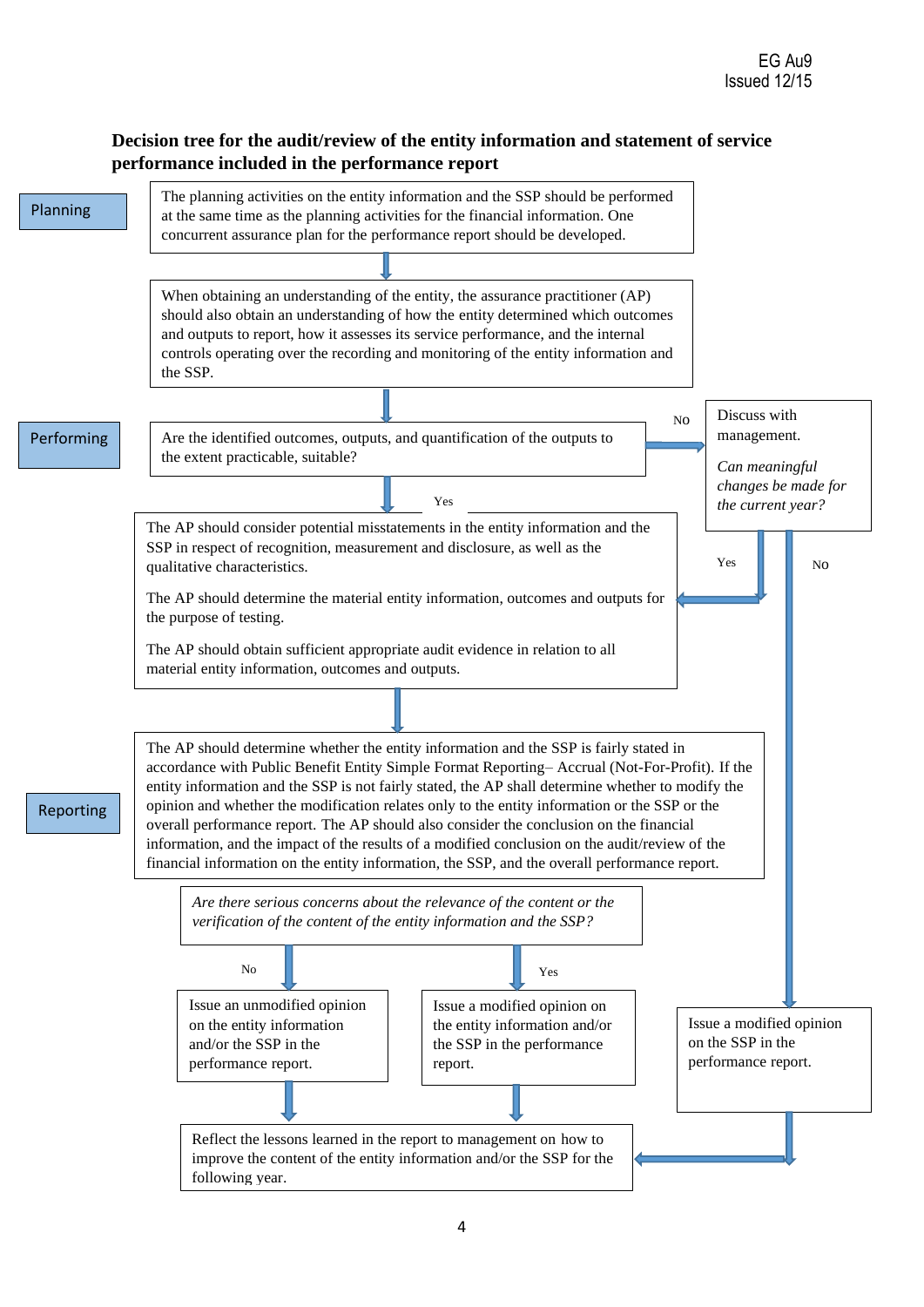#### COPYRIGHT

© External Reporting Board ("XRB") 2015

This XRB explanatory guide contains copyright material. Reproduction within New Zealand in unaltered form (retaining this notice) is permitted for personal and non-commercial use subject to the inclusion of an acknowledgment of the source.

Requests and enquiries concerning reproduction and rights for commercial purposes within New Zealand should be addressed to the Chief Executive, External Reporting Board at the following email address: enquiries@xrb.govt.nz

ISBN 978-0-947505-01-1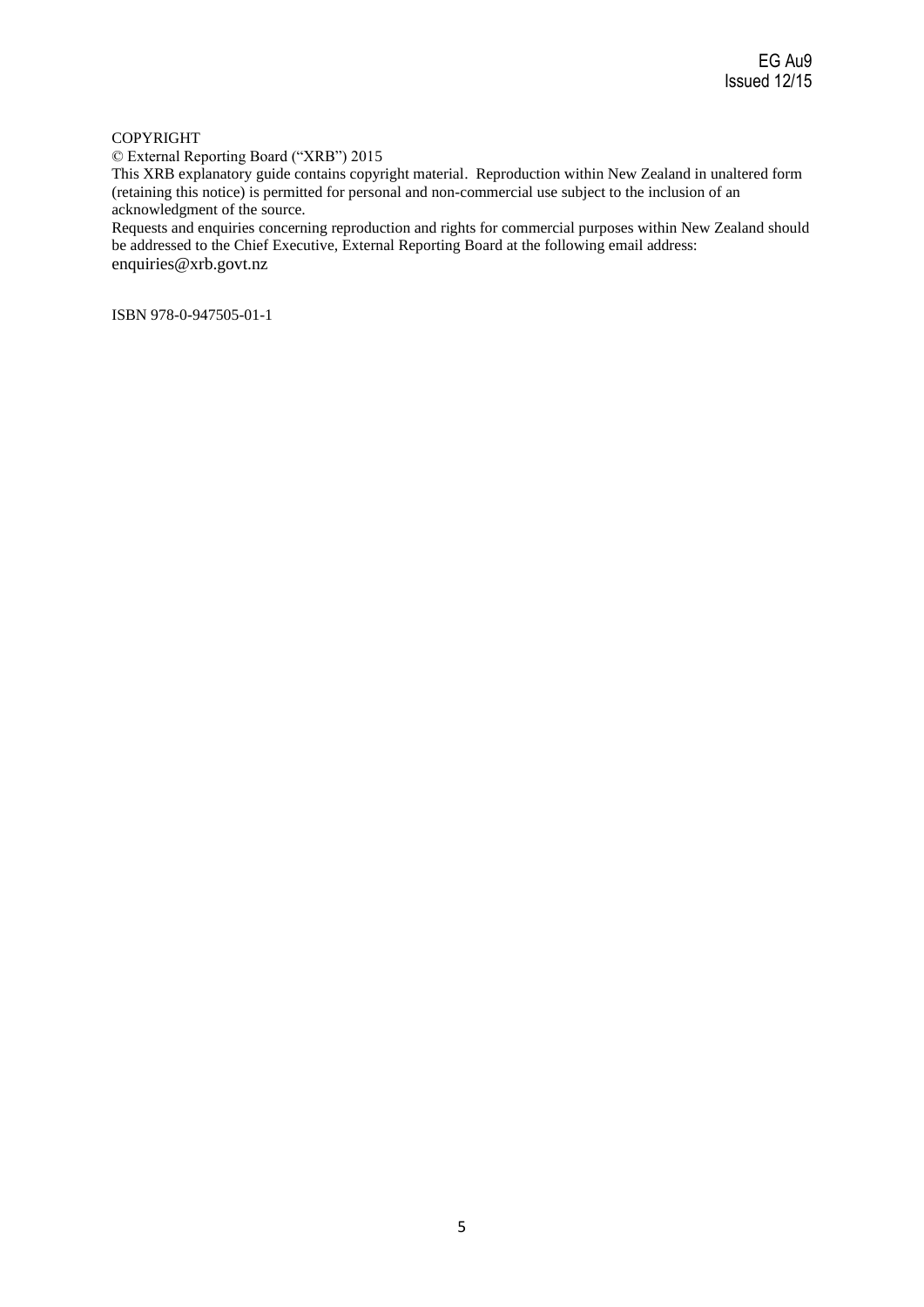### EXPLANATORY GUIDE Au9

# **GUIDANCE ON THE AUDIT OR REVIEW OF THE PERFORMANCE REPORT OF TIER 3 NOT-FOR-PROFIT PUBLIC BENEFIT ENTITIES**

*Issued by the New Zealand Auditing and Assurance Standards Board*

# **CONTENTS \_\_\_\_\_\_\_\_\_\_\_\_\_\_\_\_\_\_\_\_\_\_\_\_\_\_\_\_\_\_\_\_\_\_\_\_\_\_\_\_\_\_\_\_\_\_\_\_\_\_\_\_\_\_\_\_\_\_\_\_\_\_\_\_\_\_\_\_\_\_\_\_\_\_\_\_\_\_\_\_**

#### Paragraph

|                                                                                   | $1 - 8$   |
|-----------------------------------------------------------------------------------|-----------|
| Audit or review requirements of the entity information and the SSP                | $9 - 12$  |
| Applicable auditing and assurance standards to apply to the performance report of |           |
|                                                                                   | $13 - 14$ |
|                                                                                   | $15-17$   |
|                                                                                   | 18-19     |
|                                                                                   | $20 - 22$ |
|                                                                                   | 23        |
|                                                                                   | 24-27     |
|                                                                                   | 28-41     |
|                                                                                   | $42 - 53$ |
|                                                                                   | 54-86     |
|                                                                                   | 87-108    |
| <b>Appendix 1: Illustrative Engagement letters</b>                                |           |
| <b>Appendix 2: Illustrative Representation letter</b>                             |           |
| <b>Appendix 3: Illustrative Assurance Reports</b>                                 |           |
| <b>Appendix 4: Illustrative Modified Conclusions</b>                              |           |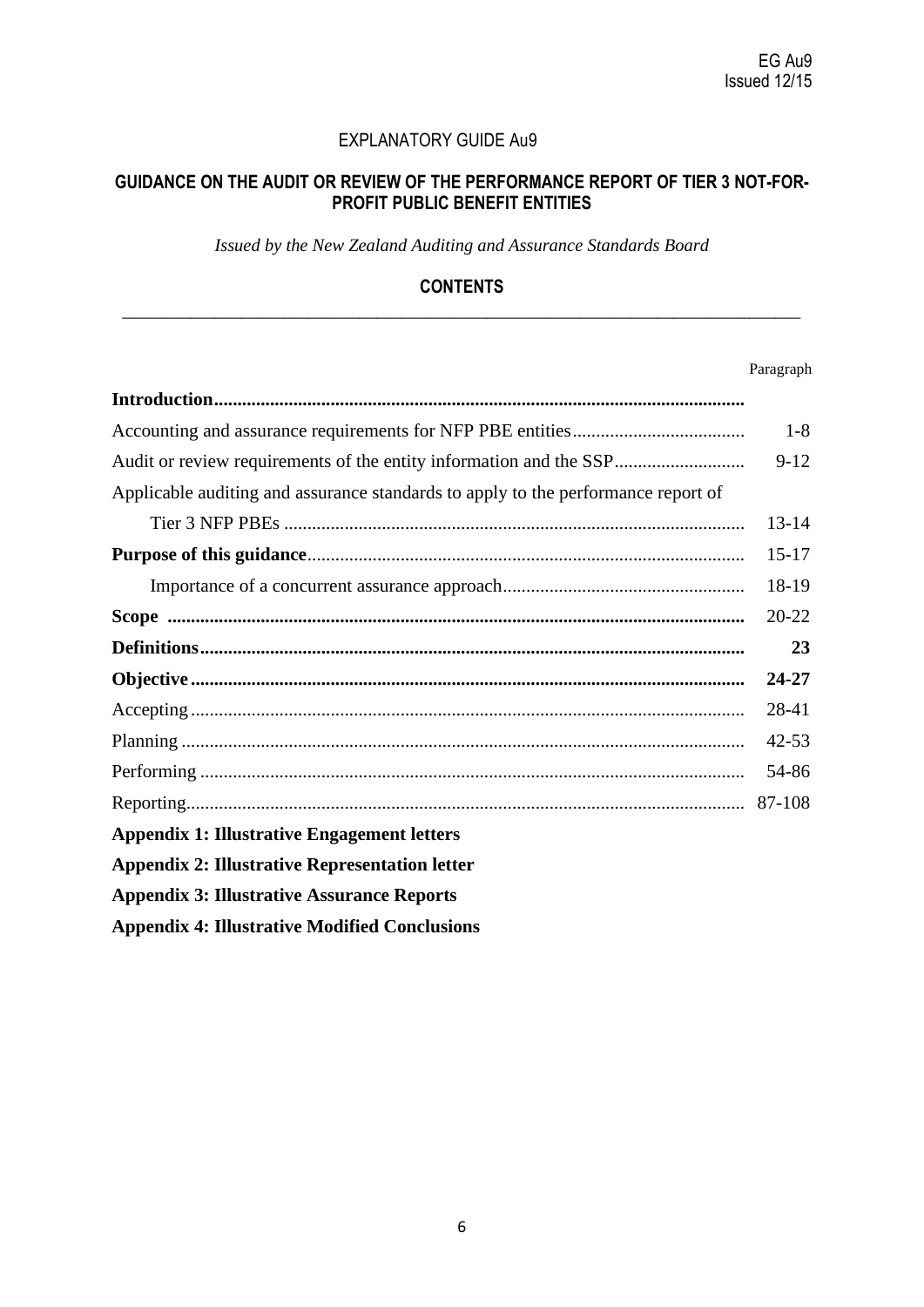# **Introduction**

# **Accounting and assurance requirements for NFP PBE entities**

- 1. For periods beginning on or after 1 April 2015 Not-For-Profit (NFP) public benefit entities (PBEs) that are registered charities are required by statute to prepare financial statements using the applicable XRB standards. Other NFP PBEs (Not-For-Profit Friendly Societies and Not-For-Profit Maori Incorporations) have been required to do so for periods beginning on or after 1 April 2014.
- 2. The financial reporting requirements to be applied in the preparation of the financial statements are determined under XRB  $A1<sup>2</sup>$ . Those financial statements may also be required by statute to be audited or reviewed. The audit or review requirements are determined by statute depending on size criteria. The accounting and assurance requirements for NFP PBE entities are as below:

|        | <b>XRB NFP PBEs</b><br>reporting criteria                                                                                                                                                         | <b>Statutory audit or review</b><br>requirements                                                                                                                                                                                                               | <b>Reporting of</b><br>entity<br>information<br>and service<br>performance<br>information<br>required |
|--------|---------------------------------------------------------------------------------------------------------------------------------------------------------------------------------------------------|----------------------------------------------------------------------------------------------------------------------------------------------------------------------------------------------------------------------------------------------------------------|-------------------------------------------------------------------------------------------------------|
| Tier 1 | <b>Public Benefit Entity</b><br>$\bullet$<br><b>Standards</b><br>Over \$30 million<br>$\bullet$<br>annual expenses<br>Or has public<br>$\bullet$<br>accountability                                | The following Tier 1 reporting<br>entities are required to have an<br><i>audit:</i><br>Large registered charity<br>Large Not-For-Profit Friendly<br>$\bullet$<br>Society <sup>3</sup><br>Large Not-For-Profit Maori<br>$\bullet$<br>Incorporation <sup>4</sup> | Not yet <sup>5</sup>                                                                                  |
| Tier 2 | <b>Public Benefit Entity</b><br>$\bullet$<br><b>Standards Reduced</b><br>Disclosure Regime<br>Under \$30 million<br>$\bullet$<br>annual expenses<br>Without public<br>$\bullet$<br>accountability | The following Tier 2 reporting<br>entities are required to have an<br><i>audit:</i><br>Large registered charity<br>Large Not-For-Profit Friendly<br>$\bullet$<br>Society<br>Large Not-For-Profit Maori<br>$\bullet$<br>Incorporation                           | Not yet <sup>5</sup>                                                                                  |

<sup>2</sup> XRB A1, *Application of the Accounting Standards Framework.*

<sup>&</sup>lt;sup>3</sup> Friendly Societies and Credit Unions Act 1982

<sup>4</sup> Te Ture Whenua Maori Act 1993

<sup>&</sup>lt;sup>5</sup> The NZASB is in the process of developing an accounting standard that will require the reporting of service performance information for Tier 1 and Tier 2 PBE reporting entities.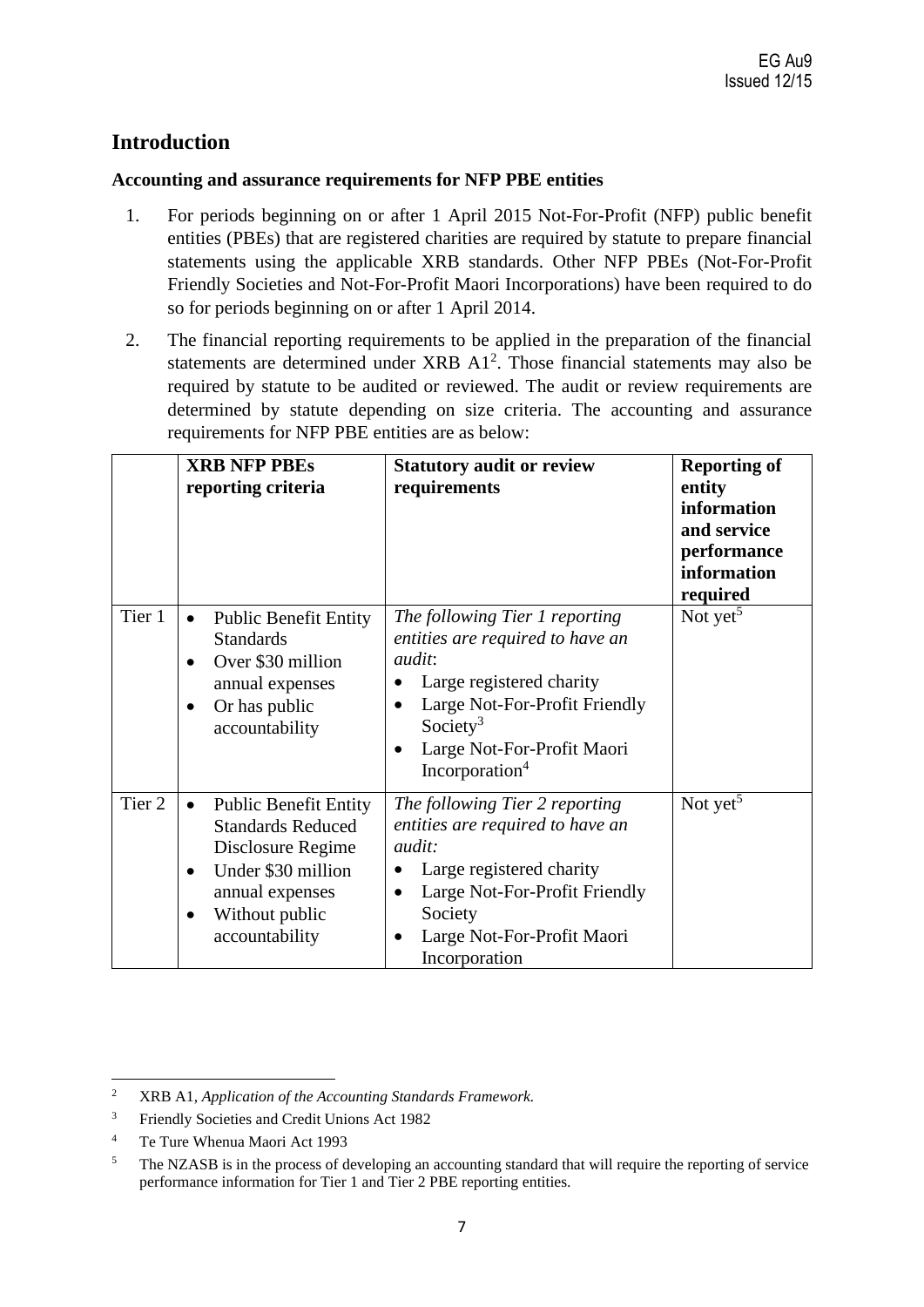|                   | <b>XRB NFP PBEs</b><br>reporting criteria                                                                                                                                                       | <b>Statutory audit or review</b><br>requirements                                                                                                                                                                                                                                                                                                                                                                                                                                   | <b>Reporting of</b><br>entity<br>information<br>and service<br>performance<br>information<br>required |
|-------------------|-------------------------------------------------------------------------------------------------------------------------------------------------------------------------------------------------|------------------------------------------------------------------------------------------------------------------------------------------------------------------------------------------------------------------------------------------------------------------------------------------------------------------------------------------------------------------------------------------------------------------------------------------------------------------------------------|-------------------------------------------------------------------------------------------------------|
| Tier <sub>3</sub> | <b>Public Benefit Entity</b><br>$\bullet$<br>Simple Format<br>Reporting - Accrual<br>(Not-For-Profit)<br>Under \$2m annual<br>$\bullet$<br>expenses<br>Without public<br>accountability         | The following Tier 3 reporting<br>entities are required to have an<br><i>audit:</i><br>Registered charity with<br>$\bullet$<br>expenses greater than \$1.1m<br>Not-For-Profit Friendly Society<br>$\bullet$<br>with operating expenses greater<br>than \$140k<br>Registered charity with expenses<br>between \$550k and \$1.1m can<br>choose to have an audit or a review<br>Registered charity with expenses<br>less than \$550k has no statutory<br>audit or review requirement. | Yes                                                                                                   |
| Tier <sub>4</sub> | <b>Public Benefit Entity</b><br>$\bullet$<br>Simple Format<br>Reporting -Cash<br>(Not-For-Profit)<br>Under \$125k annual<br>$\bullet$<br>operating expenses<br>Without public<br>accountability | No statutory audit or review<br>required                                                                                                                                                                                                                                                                                                                                                                                                                                           | Yes                                                                                                   |

- 3. NFPs that are eligible for and elect to apply the tier 3 NFP PBE simple format requirements, and those that are eligible for and elect to apply the tier 4 NFP PBE simple format requirements, are required to prepare a 'performance report'. A tier 3 NFP PBE performance report comprises entity information, a statement of service performance (SSP), a statement of financial performance, a statement of financial position, a statement of cash flows, a statement of accounting policies and notes to the performance report<sup>6</sup>.
- 4. The tier 3 NFP PBE simple format requirements require the entity information<sup>7</sup> to comprise:

<sup>6</sup> Tier 4 NFP PBE simple format requirements performance report requires entity information, a SSP, a Statement of Receipts and Payments, and a Statement of Resources and Commitments, and notes to the performance report.

<sup>7</sup> Public Benefit Entity Simple Format Reporting – Accrual (Not-For-Profit) paragraph A37.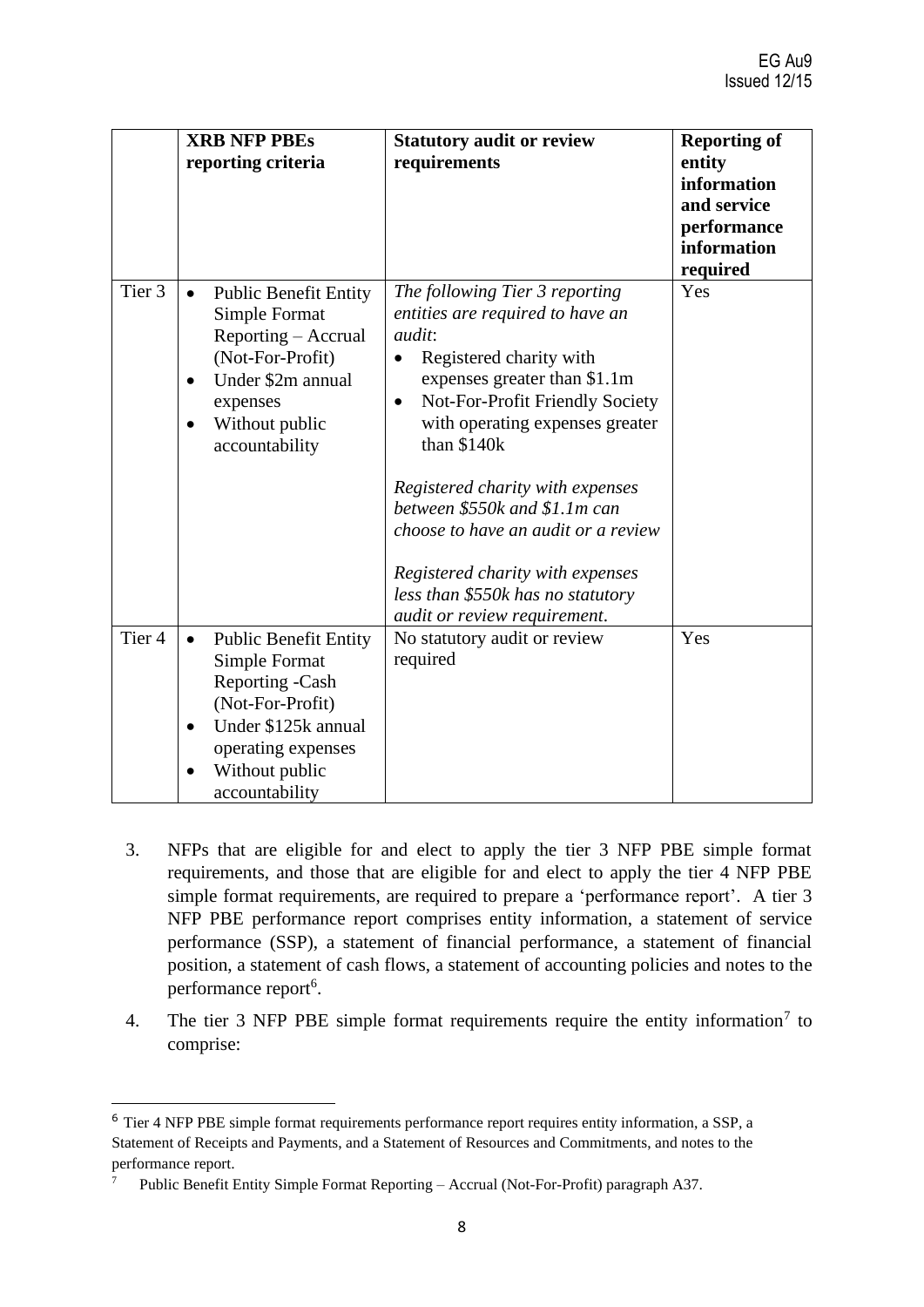- The entity's name, type of entity and legal basis (if any);
- The entity's purpose or mission;
- A description of the structure of the entity's operations (including governance arrangements);
- The main sources of the entity's cash and resources;
- The main methods used by the entity to raise funds;
- The entity's reliance on volunteers and donated goods and services; and
- Any additional information that is considered essential to users' overall understanding of the entity.
- 5. The tier 3 NFP PBE simple format requirements require the SSP to $8$ :
	- Describe the outcome $(s)$  (that is what the entity is seeking to achieve in terms of its impact on society) that the entity is seeking to achieve or influence through the delivery of its goods or services; and
	- Describe, and quantify to the extent practicable, the outputs (the goods or services) the entity has delivered for the current year. The SSP need include only the outputs that are significant to the performance of the entity.

Additional information may be included.

- 6. Currently NFP PBE entities that are eligible for and elect to apply Tier 1 or Tier 2 NFP PBE accounting requirements are not required to prepare entity or service performance information. However, some of these entities may elect to do so. If they elect to do so, they will have to comply with the tier 1 or tier 2 requirements in PBE IPSAS 1 para 150.1<sup>9</sup> which are different from the Tier 3 entity information and SSP requirements.
- 7. A statutory audit or review is required to be performed by a qualified auditor<sup>10</sup>, applying the XRB auditing and assurance standards.
- 8. Where there is no statutory requirement for an audit or a review, but an entity elects to have an audit or review and appoints a member of a professional accounting body to perform the engagement, the rules of the professional body may require their members to apply the XRB auditing and assurance standards.

# **Audit or review requirements of the entity information and the SSP**

9. NFP PBEs that apply the tier 3 simple format reporting requirements, *Public Benefit Entity Simple Format Reporting - Accrual (Not-For-Profit)*, may require either a statutory audit or a review of a performance report that includes entity information and a statement of service performance.

<sup>8</sup> Public Benefit Entity Simple Format Reporting – Accrual (Not-For-Profit) paragraph A41.

<sup>&</sup>lt;sup>9</sup> The NZASB is currently developing a financial reporting standard covering service performance information which will replace the requirements in PBE IPSAS 1.

<sup>&</sup>lt;sup>10</sup> As defined by section 35 of the Financial Reporting Act 2013.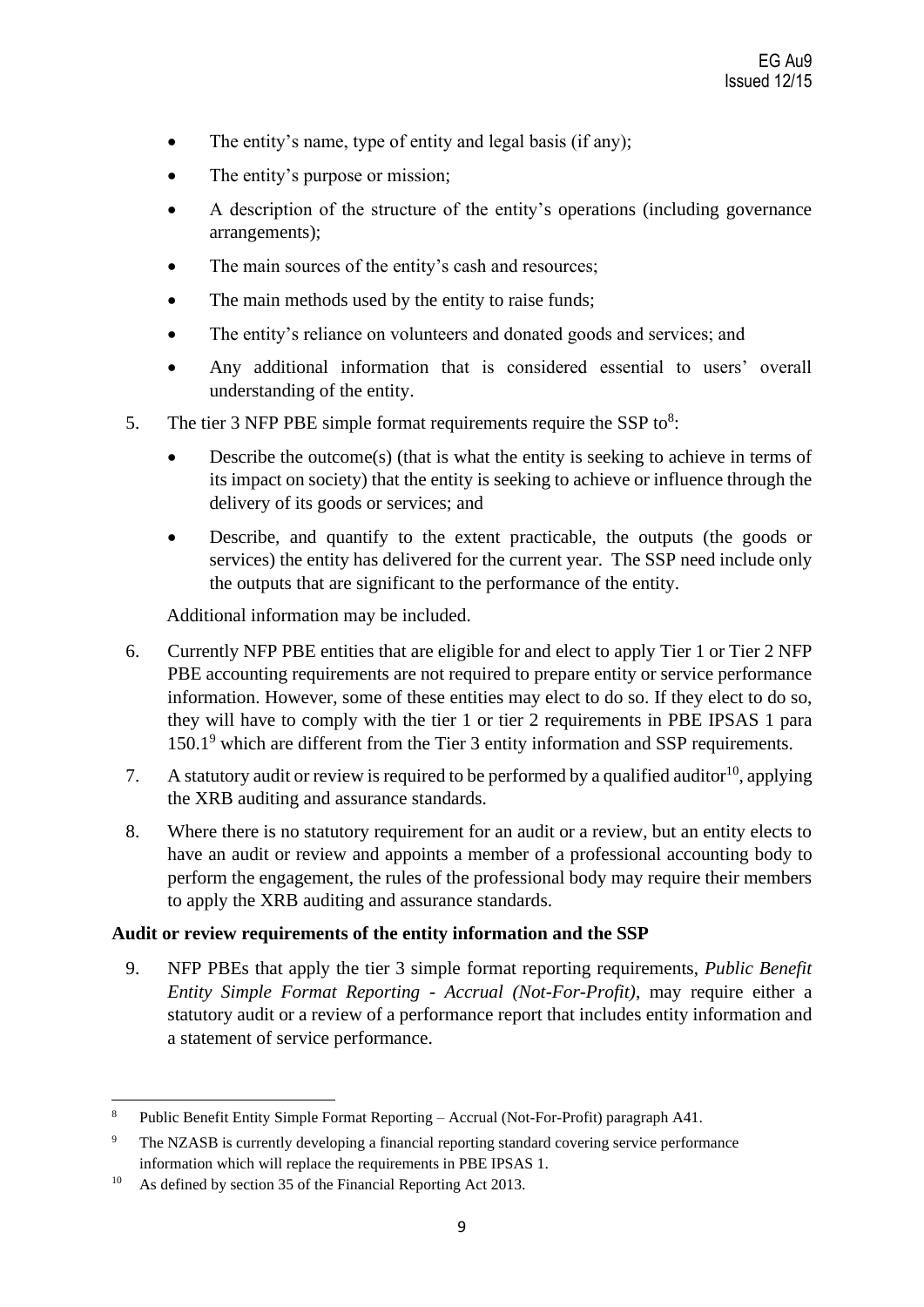- 10. This means that the assurance practitioner engaged to perform an audit or review of a NFP PBE performance report prepared in accordance with *Public Benefit Entity Simple Format Reporting- Accrual (Not-For-Profit)* is required to audit or review both the financial information and the entity information and SSP, to enable an audit opinion or a review conclusion to be expressed on the overall performance report.
- 11. If a registered charity that does not have a statutory requirement to have an audit or a review of its performance report elects to have an audit or review, or a Not-For-Profit society that does not have a statutory requirement to have an audit elects to have an audit or review, the entity can decide whether it wants the entity information and SSP included in the assurance engagement. In these circumstances:
	- the engagement letter needs to set out the scope of the engagement and reporting.
	- the audit or review report needs to be clear about what information in the performance report the conclusion covers.
	- In an audit engagement, where the entity elects not to have the entity information and SSP audited, this information will be subject to the requirements of ISA (NZ)  $720^{11}$ .
	- In a review engagement where the entity decides to exclude the SSP and/or the entity information from the review engagement, there is no requirement for the assurance practitioner to consider the entity information and SSP included in the performance report.
- 12. A Not-For-Profit Maori Incorporation that does not require an audit can opt to have an audit or review if the shareholders pass a special resolution. In this case it is a statutory assurance engagement and the entity cannot elect to have only sections of the performance report subject to the assurance engagement. The audit or review conclusion will have to include the entity information and the SSP.

# **Applicable auditing and assurance standards to apply to the performance report of Tier 3 NFP PBEs**

- 13. The International Standards on Auditing (New Zealand) (ISAs (NZ)) are written in the context of an audit of financial statements by an auditor. They are to be adapted as necessary in the circumstances when applied to audits of historical financial information. While the entity information and SSP is an integral part of the performance report produced in accordance with *Public Benefit Entity Simple Format Reporting-Accrual (Not-For-Profit),* it is not a part of the financial statements as defined in the ISAs (NZ) and is therefore not within the scope of the ISAs (NZ).
- 14. The applicable standards to apply in the audit or review of the performance report that includes historical financial and other types of information are as follows:

<sup>&</sup>lt;sup>11</sup> ISA (NZ) 720 *The Auditor's Responsibilities Relating to Other Information in Documents Containing Audited Financial Statements*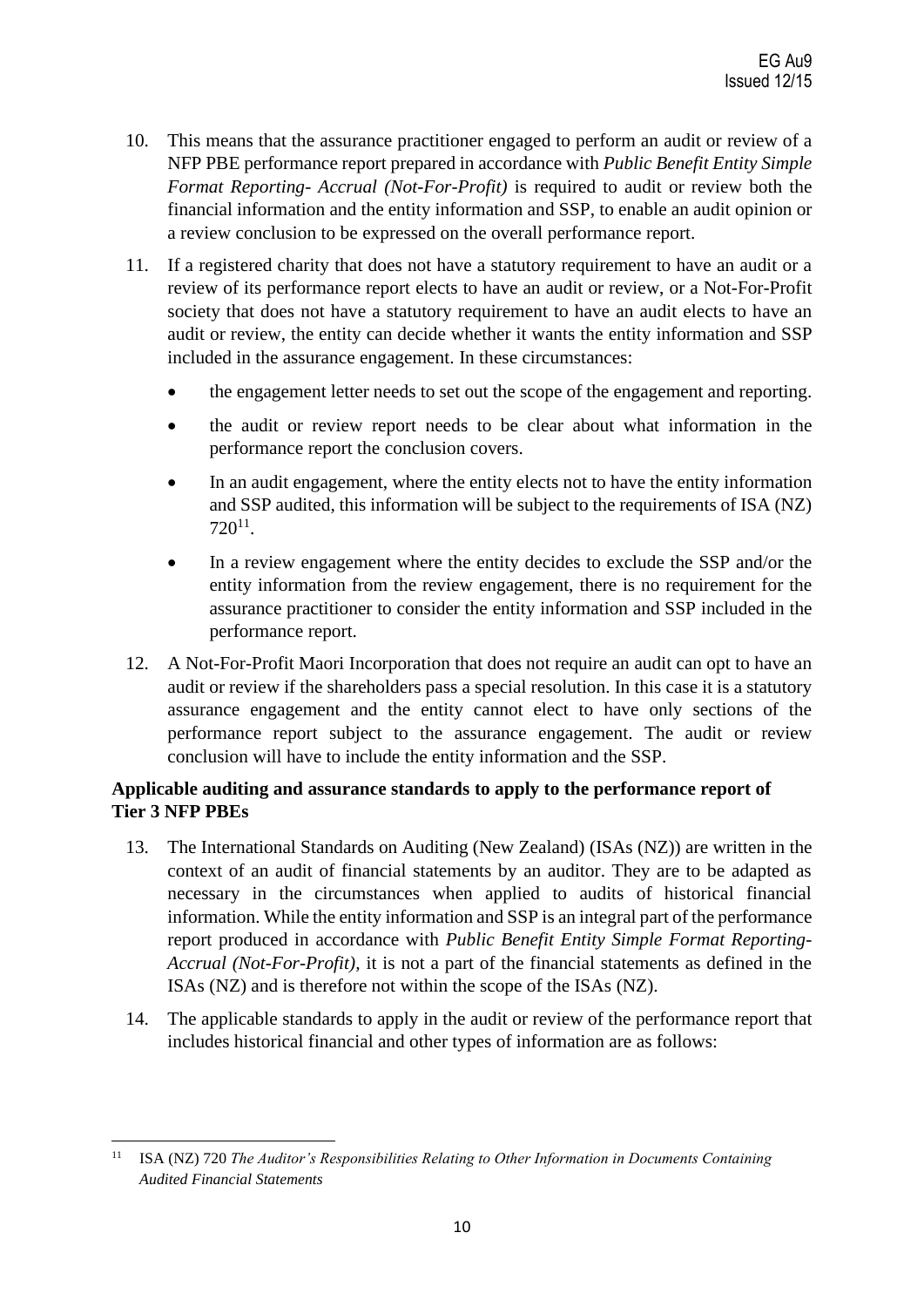|               | Performance report                         |                                   |                                                                     |
|---------------|--------------------------------------------|-----------------------------------|---------------------------------------------------------------------|
|               | <b>Historical financial</b><br>information | <b>Entity information and SSP</b> | <b>Other information</b><br>included with the<br>performance report |
| <b>Audit</b>  | ISAs (NZ)                                  | ISAE (NZ) 3000 (Revised)          | ISA (NZ) 720                                                        |
| <b>Review</b> | <b>ISRE (NZ) 2400</b><br>$(Revised)^{12}$  | ISAE (NZ) 3000 (Revised)          | <b>ISAE (NZ) 3000</b><br>(Revised)                                  |

# **Purpose of this guidance**

- 15. This guidance is to assist assurance practitioners when engaged to perform an audit or review of the performance report.
- 16. This guidance highlights where the practitioner should concurrently apply the ISAs (NZ) or ISRE (NZ) 2400 (Revised), and ISAE (NZ) 3000 (Revised) when auditing or reviewing the performance report, highlighting those considerations specific to the entity information and the SSP to enable the practitioner to express a conclusion on the performance report.
- 17. This guidance has been prepared in a columnar format to assist the assurance practitioner to distinguish how an audit would differ from a review engagement. Where there are no differences that need to be highlighted, the columns have been merged. Where the requirements differ, the audit and review columns have been separated.

# **Importance of a concurrent assurance approach**

- 18. This guidance is applicable when an assurance practitioner is engaged to audit or review the performance report of a Tier 3 NFP PBE. In order to conduct an efficient audit or review, the assurance practitioner generally applies a concurrent assurance approach to the financial information, the entity information and the SSP. The assurance practitioner considers the potential for concurrent work and plans accordingly. Hereinafter this is referred to as the concurrent "audit" or concurrent "review".
- 19. This guidance explains how to apply the requirements in ISAE (NZ) 3000 (Revised) to the entity information and the SSP within each of the following phases of the audit or review of the performance report, concurrently with the ISAs (NZ) or ISRE (NZ) 2400 (Revised), as an integral part of the audit or review of the performance report, highlighting areas of potential concurrent work as well as additional considerations as a result of the inclusion of the entity information and SSP within the performance report:

<sup>12</sup> ISRE (NZ) 2400 (Revised) *Review of Historical Financial Statements Performed by an Assurance Practitioner*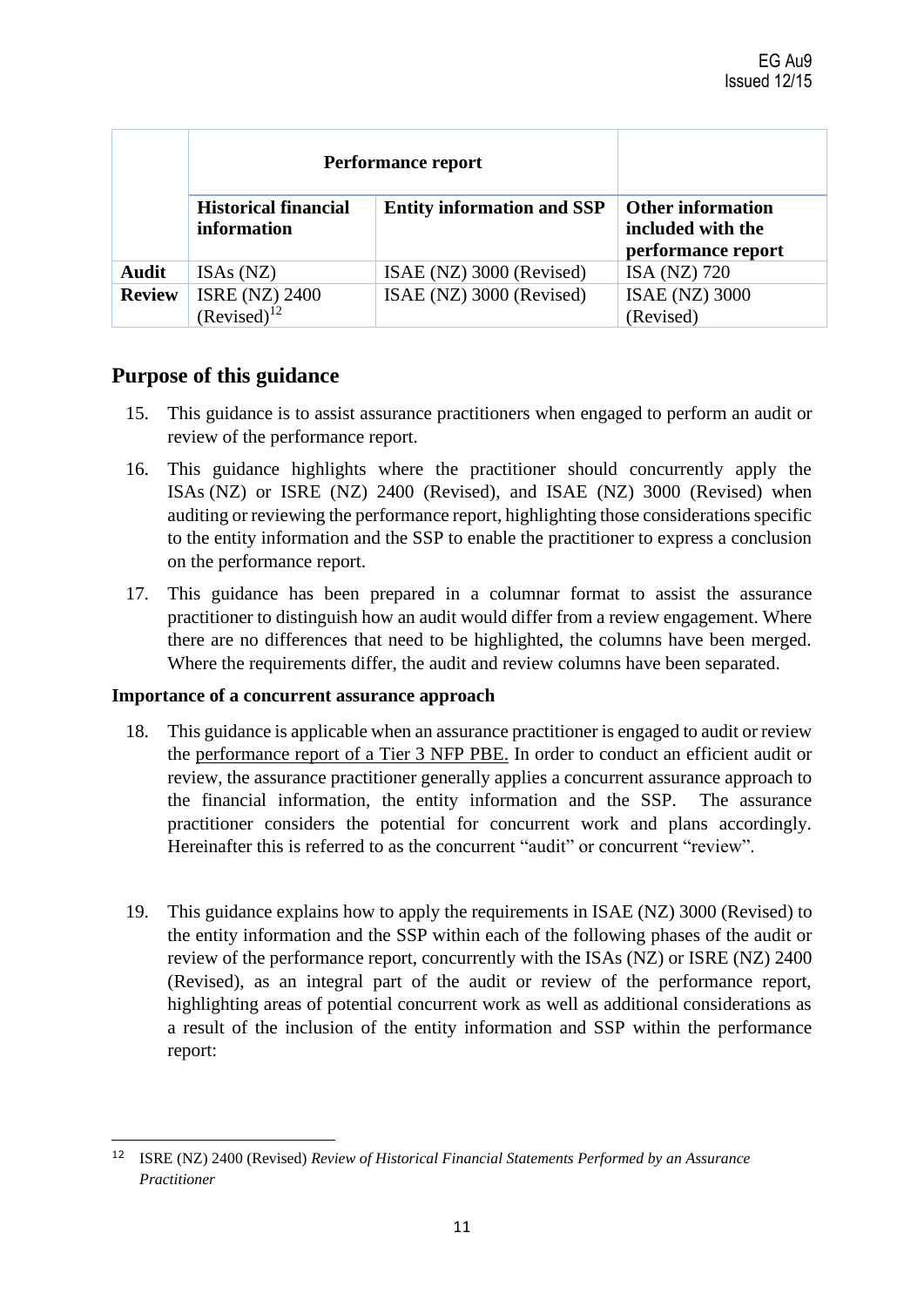

# **Scope**

- 20. This guidance applies to NFP PBEs that are eligible for, and elect to apply, the Tier 3 simple format requirements, *Public Benefit Entity Simple Format Reporting- Accrual (Not-For-Profit).*
- 21. This guidance may also be helpful where a Tier 1 or Tier 2 NFP PBE entity elects to report service performance information, but would need to be adapted and supplemented as necessary in the engagement circumstances.
- 22. This guidance **excludes** the audit of service performance reports of public sector entities. Auditors of public entities are required to follow the Auditor-General's Auditing Standard 4 (Revised) *The Audit of Service Performance Reports* when auditing service performance reports.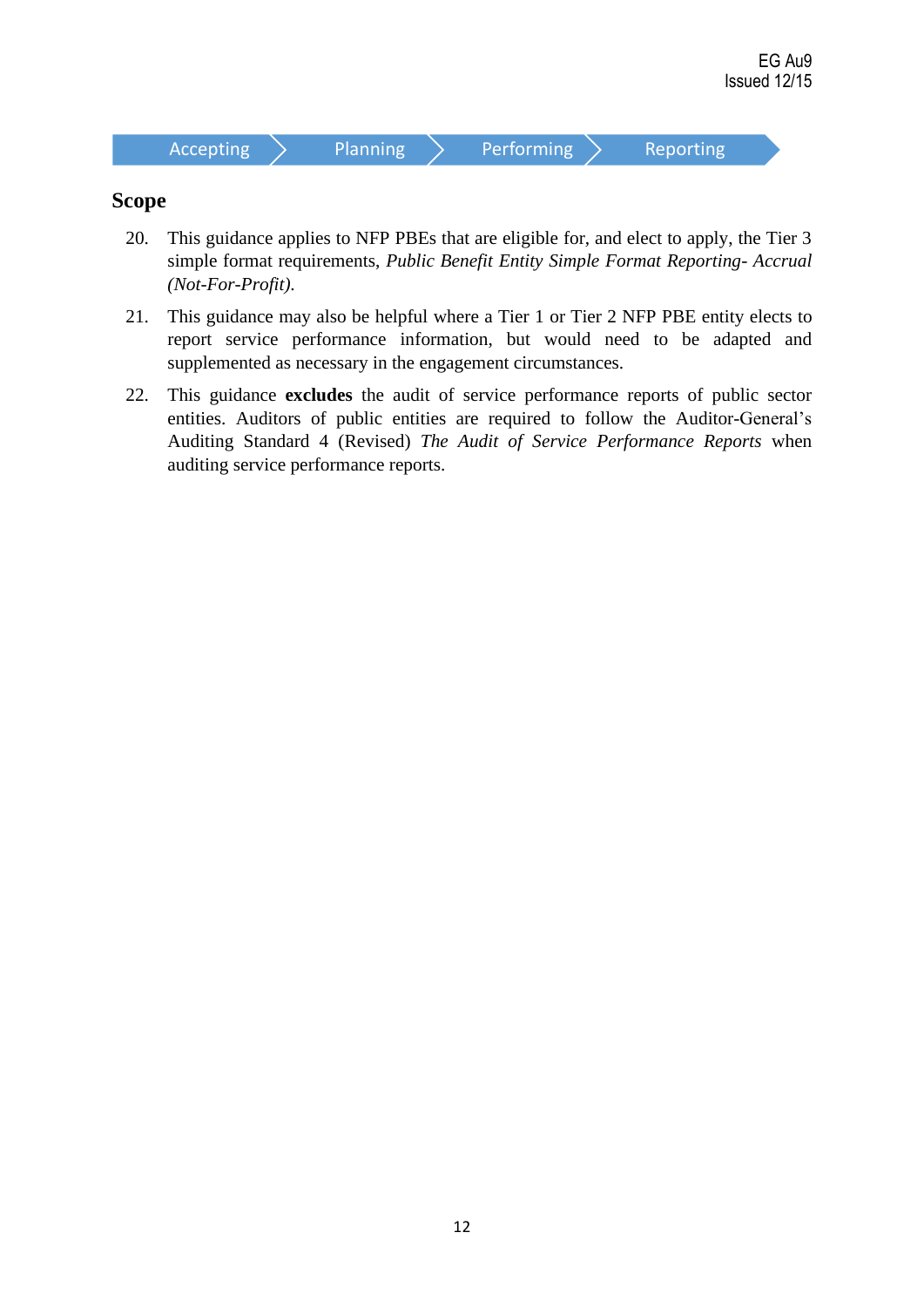**Guidance on the audit or review of the performance report of Tier 3 Not-For-Profit public benefit entities**

| <b>ISAE (NZ) 3000</b><br>(Revised)<br><b>Requirements</b> | Guidance on applying ISAE (NZ) 3000 (Revised)<br>concurrently with the ISAs (NZ) when performing an<br><b>AUDIT</b> of the performance report, specific to the entity<br>information and SSP | Guidance on applying ISAE (NZ) 3000 (Revised)<br>concurrently with ISRE (NZ) 2400 (Revised) when<br>performing a REVIEW of the performance report,<br>specific to the entity information and SSP                                                                                                                                                                           |  |
|-----------------------------------------------------------|----------------------------------------------------------------------------------------------------------------------------------------------------------------------------------------------|----------------------------------------------------------------------------------------------------------------------------------------------------------------------------------------------------------------------------------------------------------------------------------------------------------------------------------------------------------------------------|--|
| <b>Definitions</b>                                        | 23. The following terms are defined as follows for the purposes of this guidance:                                                                                                            |                                                                                                                                                                                                                                                                                                                                                                            |  |
|                                                           | outcomes and outputs.                                                                                                                                                                        | Criteria: The benchmarks used to measure or report the service performance. The NZASB standard Public Benefit Entity<br>Simple Format Reporting – Accrual (Not-For-Profit) describes two elements of service performance reporting including                                                                                                                               |  |
|                                                           |                                                                                                                                                                                              | <b>Comparability:</b> Users are able to compare what the entity did this year with what the entity did last year. Users might<br>also want to see how the entity performed compared to similar entities in the same sector this year.                                                                                                                                      |  |
|                                                           |                                                                                                                                                                                              | <b>Outcomes:</b> What the entity is seeking to achieve in terms of its impact on society.                                                                                                                                                                                                                                                                                  |  |
|                                                           | <b>Outputs:</b> The goods or services that the entity delivered during the year.                                                                                                             |                                                                                                                                                                                                                                                                                                                                                                            |  |
|                                                           |                                                                                                                                                                                              | <b>Performance report:</b> A set of statements which collectively tell the story of the entity over the financial year. This<br>includes the entity information, statement of service performance, statement of financial performance, statement of<br>financial position, statement of cash flows, statement of accounting policies, and notes to the performance report. |  |
|                                                           | <b>Relevance:</b> The information can be used to assess the entity's performance                                                                                                             |                                                                                                                                                                                                                                                                                                                                                                            |  |
|                                                           | <b>Reliability:</b> The information represents what has happened in a way that most users would see as a fair representation of<br>the situation, with no bias.                              |                                                                                                                                                                                                                                                                                                                                                                            |  |
|                                                           | Service performance: Refers to the entity's delivery of goods and services with the intention of having an impact on<br>society or segments of society.                                      |                                                                                                                                                                                                                                                                                                                                                                            |  |
|                                                           | Service performance information: Information required in addition to the financial statements to be useful for<br>and services for community or social benefit.                              | accountability and decision-making purposes because public benefit entities have a primary objective of providing goods                                                                                                                                                                                                                                                    |  |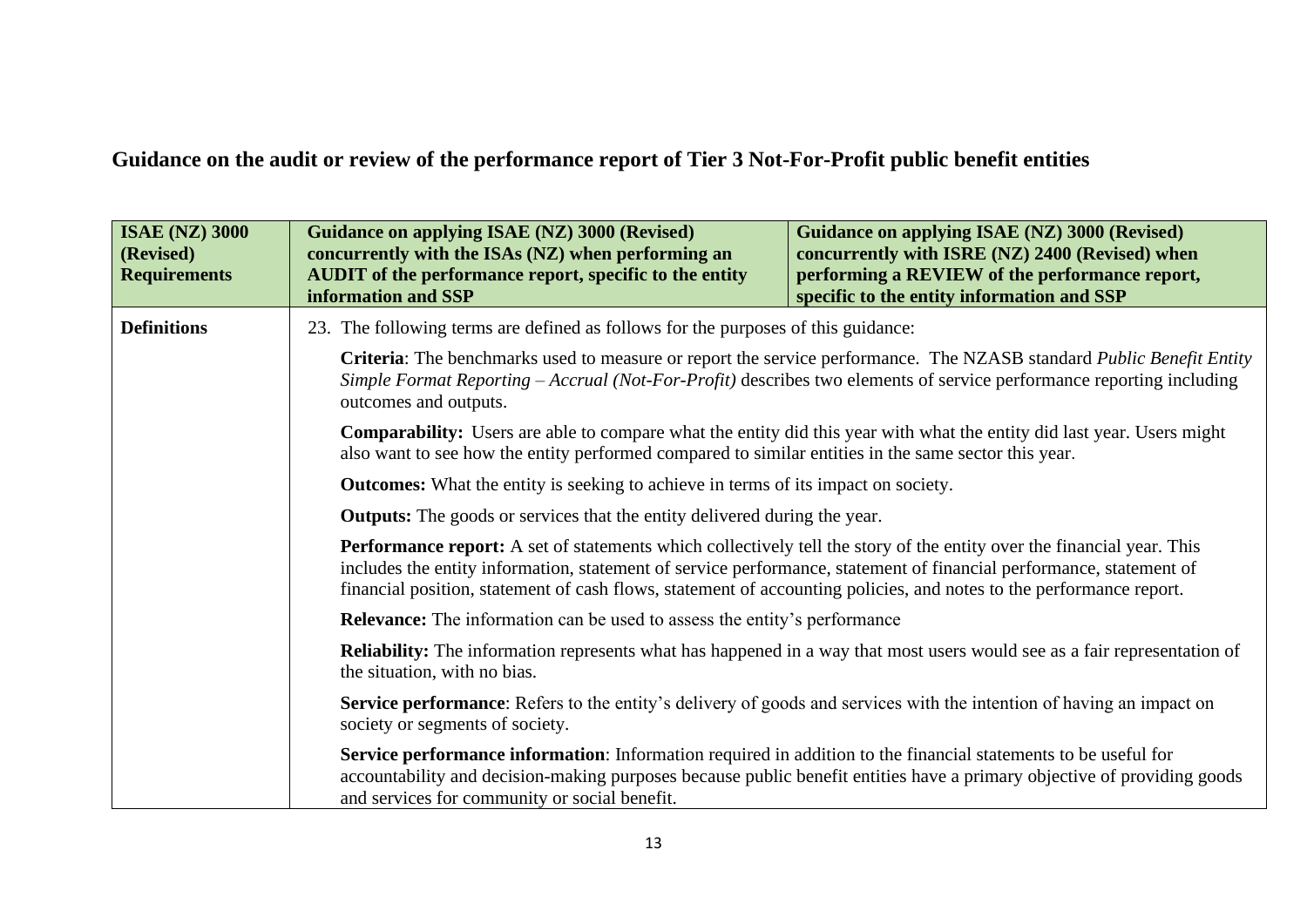| <b>ISAE (NZ) 3000</b><br>(Revised)<br><b>Requirements</b>                                                                                                                                                                                                                                                                                                             | <b>Guidance on applying ISAE (NZ) 3000 (Revised)</b><br>concurrently with the ISAs (NZ) when performing an<br><b>AUDIT</b> of the performance report, specific to the entity<br>information and SSP                                                                                                                                                                                                                                                                                                                                                                                                                                                                                                                                                                | <b>Guidance on applying ISAE (NZ) 3000 (Revised)</b><br>concurrently with ISRE (NZ) 2400 (Revised) when<br>performing a REVIEW of the performance report,<br>specific to the entity information and SSP                                                                                                                                                                                                                                                                                                                                                                                                                                                                                                                                                                                                                                                                                    |
|-----------------------------------------------------------------------------------------------------------------------------------------------------------------------------------------------------------------------------------------------------------------------------------------------------------------------------------------------------------------------|--------------------------------------------------------------------------------------------------------------------------------------------------------------------------------------------------------------------------------------------------------------------------------------------------------------------------------------------------------------------------------------------------------------------------------------------------------------------------------------------------------------------------------------------------------------------------------------------------------------------------------------------------------------------------------------------------------------------------------------------------------------------|--------------------------------------------------------------------------------------------------------------------------------------------------------------------------------------------------------------------------------------------------------------------------------------------------------------------------------------------------------------------------------------------------------------------------------------------------------------------------------------------------------------------------------------------------------------------------------------------------------------------------------------------------------------------------------------------------------------------------------------------------------------------------------------------------------------------------------------------------------------------------------------------|
|                                                                                                                                                                                                                                                                                                                                                                       | Statement of service performance: A statement that provides information on the outputs delivered by the entity during<br>the financial year, and the outcomes those outputs contribute to. It is particularly useful in the Not-For-Profit sector when<br>the focus is on achieving outcomes, rather than making a profit. The information in this statement is predominantly non-<br>financial, but still involves measurement.<br>Understandability: Information is presented so that users can identify the main points of the entity's performance in that<br>year and ask questions about that. Users should not have to be a qualified accountant to do this.                                                                                                |                                                                                                                                                                                                                                                                                                                                                                                                                                                                                                                                                                                                                                                                                                                                                                                                                                                                                            |
| Objective:                                                                                                                                                                                                                                                                                                                                                            | $Audit = Reasonable$ assurance engagement                                                                                                                                                                                                                                                                                                                                                                                                                                                                                                                                                                                                                                                                                                                          | $Review = limited$ assurance engagement                                                                                                                                                                                                                                                                                                                                                                                                                                                                                                                                                                                                                                                                                                                                                                                                                                                    |
| To obtain either<br>reasonable or limited<br>assurance, as<br>appropriate, about<br>whether the subject<br>matter information is<br>free from material<br>misstatement. (Ref.<br>Para $10(a)$ )<br>To express a<br>conclusion regarding<br>the outcome of the<br>measurement or<br>evaluation of the<br>underlying subject<br>matter through a<br>written report that | Objective of the concurrent audit engagement:<br>24. To form a conclusion about whether the entity<br>information, the SSP and financial information included in<br>the performance report are fairly stated in accordance with<br>the accounting requirements, to enable an opinion to be<br>expressed on whether the overall performance report is<br>fairly stated, in all material respects. Whilst the objective<br>of the engagement is to form a conclusion about the<br>performance report, this guidance highlights those<br>additional factors not covered by the ISAs (NZ) relevant<br>to the entity information and the SSP to consider when the<br>auditor is concurrently auditing the entity information, the<br>SSP and the financial information. | Objective of the concurrent review engagement:<br>26. To form a conclusion whether based on the procedures<br>performed, nothing has come to the assurance<br>practitioner's attention that causes the assurance<br>practitioner to believe that the entity information, the<br>SSP and financial information are not fairly stated in<br>accordance with the accounting requirements, to enable<br>a conclusion to be expressed that nothing has come to<br>the assurance practitioner's attention that the overall<br>performance report is not fairly stated, in all material<br>respects. This guidance highlights those additional<br>factors not covered by ISRE (NZ) 2400 (Revised)<br>relevant to the entity information and the SSP to<br>consider when the assurance practitioner is<br>concurrently reviewing the entity information, the SSP<br>and the financial information. |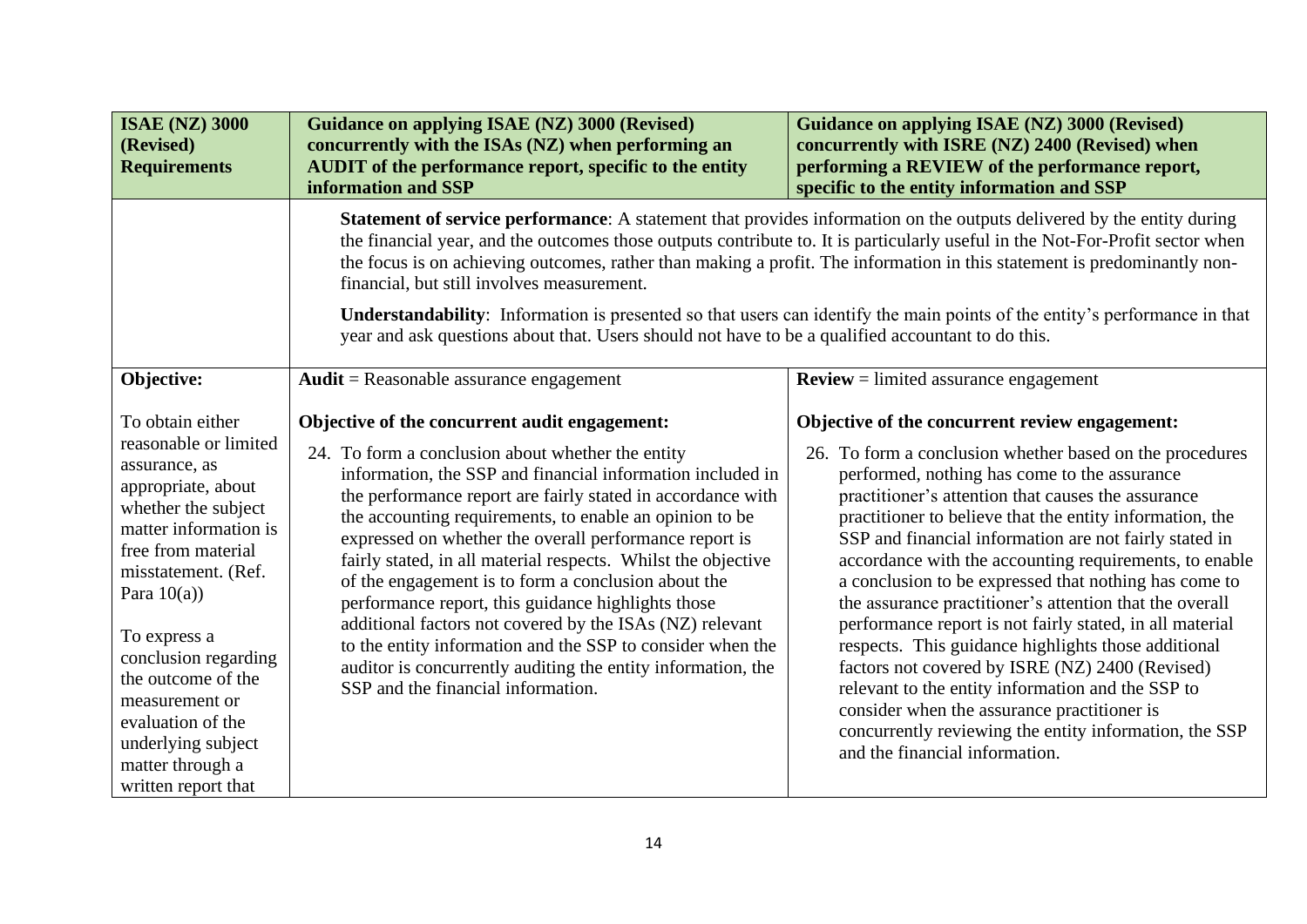| <b>ISAE (NZ) 3000</b><br>(Revised)<br><b>Requirements</b>                                                                                      | Guidance on applying ISAE (NZ) 3000 (Revised)<br>concurrently with the ISAs (NZ) when performing an<br><b>AUDIT</b> of the performance report, specific to the entity<br>information and SSP                                                                                                                                                                                                                                                                                                                                                                                                                                                                                                | <b>Guidance on applying ISAE (NZ) 3000 (Revised)</b><br>concurrently with ISRE (NZ) 2400 (Revised) when<br>performing a REVIEW of the performance report,<br>specific to the entity information and SSP                                                                                                                                                                                                                                                                                                                                                                                                                                                                               |
|------------------------------------------------------------------------------------------------------------------------------------------------|---------------------------------------------------------------------------------------------------------------------------------------------------------------------------------------------------------------------------------------------------------------------------------------------------------------------------------------------------------------------------------------------------------------------------------------------------------------------------------------------------------------------------------------------------------------------------------------------------------------------------------------------------------------------------------------------|---------------------------------------------------------------------------------------------------------------------------------------------------------------------------------------------------------------------------------------------------------------------------------------------------------------------------------------------------------------------------------------------------------------------------------------------------------------------------------------------------------------------------------------------------------------------------------------------------------------------------------------------------------------------------------------|
| conveys either a<br>reasonable or limited<br>assurance conclusion<br>and describes the<br>basis for the<br>conclusion. (Ref.<br>Para $10(b)$ ) | 25. The auditor is to obtain reasonable assurance in assessing<br>whether the entity information and the SSP:<br>include suitable outcomes, outputs, and<br>$\bullet$<br>quantification of the outputs to the extent<br>practicable;<br>include the required information,<br>$\bullet$<br>contain no material errors (including omissions) that<br>$\bullet$<br>could be reasonably expected to influence decisions<br>of users based on the information provided,<br>are materially consistent with the financial<br>$\bullet$<br>information included in the performance report, and<br>achieve the goals of relevance, reliability,<br>$\bullet$<br>comparability and understandability. | 27. The assurance practitioner is to obtain limited assurance<br>in assessing whether the entity information and the<br>SSP:<br>include suitable outcomes, outputs and<br>quantification of the outputs to the extent<br>practicable;<br>include the required information,<br>$\bullet$<br>contain no material errors (including omissions)<br>$\bullet$<br>that could be reasonably expected to influence<br>decisions of users based on the information<br>provided,<br>are materially consistent with the financial<br>information included in the performance report,<br>and<br>achieve the goals of relevance, reliability,<br>$\bullet$<br>comparability and understandability. |
|                                                                                                                                                | <b>Accepting</b>                                                                                                                                                                                                                                                                                                                                                                                                                                                                                                                                                                                                                                                                            |                                                                                                                                                                                                                                                                                                                                                                                                                                                                                                                                                                                                                                                                                       |
| <b>Ethical</b><br>requirements                                                                                                                 | 28. The ethical requirements are the same for the audit or review of the financial information, the entity information and the<br>SSP. There are no additional requirements to apply in respect of the entity information and the SSP.                                                                                                                                                                                                                                                                                                                                                                                                                                                      |                                                                                                                                                                                                                                                                                                                                                                                                                                                                                                                                                                                                                                                                                       |
| The assurance<br>practitioner shall<br>comply with<br>Professional and                                                                         |                                                                                                                                                                                                                                                                                                                                                                                                                                                                                                                                                                                                                                                                                             |                                                                                                                                                                                                                                                                                                                                                                                                                                                                                                                                                                                                                                                                                       |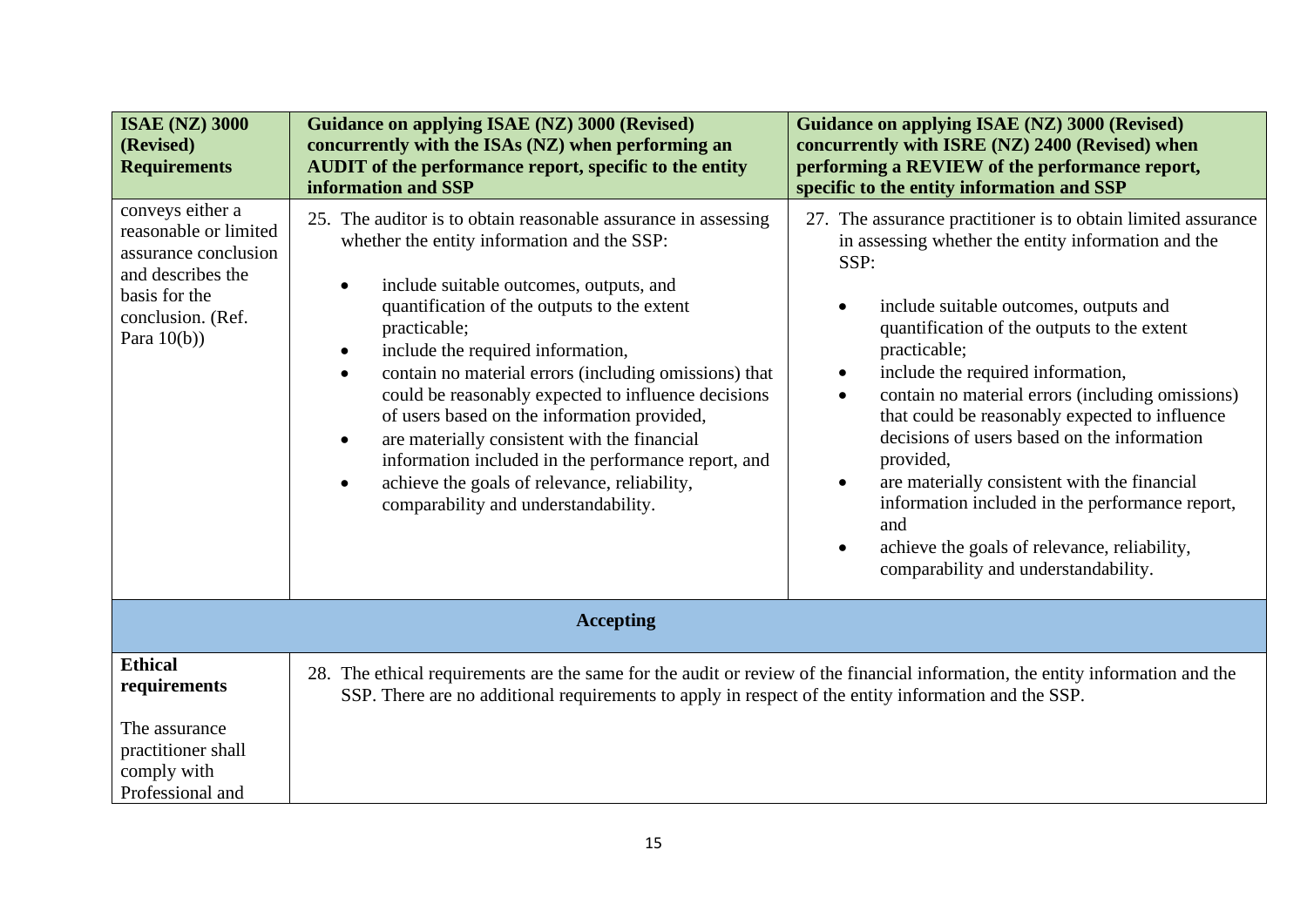| <b>ISAE (NZ) 3000</b><br>(Revised)<br><b>Requirements</b>                                                                                                                 | <b>Guidance on applying ISAE (NZ) 3000 (Revised)</b><br>concurrently with the ISAs (NZ) when performing an<br><b>AUDIT</b> of the performance report, specific to the entity<br>information and SSP                                                                                                                                                                                                                                                      | <b>Guidance on applying ISAE (NZ) 3000 (Revised)</b><br>concurrently with ISRE (NZ) 2400 (Revised) when<br>performing a REVIEW of the performance report,<br>specific to the entity information and SSP                                                                                                                                                                                                                                                                          |
|---------------------------------------------------------------------------------------------------------------------------------------------------------------------------|----------------------------------------------------------------------------------------------------------------------------------------------------------------------------------------------------------------------------------------------------------------------------------------------------------------------------------------------------------------------------------------------------------------------------------------------------------|----------------------------------------------------------------------------------------------------------------------------------------------------------------------------------------------------------------------------------------------------------------------------------------------------------------------------------------------------------------------------------------------------------------------------------------------------------------------------------|
| Ethical Standard 1 or<br>other professional<br>requirements, or<br>requirements<br>imposed by law or<br>regulation, that are at<br>least as demanding.<br>(Ref. Para. 20) |                                                                                                                                                                                                                                                                                                                                                                                                                                                          |                                                                                                                                                                                                                                                                                                                                                                                                                                                                                  |
| <b>Acceptance and</b><br><b>Continuance</b><br>(Ref. Para. 21-30)                                                                                                         | 29. The auditor is engaged to audit the performance report.<br>30. Similar procedures are required by ISA (NZ) $220^{13}$ and<br>ISAE (NZ) 3000 (Revised) regarding the acceptance and<br>continuance of client relationships and engagements, and<br>there are no additional requirements to apply with regard<br>to the entity information and the SSP, other than to<br>include that information in the overall consideration, and<br>to document it. | 31. The assurance practitioner is engaged to review the<br>performance report.<br>32. Similar procedures are required by ISRE (NZ) 2400<br>(Revised) and ISAE (NZ) 3000 (Revised) regarding the<br>acceptance and continuance of client relationships and<br>engagements, and there are no additional requirements<br>to apply with regard to the entity information and the<br>SSP, other than to include that information in the<br>overall consideration, and to document it. |
| <b>Pre-conditions for</b><br>the assurance<br>engagement<br>Par 24 requires the                                                                                           | 33. The accounting standard requires the entity to prepare the Performance Report in accordance with the criteria set out in<br>encompasses completeness and neutrality. These criteria exhibit the characteristics required under ISAE (NZ) 3000<br>(Revised) regarding suitable criteria.                                                                                                                                                              | para A10: Relevance, reliability, comparability, understandability. The definition of reliability in the accounting standard                                                                                                                                                                                                                                                                                                                                                     |

<sup>13</sup> ISA (NZ) 220 *Quality Control for an Audit of Financial Statements*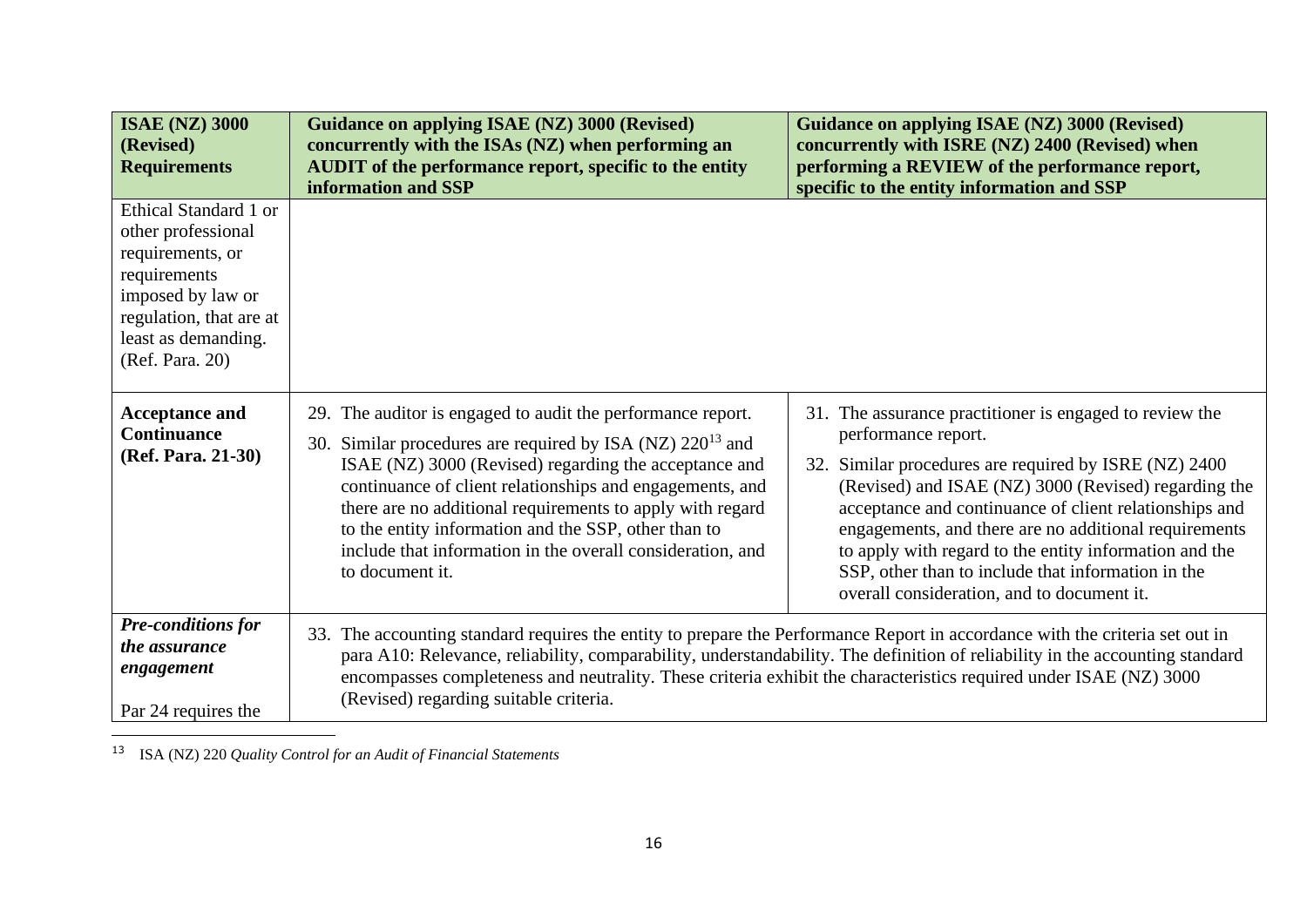| <b>ISAE (NZ) 3000</b><br>(Revised)<br><b>Requirements</b>                                                                                                                                                                                                                                                                                                                                                                                                                                                                                              | <b>Guidance on applying ISAE (NZ) 3000 (Revised)</b><br>concurrently with the ISAs (NZ) when performing an<br><b>AUDIT</b> of the performance report, specific to the entity<br>information and SSP                                                                                                                                                                                                                                                                                                                                                                                                                                                                                                                                                                                                                                                                                                                                                                                                                                                                                                                                                          | Guidance on applying ISAE (NZ) 3000 (Revised)<br>concurrently with ISRE (NZ) 2400 (Revised) when<br>performing a REVIEW of the performance report,<br>specific to the entity information and SSP                                                                                                                                                                                |
|--------------------------------------------------------------------------------------------------------------------------------------------------------------------------------------------------------------------------------------------------------------------------------------------------------------------------------------------------------------------------------------------------------------------------------------------------------------------------------------------------------------------------------------------------------|--------------------------------------------------------------------------------------------------------------------------------------------------------------------------------------------------------------------------------------------------------------------------------------------------------------------------------------------------------------------------------------------------------------------------------------------------------------------------------------------------------------------------------------------------------------------------------------------------------------------------------------------------------------------------------------------------------------------------------------------------------------------------------------------------------------------------------------------------------------------------------------------------------------------------------------------------------------------------------------------------------------------------------------------------------------------------------------------------------------------------------------------------------------|---------------------------------------------------------------------------------------------------------------------------------------------------------------------------------------------------------------------------------------------------------------------------------------------------------------------------------------------------------------------------------|
| assurance<br>practitioner to<br>establish if the pre-<br>conditions for an<br>assurance<br>engagement are<br>present when<br>considering the<br>acceptance and<br>continuance of the<br>engagement. This<br>includes considering<br>whether the<br>underlying subject<br>matter is appropriate,<br>and that the criteria<br>expected to be<br>applied in the<br>preparation of the<br>subject matter<br>information are<br>suitable, and exhibit<br>the following<br>characteristics:<br>Relevance,<br>Completeness,<br>reliability, neutrality<br>and | 34. The entity will identify outcomes and outputs to reflect the service performance of the entity, and quantification of the<br>only the outputs that are significant to the performance of the entity. It is not expected to include a detailed account of<br>everything the entity does.<br>35. The assurance practitioner should consider the suitability of the identified outcomes, outputs and quantification of the<br>outputs to the extent practicable, identified by the entity to determine whether they meet the qualitative characteristics<br>described by the accounting standard as early as possible within the engagement.<br>36. If the assurance practitioner considers that the identified outcomes, outputs or quantification of the outputs are unsuitable,<br>outputs or quantification of the outputs prior to continuing the engagement. If unable to agree on suitable outcomes,<br>outputs or quantification of the outputs, the assurance practitioner would not withdraw from the audit or review of the<br>extent of the unsuitable outcomes, outputs or quantification of the outputs. (Ref. para: 63-70 of this guidance). | outputs to the extent practicable. The accounting standard requires that the statement of service performance need include<br>the assurance practitioner should discuss the matter with those charged with governance and agree on suitable outcomes,<br>performance report but would issue a modified conclusion on the SSP, either qualified or a disclaimer depending on the |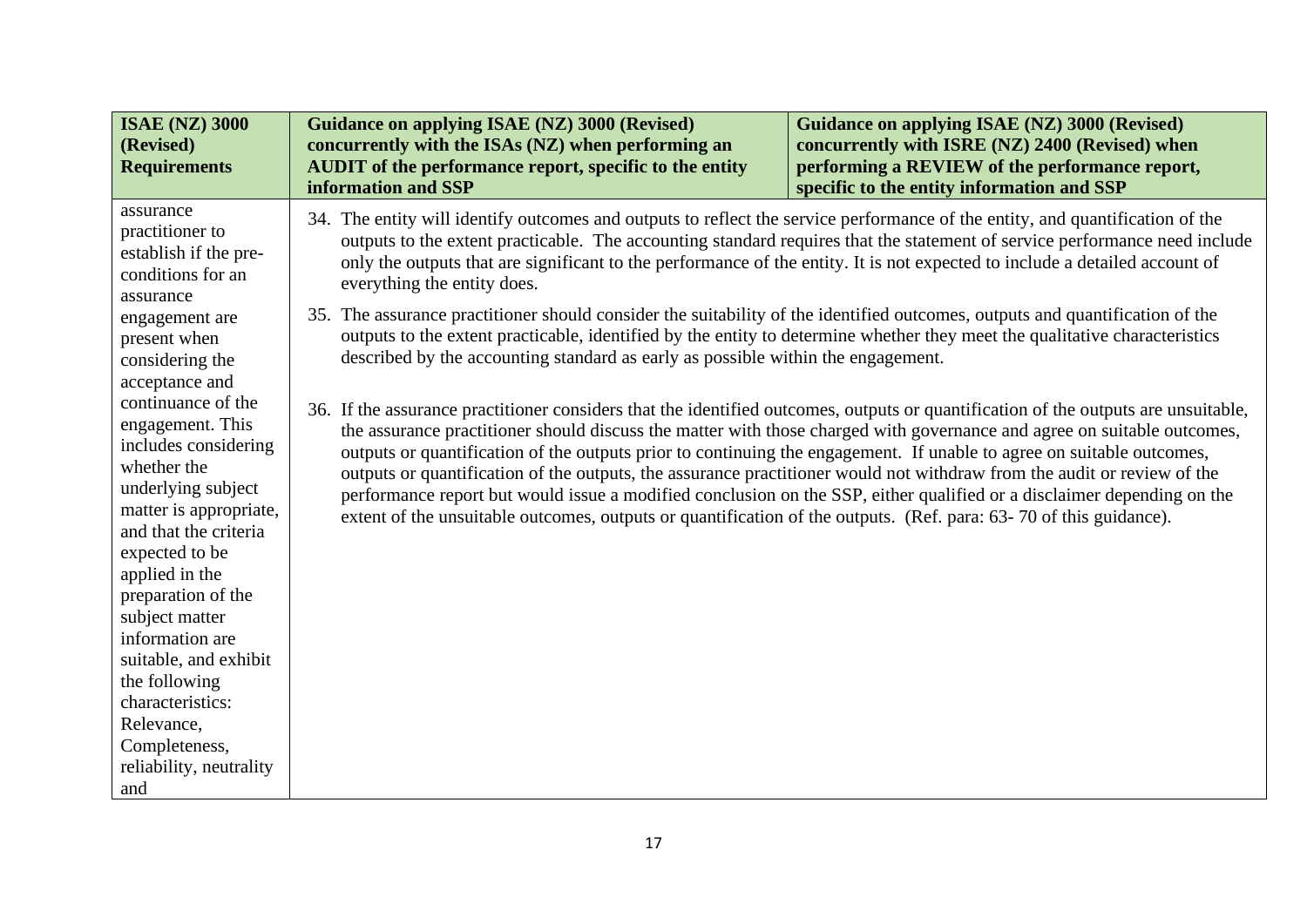| <b>ISAE (NZ) 3000</b><br>(Revised)<br><b>Requirements</b>                                                                                                                                                                                                                                                                      | <b>Guidance on applying ISAE (NZ) 3000 (Revised)</b><br>concurrently with the ISAs (NZ) when performing an<br><b>AUDIT</b> of the performance report, specific to the entity<br>information and SSP                                                                                                                                                                                                                                                                                                                                                                                                                                                                                                                                                                                                                                                                                                                                                  | Guidance on applying ISAE (NZ) 3000 (Revised)<br>concurrently with ISRE (NZ) 2400 (Revised) when<br>performing a REVIEW of the performance report,<br>specific to the entity information and SSP                                                    |
|--------------------------------------------------------------------------------------------------------------------------------------------------------------------------------------------------------------------------------------------------------------------------------------------------------------------------------|------------------------------------------------------------------------------------------------------------------------------------------------------------------------------------------------------------------------------------------------------------------------------------------------------------------------------------------------------------------------------------------------------------------------------------------------------------------------------------------------------------------------------------------------------------------------------------------------------------------------------------------------------------------------------------------------------------------------------------------------------------------------------------------------------------------------------------------------------------------------------------------------------------------------------------------------------|-----------------------------------------------------------------------------------------------------------------------------------------------------------------------------------------------------------------------------------------------------|
| understandability.<br>(Ref. Para. 24-25)                                                                                                                                                                                                                                                                                       |                                                                                                                                                                                                                                                                                                                                                                                                                                                                                                                                                                                                                                                                                                                                                                                                                                                                                                                                                      |                                                                                                                                                                                                                                                     |
| Agreeing on the<br>terms of the<br>engagement<br>The assurance<br>practitioner is<br>required to agree the<br>terms of the<br>engagement<br>In writing<br>Sufficient<br>$\bullet$<br>detail<br>Responsibilities<br>$\bullet$<br>of both the<br>responsible<br>party and the<br>assurance<br>practitioner<br>(Ref. Para. 27-28) | 37. When agreeing the terms of the engagement of the performance report, in keeping with the concurrent assurance approach,<br>the agreed terms should include all elements of the performance report in one engagement letter. In addition to the<br>information required by ISA (NZ) $210^{14}$ (for an audit engagement) or ISRE (NZ) $2400$ (Revised) (for a review<br>terms of the engagement in respect of the entity information and the SSP.<br>38. The assurance practitioner should obtain agreement that those charged with governance acknowledge and understands<br>their responsibility for:<br>comparable and understandable, to report the service performance of the entity; and<br>the preparation and fair presentation of the entity information and statement of service performance.<br>39. A sample engagement letter is available in Appendix 1 that covers the agreed terms of the engagement of the performance<br>report. | engagement) in respect of the financial information, the assurance practitioner needs to communicate in writing the agreed<br>identifying outcomes and outputs, and quantifying the outputs to the extent practicable, that are relevant, reliable, |
| <b>Quality Control</b><br><b>Requirements</b><br>Organisation<br>applies PES 3                                                                                                                                                                                                                                                 | 40. The quality control requirements in ISAE (NZ) 3000 (Revised) are the same as those for the audit of the financial<br>member of a firm that applies Professional and Ethical Standard 3 (Amended) and comply with the quality control                                                                                                                                                                                                                                                                                                                                                                                                                                                                                                                                                                                                                                                                                                             | information under the ISAs (NZ), and the review of the financial information under ISRE (NZ) 2400 (Revised), i.e. be a                                                                                                                              |

<sup>14</sup> ISA (NZ) 210 *Agreeing the Terms of Audit Engagements*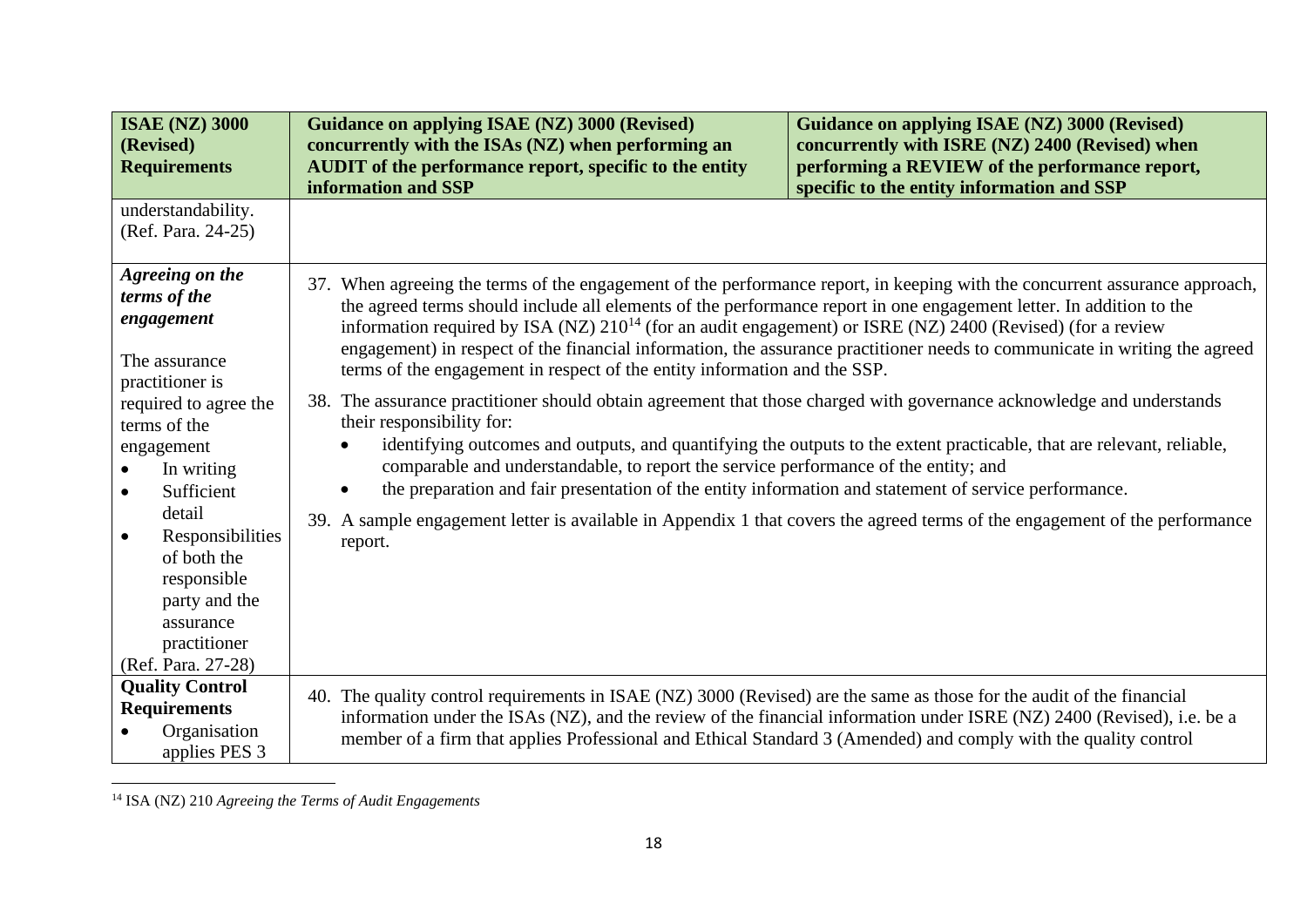| <b>ISAE (NZ) 3000</b><br>(Revised)<br><b>Requirements</b>                                                                                                                                                                              | <b>Guidance on applying ISAE (NZ) 3000 (Revised)</b><br>concurrently with the ISAs (NZ) when performing an<br>AUDIT of the performance report, specific to the entity<br>information and SSP                                              | <b>Guidance on applying ISAE (NZ) 3000 (Revised)</b><br>concurrently with ISRE (NZ) 2400 (Revised) when<br>performing a REVIEW of the performance report,<br>specific to the entity information and SSP |
|----------------------------------------------------------------------------------------------------------------------------------------------------------------------------------------------------------------------------------------|-------------------------------------------------------------------------------------------------------------------------------------------------------------------------------------------------------------------------------------------|---------------------------------------------------------------------------------------------------------------------------------------------------------------------------------------------------------|
| (Amended) or<br>requirements at<br>least as<br>demanding<br>Competence in<br>assurance skills<br>and techniques<br>Competence to<br>accept<br>responsibility<br>for assurance<br>conclusion on<br>subject matter<br>(Ref. Para. 31-36) | requirements at the engagement level as set out in ISA (NZ) 220 and ISRE (NZ) 2400 (Revised).<br>41. There are no additional requirements to apply in performing the audit or review engagement on the entity information and<br>the SSP. |                                                                                                                                                                                                         |
|                                                                                                                                                                                                                                        | <b>Planning</b>                                                                                                                                                                                                                           |                                                                                                                                                                                                         |
| <b>Planning</b><br><b>ISAE (NZ) 3000</b><br>(Revised) requires                                                                                                                                                                         | 42. The planning activities on the entity information and the SSP should be conducted at the same time as the planning of the<br>audit, or ISRE (NZ) 2400 (Revised) for a review engagement.                                              | audit or review of the financial information, which is required to be performed in accordance with ISA (NZ) 300 <sup>15</sup> for an                                                                    |
| the assurance<br>practitioner to plan<br>the engagement so                                                                                                                                                                             | planned procedures to be performed over all components of the performance report so that it will be performed in an<br>effective manner, in order to achieve the overall objective of the engagement.                                     | 43. The audit/assurance plan and strategy required to be developed should include determining the nature, timing and extent of                                                                          |
| that it will be<br>performed in an<br>effective manner.                                                                                                                                                                                | 44. Planning activities are required to include determining the nature, timing and extent of the planned procedures to be                                                                                                                 | performed over the entity information and the SSP, i.e. on the entity's outcomes and outputs reported, and any optional                                                                                 |

<sup>15</sup> ISA (NZ) 300 *Planning an Audit of Financial Statements*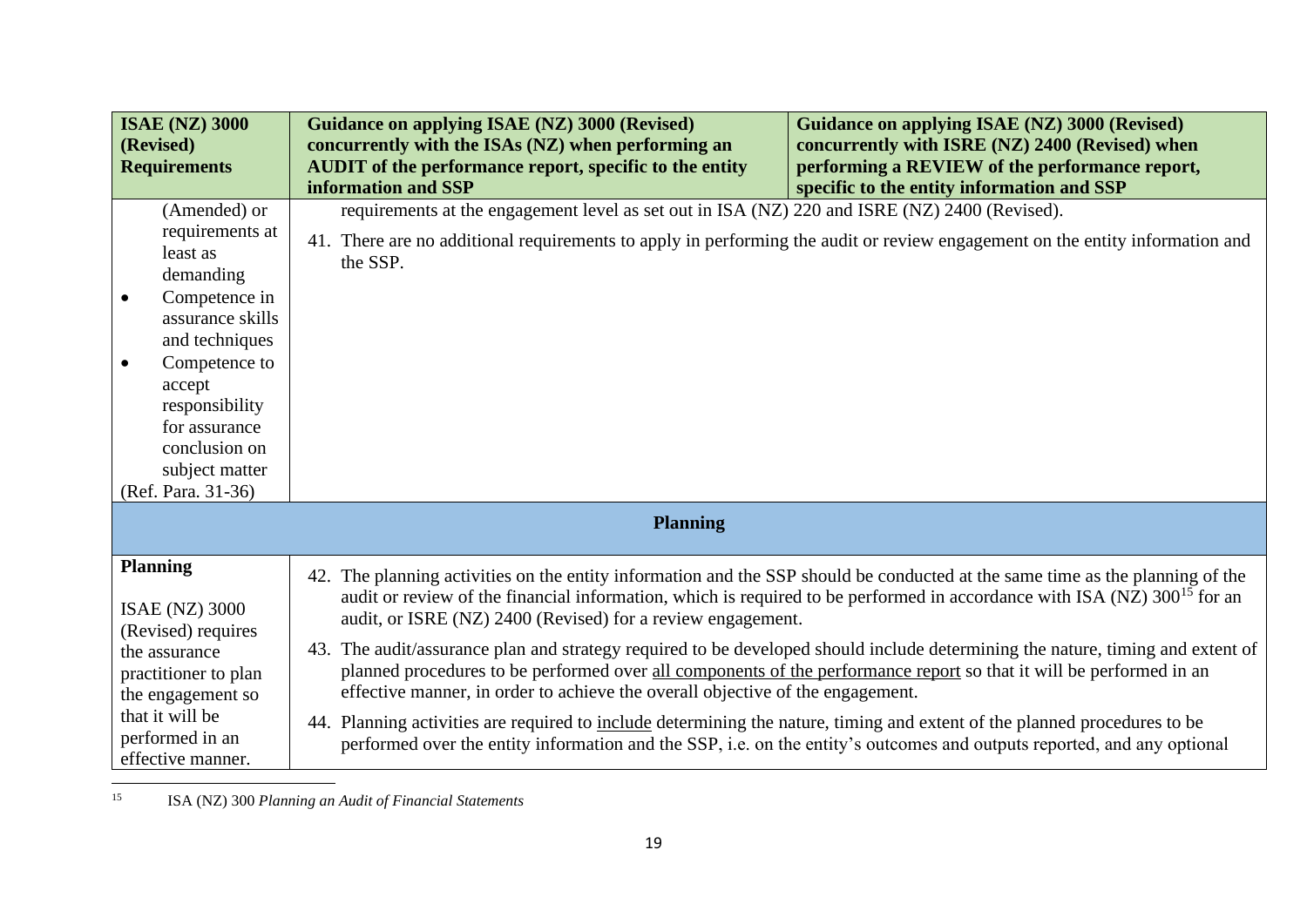| <b>ISAE (NZ) 3000</b><br>(Revised)<br><b>Requirements</b>                                         | <b>Guidance on applying ISAE (NZ) 3000 (Revised)</b><br>concurrently with the ISAs (NZ) when performing an<br><b>AUDIT</b> of the performance report, specific to the entity<br>information and SSP | Guidance on applying ISAE (NZ) 3000 (Revised)<br>concurrently with ISRE (NZ) 2400 (Revised) when<br>performing a REVIEW of the performance report,<br>specific to the entity information and SSP                                                                                                                                                                                                                                                                                                                                                                                                                                                                                                                                                                                                                                                                                                                                                                                                                                                                                                                                                                                                                                                                                                            |  |
|---------------------------------------------------------------------------------------------------|-----------------------------------------------------------------------------------------------------------------------------------------------------------------------------------------------------|-------------------------------------------------------------------------------------------------------------------------------------------------------------------------------------------------------------------------------------------------------------------------------------------------------------------------------------------------------------------------------------------------------------------------------------------------------------------------------------------------------------------------------------------------------------------------------------------------------------------------------------------------------------------------------------------------------------------------------------------------------------------------------------------------------------------------------------------------------------------------------------------------------------------------------------------------------------------------------------------------------------------------------------------------------------------------------------------------------------------------------------------------------------------------------------------------------------------------------------------------------------------------------------------------------------|--|
| (Ref. Para. 40-47)                                                                                | additional information the entity chose to report in the SSP (refer paragraphs A43-A44 in Public Benefit Entity Simple<br>Format Reporting – Accrual (Not-For-Profit)).                             |                                                                                                                                                                                                                                                                                                                                                                                                                                                                                                                                                                                                                                                                                                                                                                                                                                                                                                                                                                                                                                                                                                                                                                                                                                                                                                             |  |
|                                                                                                   |                                                                                                                                                                                                     | 45. In planning the nature, timing and extent of planned procedures to be performed over the entity information and the SSP,<br>in order to conclude whether that information is fairly stated in all material respects, the assurance practitioner needs to<br>consider the qualitative characteristics of the information reported in the entity information and the SSP, i.e. the<br>accounting standard requirement for the information to be relevant, reliable, comparable and understandable.                                                                                                                                                                                                                                                                                                                                                                                                                                                                                                                                                                                                                                                                                                                                                                                                        |  |
| <b>Consider</b><br><b>Materiality</b><br>The assurance<br>practitioner is<br>required to consider | 2400 (Revised).                                                                                                                                                                                     | 46. The assurance practitioner needs to determine materiality for purposes of assessing the risk of material misstatement and<br>determining the nature and timing and extent of further procedures on the entity information and the SSP. The basis and<br>level may differ from the basis and level for determining performance materiality under ISA (NZ) $320^{16}$ or ISRE (NZ)<br>47. The assurance practitioner needs to establish a level of planning materiality that will be applied in determining those<br>outcomes and outputs and entity information that are of interest. The level of materiality should be based on the assurance<br>practitioner's judgement about the size of the misstatements that are likely to influence users' overall understanding of the<br>entity, what the entity seeks to achieve (outcomes) and what the entity did during the year in providing goods or services.<br>48. In the context of the entity information and the SSP, materiality refers not only to a material misstatement or omission in<br>reporting but also to the relevance and significance of an issue to the entity and to the users of the performance report.<br>Material issues are the issues that are taken into account when the entity or its stakeholders (for example funders, |  |
| materiality when:<br>Planning and<br>performing the<br>assurance<br>engagement,                   |                                                                                                                                                                                                     |                                                                                                                                                                                                                                                                                                                                                                                                                                                                                                                                                                                                                                                                                                                                                                                                                                                                                                                                                                                                                                                                                                                                                                                                                                                                                                             |  |
| including when<br>determining the<br>nature, timing<br>and extent of<br>procedures; and           | members) make decisions.                                                                                                                                                                            |                                                                                                                                                                                                                                                                                                                                                                                                                                                                                                                                                                                                                                                                                                                                                                                                                                                                                                                                                                                                                                                                                                                                                                                                                                                                                                             |  |
| Evaluating<br>whether the                                                                         |                                                                                                                                                                                                     |                                                                                                                                                                                                                                                                                                                                                                                                                                                                                                                                                                                                                                                                                                                                                                                                                                                                                                                                                                                                                                                                                                                                                                                                                                                                                                             |  |

<sup>16</sup> ISA (NZ) 320 *Materiality in Planning and Performing an Audit*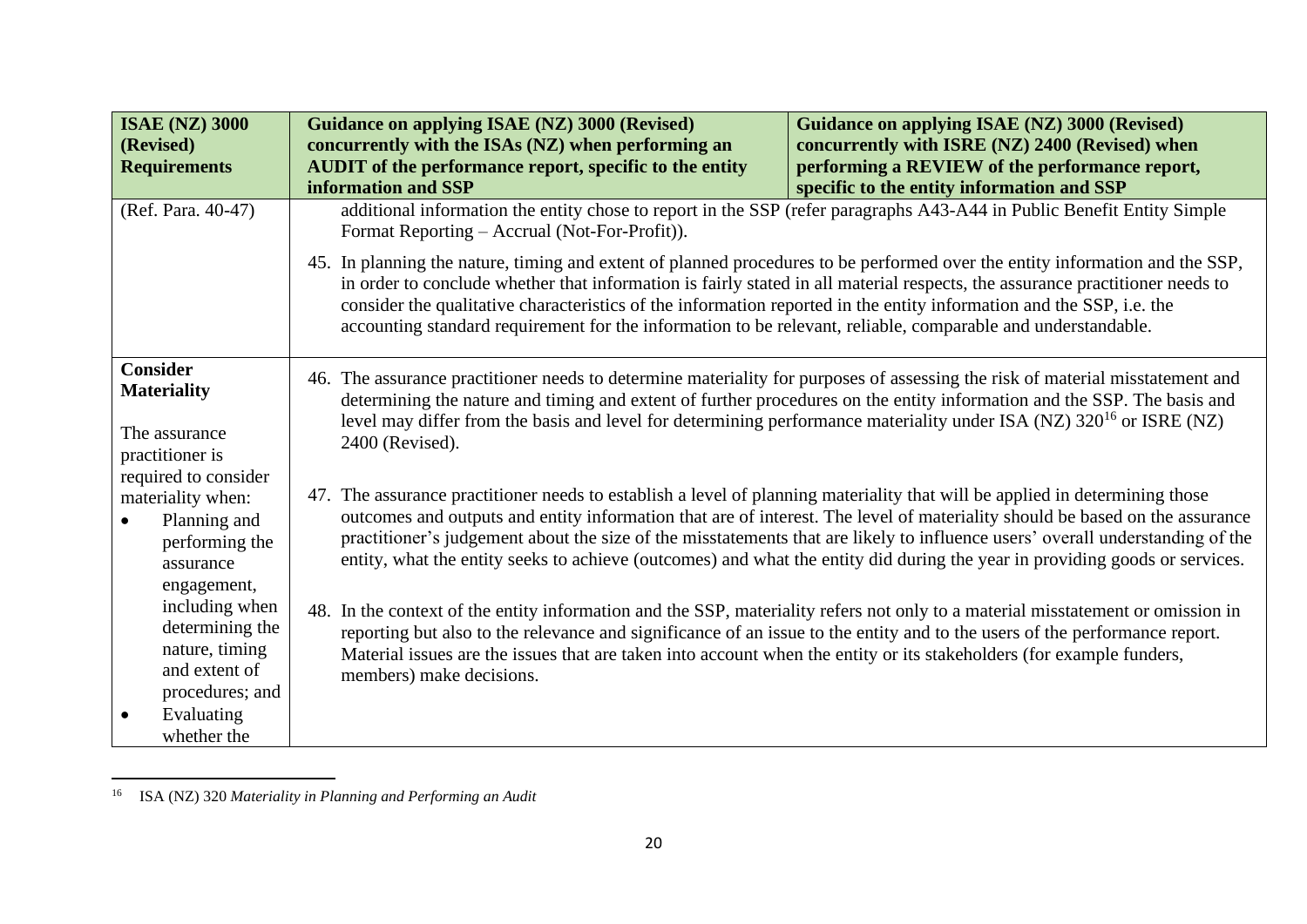| <b>ISAE (NZ) 3000</b><br>(Revised)<br><b>Requirements</b>                                         | <b>Guidance on applying ISAE (NZ) 3000 (Revised)</b><br>concurrently with the ISAs (NZ) when performing an<br><b>AUDIT</b> of the performance report, specific to the entity<br>information and SSP                                                                                                                                           | <b>Guidance on applying ISAE (NZ) 3000 (Revised)</b><br>concurrently with ISRE (NZ) 2400 (Revised) when<br>performing a REVIEW of the performance report,<br>specific to the entity information and SSP                                                                                                                                                                                                                                                                              |  |
|---------------------------------------------------------------------------------------------------|-----------------------------------------------------------------------------------------------------------------------------------------------------------------------------------------------------------------------------------------------------------------------------------------------------------------------------------------------|--------------------------------------------------------------------------------------------------------------------------------------------------------------------------------------------------------------------------------------------------------------------------------------------------------------------------------------------------------------------------------------------------------------------------------------------------------------------------------------|--|
| subject matter<br>information is<br>free from<br>material<br>misstatement.<br>(Ref. Para. 44)     |                                                                                                                                                                                                                                                                                                                                               |                                                                                                                                                                                                                                                                                                                                                                                                                                                                                      |  |
| <b>Understanding the</b><br>underlying subject<br>matter                                          | 49. The assurance practitioner needs to obtain an understanding of the nature and purpose of the entity, its performance<br>understanding of the entity as set out in ISA (NZ) $315^{17}$ for an audit and ISRE (NZ) 2400 (Revised) for a review.                                                                                             | priorities, what the entity is seeking to achieve, and what it does, in addition to the requirements relating to obtaining an                                                                                                                                                                                                                                                                                                                                                        |  |
| Including making<br>enquiries about:<br>fraud or<br>noncompliance<br>with laws and<br>regulations |                                                                                                                                                                                                                                                                                                                                               | 50. The assurance practitioner also needs to obtain an understanding of how:<br>the entity determined which outputs and outcomes to report to describe its service performance and whether those<br>outputs are those that are significant to the service performance of the entity;<br>the entity determined how to quantify the outputs to the extent practicable;<br>the entity assesses its information needs for the purposes of management decision making and accountability. |  |
| internal audit<br>$\bullet$<br>function<br>use of experts<br>(Ref. Para. 45-47)                   | 51. The auditor needs to obtain an understanding of the<br>systems, processes and controls that capture, record and<br>monitor the required entity information and service<br>performance information, which is most likely to consist<br>of output information, i.e. what the entity did during the<br>year in providing goods and services. | 53. The assurance practitioner needs to obtain an<br>understanding of the process used to prepare the entity<br>information and the SSP, which is most likely to consist<br>of output information, i.e. what the entity did during the<br>year in providing goods and services.                                                                                                                                                                                                      |  |
|                                                                                                   | 52. Smaller entities may use less structured means and simpler<br>processes and procedures. Evidence of the control<br>environment may not be in documented form, and may be                                                                                                                                                                  |                                                                                                                                                                                                                                                                                                                                                                                                                                                                                      |  |

<sup>17</sup> ISA (NZ) 315 *Identifying and Assessing the Risks of Material Misstatement Through Understanding the Entity and its Environment*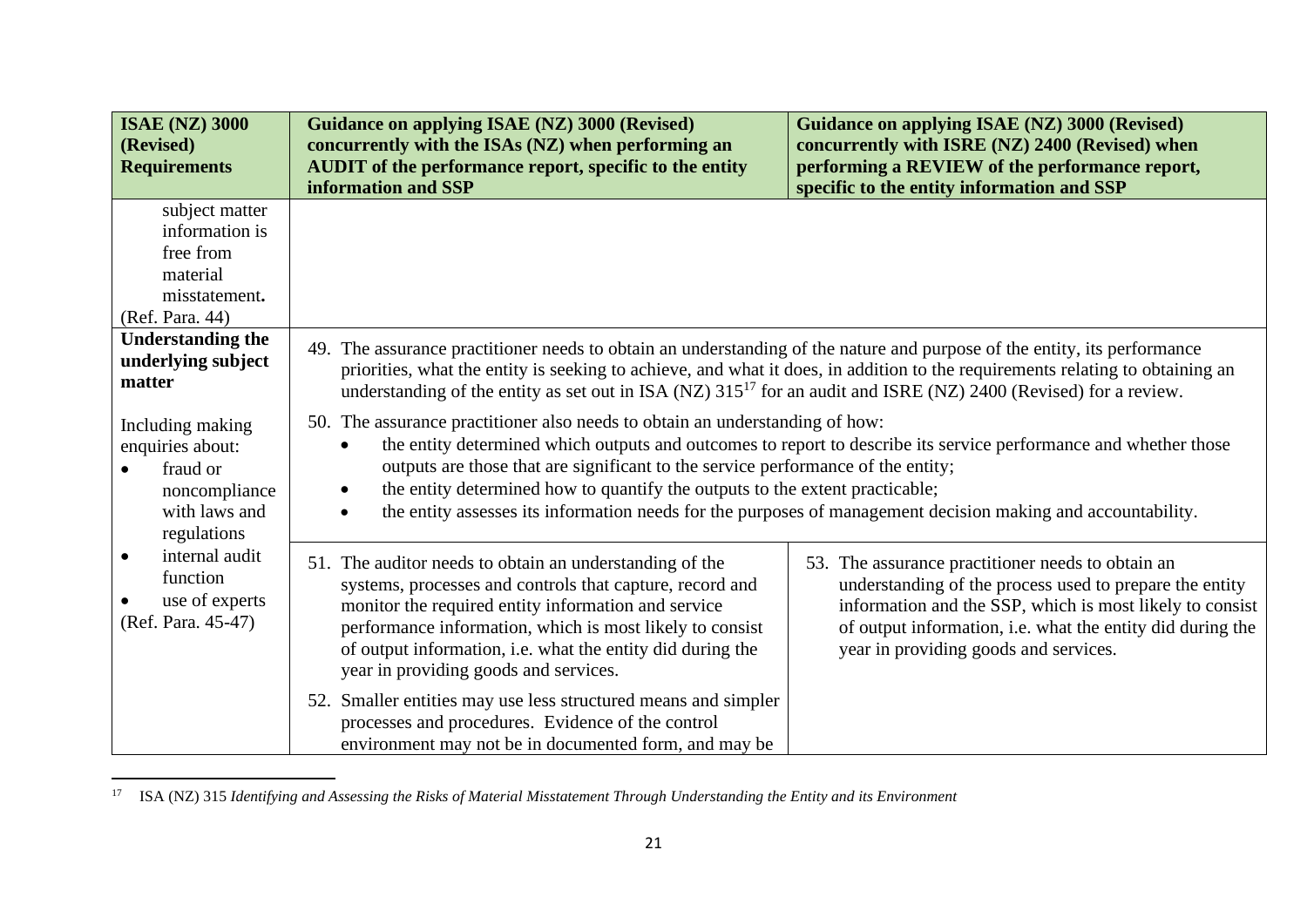| <b>ISAE (NZ) 3000</b><br>(Revised)<br><b>Requirements</b>                                                                                        | Guidance on applying ISAE (NZ) 3000 (Revised)<br>concurrently with the ISAs (NZ) when performing an<br><b>AUDIT</b> of the performance report, specific to the entity<br>information and SSP<br>informal. The attitudes, awareness and actions of<br>management are of particular importance to the auditor's<br>understanding of a smaller entity's control environment.<br>Small entities with active management involvement may<br>not need extensive descriptions of procedures,<br>sophisticated records or written policies. Gaining an<br>understanding may be more dependent on enquiry than on<br>review of documentation. The need to obtain an<br>understanding, however remains important. | Guidance on applying ISAE (NZ) 3000 (Revised)<br>concurrently with ISRE (NZ) 2400 (Revised) when<br>performing a REVIEW of the performance report,<br>specific to the entity information and SSP                                                                                                                                                                         |
|--------------------------------------------------------------------------------------------------------------------------------------------------|--------------------------------------------------------------------------------------------------------------------------------------------------------------------------------------------------------------------------------------------------------------------------------------------------------------------------------------------------------------------------------------------------------------------------------------------------------------------------------------------------------------------------------------------------------------------------------------------------------------------------------------------------------------------------------------------------------|--------------------------------------------------------------------------------------------------------------------------------------------------------------------------------------------------------------------------------------------------------------------------------------------------------------------------------------------------------------------------|
|                                                                                                                                                  | <b>Performing</b>                                                                                                                                                                                                                                                                                                                                                                                                                                                                                                                                                                                                                                                                                      |                                                                                                                                                                                                                                                                                                                                                                          |
| <b>Risk consideration</b><br>and responses to risk<br>Identify and<br>$\bullet$<br>assess the risks<br>of material<br>misstatement<br>Design and | 54. In addition to considering the risk and responses to risk in<br>the financial information in accordance with ISA (NZ)<br>$330^{18}$ , the auditor needs to identify and assess the risks of<br>material misstatements in the entity information and the<br>SSP, and design and perform procedures to respond to the<br>assessed risks.<br>55. Obtaining an understanding of the internal controls                                                                                                                                                                                                                                                                                                  | 58. In addition to considering the risk and responses to<br>areas in the financial information in accordance with<br>ISRE (NZ) 2400 (Revised), the assurance practitioner<br>needs to identify areas where a material misstatement is<br>likely to arise in the entity information and the SSP, and<br>design and perform procedures to address the areas<br>identified. |
| Perform<br>procedures to<br>respond to<br>assessed risks,                                                                                        | operating over the recording and monitoring of the entity<br>information and the SSP will assist the auditor in<br>determining what type of misstatements are likely to occur<br>in the output information being reported.                                                                                                                                                                                                                                                                                                                                                                                                                                                                             | 59. The assurance practitioner needs to consider the<br>potential misstatements in respect of the recognition,<br>measurement and disclosure of the entity information<br>and the SSP, as well as the qualitative characteristics.                                                                                                                                       |

<sup>18</sup> ISA (NZ) 330 *The Auditor's Responses to Assessed Risks*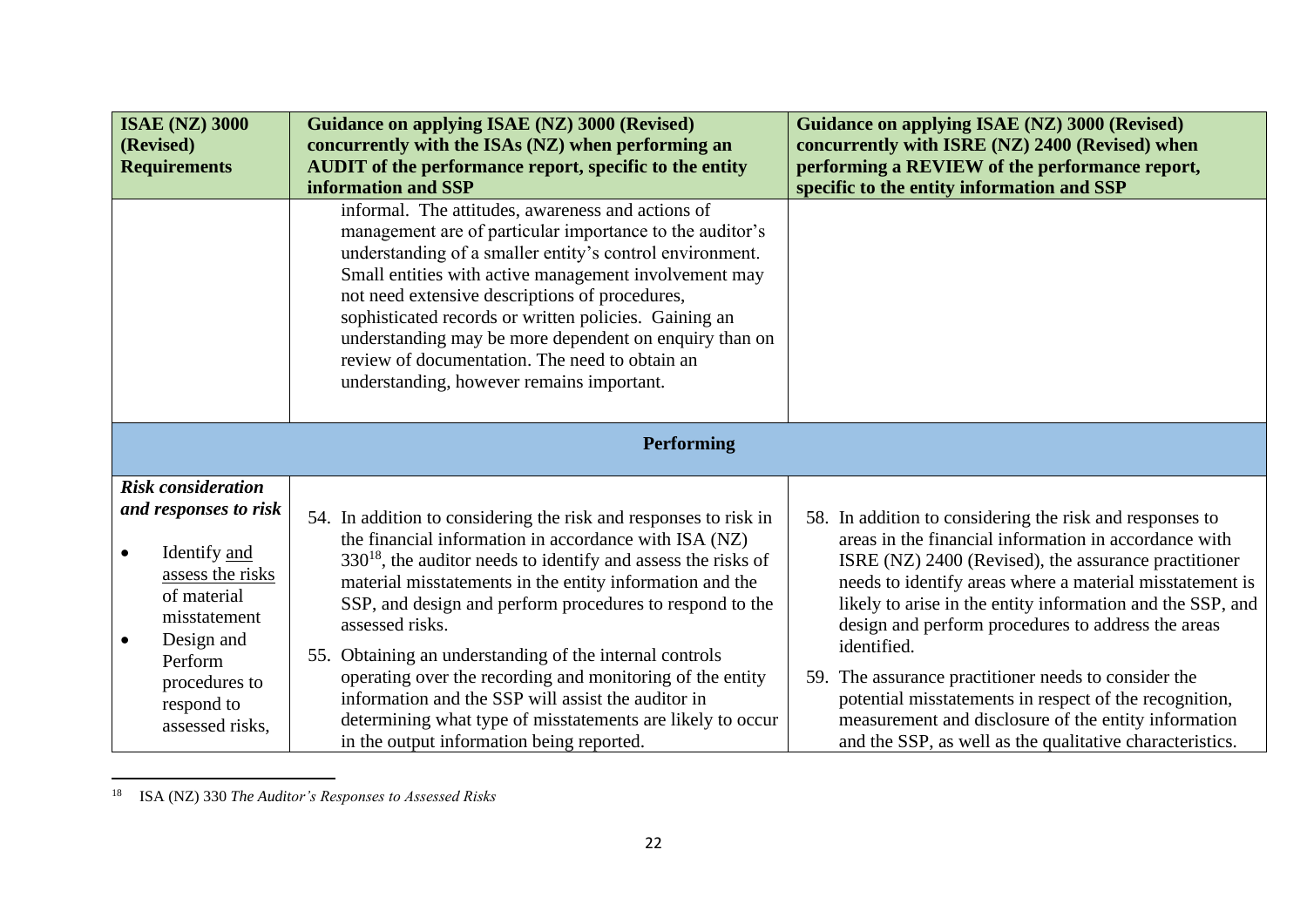| <b>ISAE (NZ) 3000</b><br>(Revised)<br><b>Requirements</b>                                                                                                           | Guidance on applying ISAE (NZ) 3000 (Revised)<br>concurrently with the ISAs (NZ) when performing an<br>AUDIT of the performance report, specific to the entity<br>information and SSP                                                                                                                                                                                                                                                                                                                                                                                                                                                                                                                                                                                 | Guidance on applying ISAE (NZ) 3000 (Revised)<br>concurrently with ISRE (NZ) 2400 (Revised) when<br>performing a REVIEW of the performance report,<br>specific to the entity information and SSP |
|---------------------------------------------------------------------------------------------------------------------------------------------------------------------|-----------------------------------------------------------------------------------------------------------------------------------------------------------------------------------------------------------------------------------------------------------------------------------------------------------------------------------------------------------------------------------------------------------------------------------------------------------------------------------------------------------------------------------------------------------------------------------------------------------------------------------------------------------------------------------------------------------------------------------------------------------------------|--------------------------------------------------------------------------------------------------------------------------------------------------------------------------------------------------|
| including<br>testing controls<br>if controls<br>reliance<br>approach.<br>Modify<br>planned<br>procedures if<br>risk assessment<br>is revised.<br>(Ref. Para. 48-49) | 56. In some instances, there may not be many control<br>activities that could be identified by the auditor, or the<br>extent to which their existence or operation have been<br>documented by the entity may be limited. In such cases, it<br>may be more efficient for the auditor to perform further<br>audit procedures that are primarily substantive procedures.<br>In some rare cases, the absence of control activities or of<br>other components of control may make it impossible to<br>obtain sufficient appropriate audit evidence.<br>57. The auditor needs to consider the potential misstatements<br>in respect of the recognition, measurement and disclosure<br>of the entity information and the SSP, as well as the<br>qualitative characteristics. |                                                                                                                                                                                                  |
|                                                                                                                                                                     | Qualitative characteristics of the entity information and the SSP                                                                                                                                                                                                                                                                                                                                                                                                                                                                                                                                                                                                                                                                                                     |                                                                                                                                                                                                  |
|                                                                                                                                                                     | 60. To achieve fair presentation of the entity information and the SSP, the entity is required to present information in the best<br>way to achieve the following goals $^{19}$ .<br>Relevance<br>(i)<br>Reliability<br>(ii)<br>Comparability<br>(iii)<br>Understandability<br>(iv)                                                                                                                                                                                                                                                                                                                                                                                                                                                                                   |                                                                                                                                                                                                  |
|                                                                                                                                                                     | 61. Therefore, as part of forming a conclusion, the assurance practitioner will need to assess whether the entity information,                                                                                                                                                                                                                                                                                                                                                                                                                                                                                                                                                                                                                                        | reported outcomes and outputs are fairly stated in accordance with the qualitative characteristics in <i>Public Benefit Entity</i>                                                               |

<sup>19</sup> Public Benefit Entity Simple Format Reporting-Accrual (Not-For-Profit), Par A10.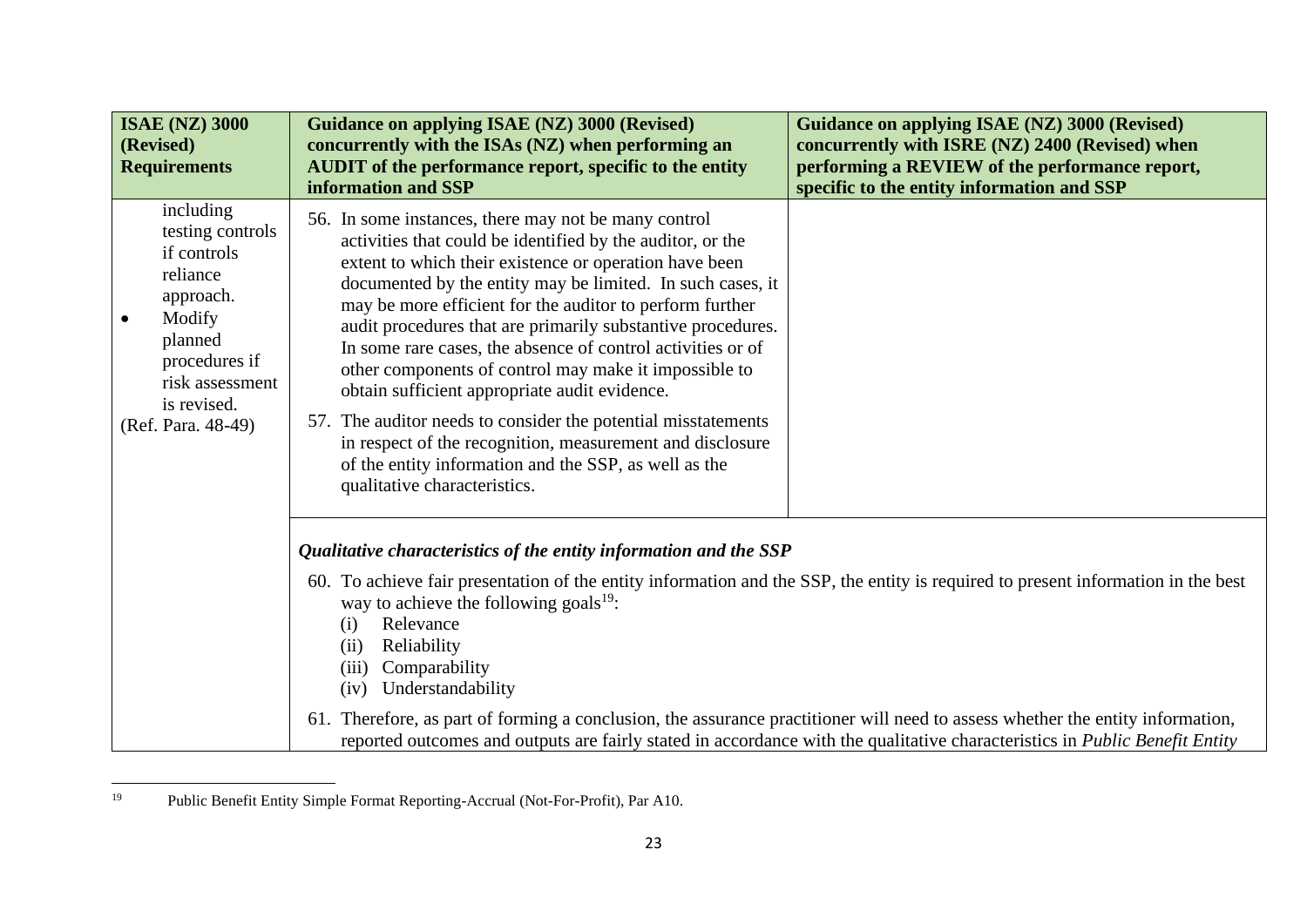| <b>ISAE (NZ) 3000</b><br>(Revised)<br><b>Requirements</b> | Guidance on applying ISAE (NZ) 3000 (Revised)<br>concurrently with the ISAs (NZ) when performing an<br>AUDIT of the performance report, specific to the entity<br>information and SSP                                                                                                                                                                                                                                                                                                                                                                                     | Guidance on applying ISAE (NZ) 3000 (Revised)<br>concurrently with ISRE (NZ) 2400 (Revised) when<br>performing a REVIEW of the performance report,<br>specific to the entity information and SSP                                                                                                                                                                                                                                                                                                                                                                                                                                                                                                                                                                                                                                                                                                                                                                |  |
|-----------------------------------------------------------|---------------------------------------------------------------------------------------------------------------------------------------------------------------------------------------------------------------------------------------------------------------------------------------------------------------------------------------------------------------------------------------------------------------------------------------------------------------------------------------------------------------------------------------------------------------------------|-----------------------------------------------------------------------------------------------------------------------------------------------------------------------------------------------------------------------------------------------------------------------------------------------------------------------------------------------------------------------------------------------------------------------------------------------------------------------------------------------------------------------------------------------------------------------------------------------------------------------------------------------------------------------------------------------------------------------------------------------------------------------------------------------------------------------------------------------------------------------------------------------------------------------------------------------------------------|--|
|                                                           | Simple Format Reporting-Accrual (Not-For-Profit) (that is relevant, reliable, comparable and understandable).                                                                                                                                                                                                                                                                                                                                                                                                                                                             |                                                                                                                                                                                                                                                                                                                                                                                                                                                                                                                                                                                                                                                                                                                                                                                                                                                                                                                                                                 |  |
|                                                           |                                                                                                                                                                                                                                                                                                                                                                                                                                                                                                                                                                           | 62. The assurance practitioner is not expected to have expert knowledge about the entity and to form a conclusion about what<br>outcomes or outputs should be reported. It is the entity's role to determine what information to report, and for the<br>assurance practitioner to consider the process and rationale the entity applied in arriving at the selection of information to<br>report, and to use professional judgement to assess whether the reported information presents fairly, in all material<br>respects the entity information and service performance of the entity.                                                                                                                                                                                                                                                                                                                                                                       |  |
|                                                           |                                                                                                                                                                                                                                                                                                                                                                                                                                                                                                                                                                           | 63. The assurance practitioner will need to use professional judgement to determine whether a disagreement about what the<br>entity selected to report would result in the assurance practitioner raising management letter points or would impact on the<br>assurance conclusion. Management letter points could highlight where the entity can improve the presentation to better<br>achieve the goals set out in the accounting standard but need not modify the conclusion. The assurance practitioner will<br>consider what the entity selected to report and the explanation or rationale for the selection and how it meets the<br>accounting requirements. However, management letter points are not a substitute for modifying the conclusion. Where<br>the practitioner raises management letter points but does not modify the conclusion, the practitioner should document the<br>reason why the points raised do not result in a modified opinion. |  |
|                                                           | information is factual and should be easily verifiable.                                                                                                                                                                                                                                                                                                                                                                                                                                                                                                                   | 64. Determining whether the entity information is fairly presented should be relatively straightforward as the required                                                                                                                                                                                                                                                                                                                                                                                                                                                                                                                                                                                                                                                                                                                                                                                                                                         |  |
|                                                           | 65. Determining the extent to which the outcome and output information in the SSP fairly presents the service performance of<br>the entity will involve considering the various components of the reported service performance information, including<br>relevant contextual information (for example the entity's mission statement and strategic objectives), and checking for<br>credible links, internal logic and consistency. It is important that information in the SSP is consistent with financial<br>information included elsewhere in the performance report. |                                                                                                                                                                                                                                                                                                                                                                                                                                                                                                                                                                                                                                                                                                                                                                                                                                                                                                                                                                 |  |
|                                                           | 66. To be relevant, the SSP should be able to be used to help to assess the entity's service performance. The assurance<br>practitioner should consider whether the information in the SSP is relevant by considering if it is:<br>entity did during the year);<br>significant to the service performance of the entity;                                                                                                                                                                                                                                                  | presented within the context of the entity's strategic objective (i.e. what the entity is trying to achieve, and what the                                                                                                                                                                                                                                                                                                                                                                                                                                                                                                                                                                                                                                                                                                                                                                                                                                       |  |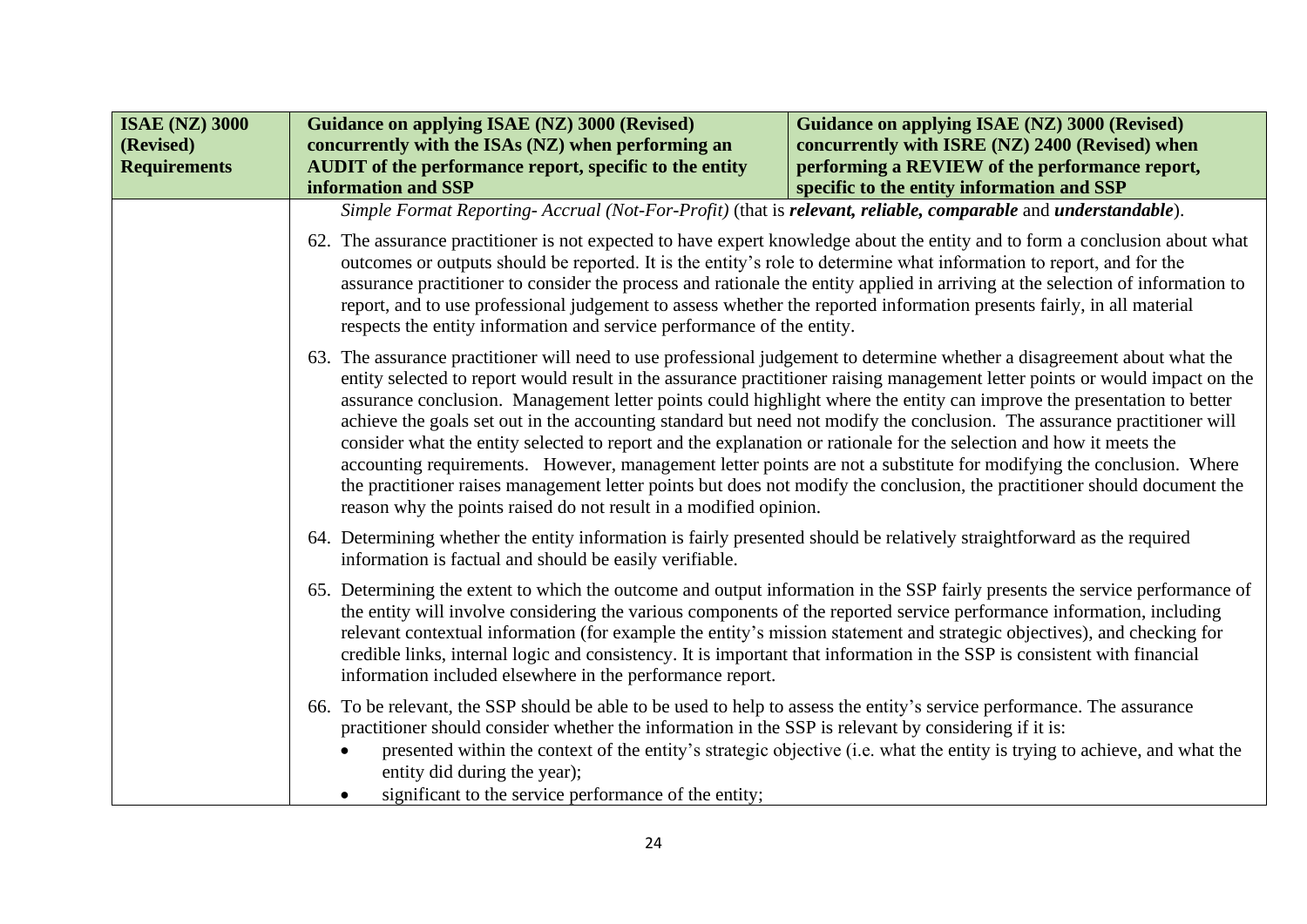| <b>ISAE (NZ) 3000</b><br>(Revised)<br><b>Requirements</b> | Guidance on applying ISAE (NZ) 3000 (Revised)<br>concurrently with the ISAs (NZ) when performing an<br><b>AUDIT</b> of the performance report, specific to the entity<br>information and SSP                                                                                                                | Guidance on applying ISAE (NZ) 3000 (Revised)<br>concurrently with ISRE (NZ) 2400 (Revised) when<br>performing a REVIEW of the performance report,<br>specific to the entity information and SSP                                                                                                                                                                                                                                    |  |
|-----------------------------------------------------------|-------------------------------------------------------------------------------------------------------------------------------------------------------------------------------------------------------------------------------------------------------------------------------------------------------------|-------------------------------------------------------------------------------------------------------------------------------------------------------------------------------------------------------------------------------------------------------------------------------------------------------------------------------------------------------------------------------------------------------------------------------------|--|
|                                                           | consistent with the financial information (for example significant areas of expenditure).                                                                                                                                                                                                                   |                                                                                                                                                                                                                                                                                                                                                                                                                                     |  |
|                                                           | the information in the SSP is reliable by considering if:<br>The outputs are measureable<br>It is free from material error<br>$\bullet$<br>entity's service performance.)                                                                                                                                   | 67. To be reliable the information should be represented without bias, and should be able to represent what has happened in a<br>way that most users would see as a fair presentation of the situation. The assurance practitioner should consider whether<br>It is complete (i.e. cover the significant activities with suitable emphasis to fairly reflect their significance to the                                              |  |
|                                                           | 68. To be comparable the SSP information should be presented to allow users to identify similarities and differences, and to<br>track progress across different reporting periods, and to identify trends.                                                                                                  |                                                                                                                                                                                                                                                                                                                                                                                                                                     |  |
|                                                           | 69. To be understandable the information needs to be presented so that users can identify the main points of the entity's<br>service performance in that year and ask questions about it. The assurance practitioner should consider whether the SSP<br>information is clear and concise, and easy to read. |                                                                                                                                                                                                                                                                                                                                                                                                                                     |  |
|                                                           | 70.                                                                                                                                                                                                                                                                                                         | Should the assurance practitioner conclude that the outcomes and outputs that the entity selected to report are not suitable<br>and do not meet the presentation goals of relevance, reliability, comparability or understandability (i.e. does not achieve<br>the fair presentation goals as required by the accounting standard) the assurance practitioner should:<br>Discuss with management if meaningful changes can be made. |  |
|                                                           | provides illustrations of modified conclusions.                                                                                                                                                                                                                                                             | If changes cannot be made for the current period, and if material, consider modifying the conclusion in respect of the<br>SSP element of the performance report (refer to guidance in paras 91 to 93 below on forming the assurance<br>conclusion, and to the Decision tree for the audit/review of the SSP included on page 4 of the guidance). Appendix 4                                                                         |  |
|                                                           | $\bullet$<br>understandability.                                                                                                                                                                                                                                                                             | Perform no further work in verifying the output information when the assurance practitioner concludes that the<br>information reported in the SSP does not meet the presentation goals of relevance, reliability, comparability and                                                                                                                                                                                                 |  |
|                                                           | Reflect the lessons learned in a report to management on how to improve the presentation goals of relevance,<br>$\bullet$<br>reliability, comparability and understanding of the information reported in the SSP for the following year                                                                     |                                                                                                                                                                                                                                                                                                                                                                                                                                     |  |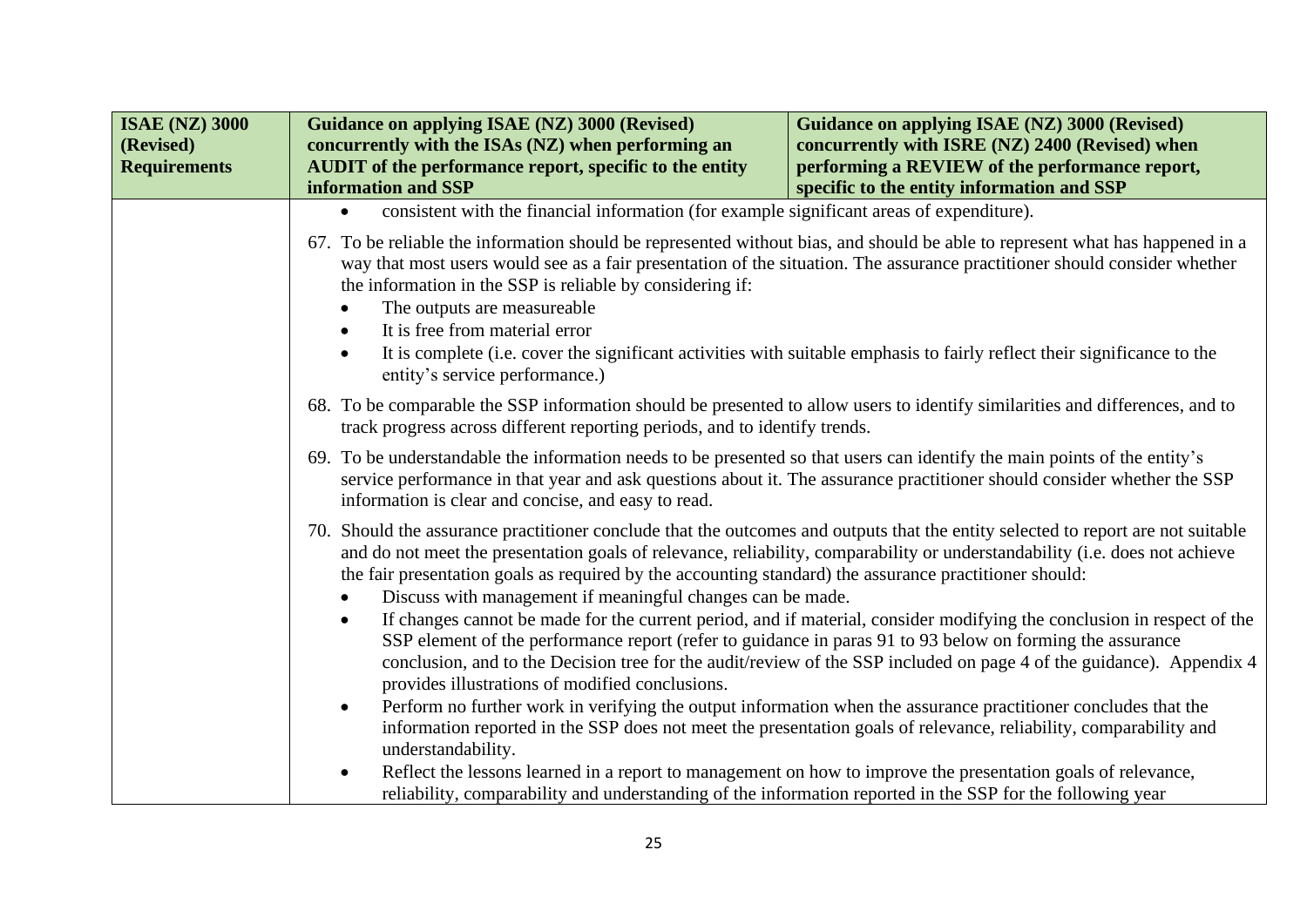| <b>ISAE (NZ) 3000</b><br>(Revised)<br><b>Requirements</b> | <b>Guidance on applying ISAE (NZ) 3000 (Revised)</b><br>concurrently with the ISAs (NZ) when performing an<br>AUDIT of the performance report, specific to the entity<br>information and SSP                                                                                                                                                                                                                                                                                                                                                                                                                                                                                                                                                                                                                                                                                                                                                                                                                     | Guidance on applying ISAE (NZ) 3000 (Revised)<br>concurrently with ISRE (NZ) 2400 (Revised) when<br>performing a REVIEW of the performance report,<br>specific to the entity information and SSP                                                                                                                                                                                                                                                                                                                                                             |
|-----------------------------------------------------------|------------------------------------------------------------------------------------------------------------------------------------------------------------------------------------------------------------------------------------------------------------------------------------------------------------------------------------------------------------------------------------------------------------------------------------------------------------------------------------------------------------------------------------------------------------------------------------------------------------------------------------------------------------------------------------------------------------------------------------------------------------------------------------------------------------------------------------------------------------------------------------------------------------------------------------------------------------------------------------------------------------------|--------------------------------------------------------------------------------------------------------------------------------------------------------------------------------------------------------------------------------------------------------------------------------------------------------------------------------------------------------------------------------------------------------------------------------------------------------------------------------------------------------------------------------------------------------------|
|                                                           | <b>Obtaining audit evidence</b><br>71. The mix of procedures to be performed may vary compared with the mix used in regard to the financial information, but<br>the nature of the entity information and the information in the SSP does not alter the level of evidence required.<br>72. Procedures that may be applied to gain the required level<br>of reasonable assurance include:<br>Testing and evaluating the systems, processes and<br>controls that capture, record, analyse and monitor<br>the information;<br>Performing analytical review procedures on the<br>information, and<br>Performing other substantive or re-performance<br>tests.<br>73. The quality of the systems used to record and control<br>results, and the nature and quality of evidence available<br>about the reported measures, may have an effect on the<br>mix of tests used. For instance, weak recording or<br>information systems may force the auditor to use<br>primarily substantive procedures rather than a systems | 74. The practitioner chooses a combination of procedures to<br>gain the required level of limited assurance including<br>performing enquiry and analytical review procedures<br>75. The nature of the information reported and the quality of<br>evidence available about the reported measures, may<br>have an effect on the mix of procedures used. The<br>assurance practitioner uses professional judgement to<br>determine if procedures including inspection,<br>observation, confirmation, re-calculation and re-<br>performance should be performed. |
|                                                           | based approach. In some rare cases, the absence of<br>control activities or of other components of control may<br>make it impossible to obtain sufficient appropriate audit<br>evidence.                                                                                                                                                                                                                                                                                                                                                                                                                                                                                                                                                                                                                                                                                                                                                                                                                         |                                                                                                                                                                                                                                                                                                                                                                                                                                                                                                                                                              |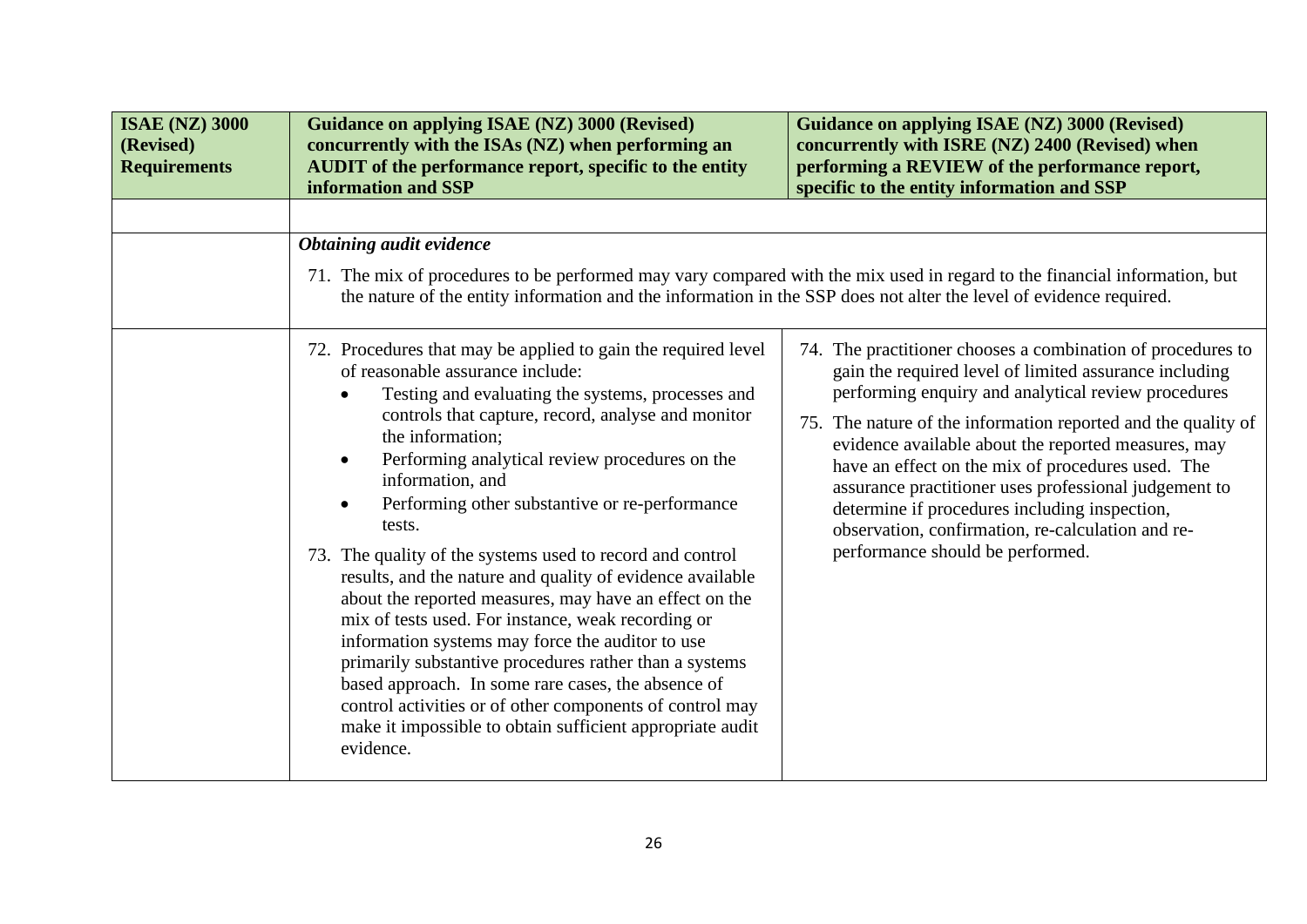| <b>ISAE (NZ) 3000</b><br>(Revised)<br><b>Requirements</b>                                      | <b>Guidance on applying ISAE (NZ) 3000 (Revised)</b><br>concurrently with the ISAs (NZ) when performing an<br><b>AUDIT</b> of the performance report, specific to the entity<br>information and SSP                                                                                                                                                                                                                                                                                                                                                                                                                                                                                                                                                                                                                                                                                                                                                                                                                                                                                                                                                                 | Guidance on applying ISAE (NZ) 3000 (Revised)<br>concurrently with ISRE (NZ) 2400 (Revised) when<br>performing a REVIEW of the performance report,<br>specific to the entity information and SSP |
|------------------------------------------------------------------------------------------------|---------------------------------------------------------------------------------------------------------------------------------------------------------------------------------------------------------------------------------------------------------------------------------------------------------------------------------------------------------------------------------------------------------------------------------------------------------------------------------------------------------------------------------------------------------------------------------------------------------------------------------------------------------------------------------------------------------------------------------------------------------------------------------------------------------------------------------------------------------------------------------------------------------------------------------------------------------------------------------------------------------------------------------------------------------------------------------------------------------------------------------------------------------------------|--------------------------------------------------------------------------------------------------------------------------------------------------------------------------------------------------|
| Work performed by<br>an Assurance<br><b>Practitioner's</b><br><b>Expert</b><br>(Ref. Para. 52) | 76. The requirements in ISAE (NZ) 3000 (Revised) when the work of an assurance practitioner's expert is used on the entity<br>information or the SSP is similar to the considerations as set out in ISA (NZ) $620^{20}$ and ISRE (NZ) 2400 (Revised) in<br>respect of use of an expert, where necessary, that apply to the financial information in the performance report. It includes<br>evaluating whether the expert has the necessary competence, capabilities and objectivity for the purpose of the<br>engagement. The nature of the type of expert required may be different to the experts generally used for an audit or review<br>of the financial statements, and information regarding the competence of the expert may come from a variety of sources,<br>including membership of an appropriate membership body or industry association, license to practice, published papers or<br>books written by that expert or other forms of external recognition. Refer to paragraphs A120 to A134 in ISAE (NZ) 3000<br>(Revised) for further guidance where the work of an assurance practitioner's expert is used on the entity information or the<br>SSP. |                                                                                                                                                                                                  |
| Entity's expert or an<br><b>Internal Auditor</b><br>(Ref. Para. 53-55)                         | 77. The requirements in ISAE (NZ) 3000 (Revised) in respect of the use of the work of an entity's expert or internal auditors<br>on the entity information or SSP are similar to those in ISA (NZ) 610 (Revised)21 and ISRE (NZ) 2400 (Revised) in<br>respect of the use of internal auditors and in ISA (NZ) 50022 and ISRE (NZ) 2400 (Revised) on the use of an entity's<br>expert that apply to the financial information. It includes evaluating the objectivity of the internal auditors, their level of<br>competence, the approach applied and whether the work is adequate for the purpose of the engagement.                                                                                                                                                                                                                                                                                                                                                                                                                                                                                                                                               |                                                                                                                                                                                                  |
| Written<br>representations<br>The assurance<br>practitioner is<br>required to obtain a         | The written representation obtained from those charged with governance should be in respect of the performance report,<br>78.<br>and should include all required representations from those charged with governance in respect of the financial information<br>as set out in the ISA (NZ) 580 <sup>23</sup> and ISRE (NZ) 2400 (Revised), and should also cover the entity information and the SSP.<br>The written representation in respect of a performance report should include that those charged with governance:<br>have provided all information of which they are aware that is relevant to the engagement;                                                                                                                                                                                                                                                                                                                                                                                                                                                                                                                                                |                                                                                                                                                                                                  |

<sup>20</sup> ISA (NZ) 620 *Using the Work of an Auditor's Expert*

<sup>21</sup> ISA (NZ) 610 (Revised) *Using the Work of Internal Auditors*

<sup>22</sup> ISA (NZ) 500 *Audit Evidence,* para 8(c)

<sup>23</sup> ISA (NZ) 580 *Written Representations*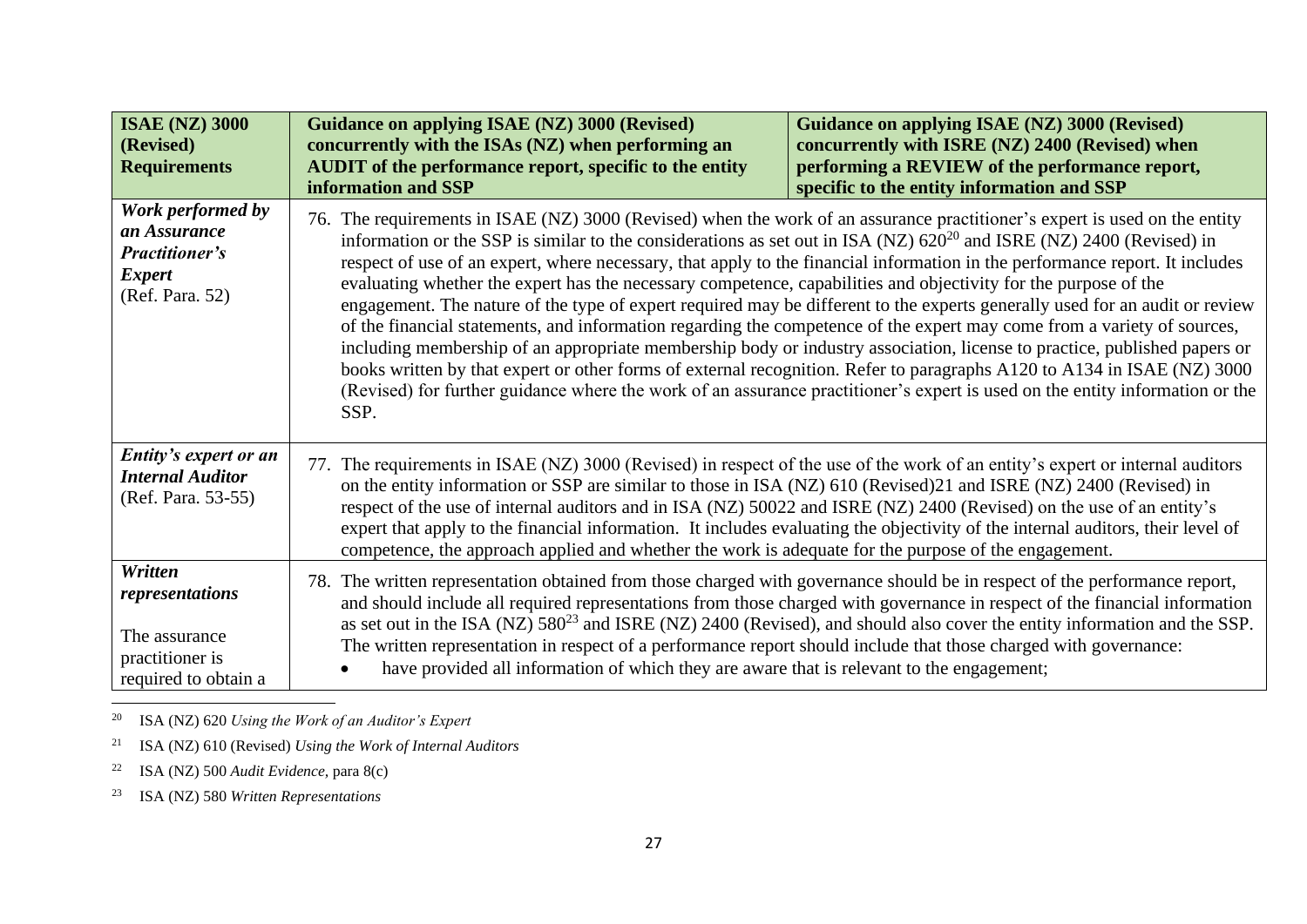|           | <b>ISAE (NZ) 3000</b>                                                                                                                                                                                                                 | Guidance on applying ISAE (NZ) 3000 (Revised)                                                                                                                           | Guidance on applying ISAE (NZ) 3000 (Revised)                                                                                                                                                                                              |  |
|-----------|---------------------------------------------------------------------------------------------------------------------------------------------------------------------------------------------------------------------------------------|-------------------------------------------------------------------------------------------------------------------------------------------------------------------------|--------------------------------------------------------------------------------------------------------------------------------------------------------------------------------------------------------------------------------------------|--|
|           | (Revised)<br><b>Requirements</b>                                                                                                                                                                                                      | concurrently with the ISAs (NZ) when performing an<br><b>AUDIT</b> of the performance report, specific to the entity                                                    | concurrently with ISRE (NZ) 2400 (Revised) when<br>performing a REVIEW of the performance report,                                                                                                                                          |  |
|           |                                                                                                                                                                                                                                       | information and SSP                                                                                                                                                     | specific to the entity information and SSP                                                                                                                                                                                                 |  |
| written   | representation from<br>the appropriate party:                                                                                                                                                                                         | $\bullet$<br>ways to quantify those outputs, where practicable;<br>$\bullet$<br>information and SSP.                                                                    | Acknowledges their responsibility on behalf of the entity for selecting outcomes and outputs to report, including<br>Have fulfilled their responsibilities on behalf of the entity for the preparation and fair presentation of the entity |  |
| $\bullet$ | that it has<br>provided the<br>assurance<br>practitioner<br>with all<br>relevant<br>information                                                                                                                                       | 79. An illustrative representation letter is available in Appendix 2 that includes written representations required for the audit<br>or review of a performance report. |                                                                                                                                                                                                                                            |  |
| $\bullet$ | confirming the<br>measurement<br>or evaluation of<br>the underlying<br>subject matter<br>against the<br>applicable<br>criteria,<br>including that<br>all relevant<br>matters are<br>reflected in the<br>subject matter<br>information |                                                                                                                                                                         |                                                                                                                                                                                                                                            |  |
| $\bullet$ | about any other<br>matter to<br>support other                                                                                                                                                                                         |                                                                                                                                                                         |                                                                                                                                                                                                                                            |  |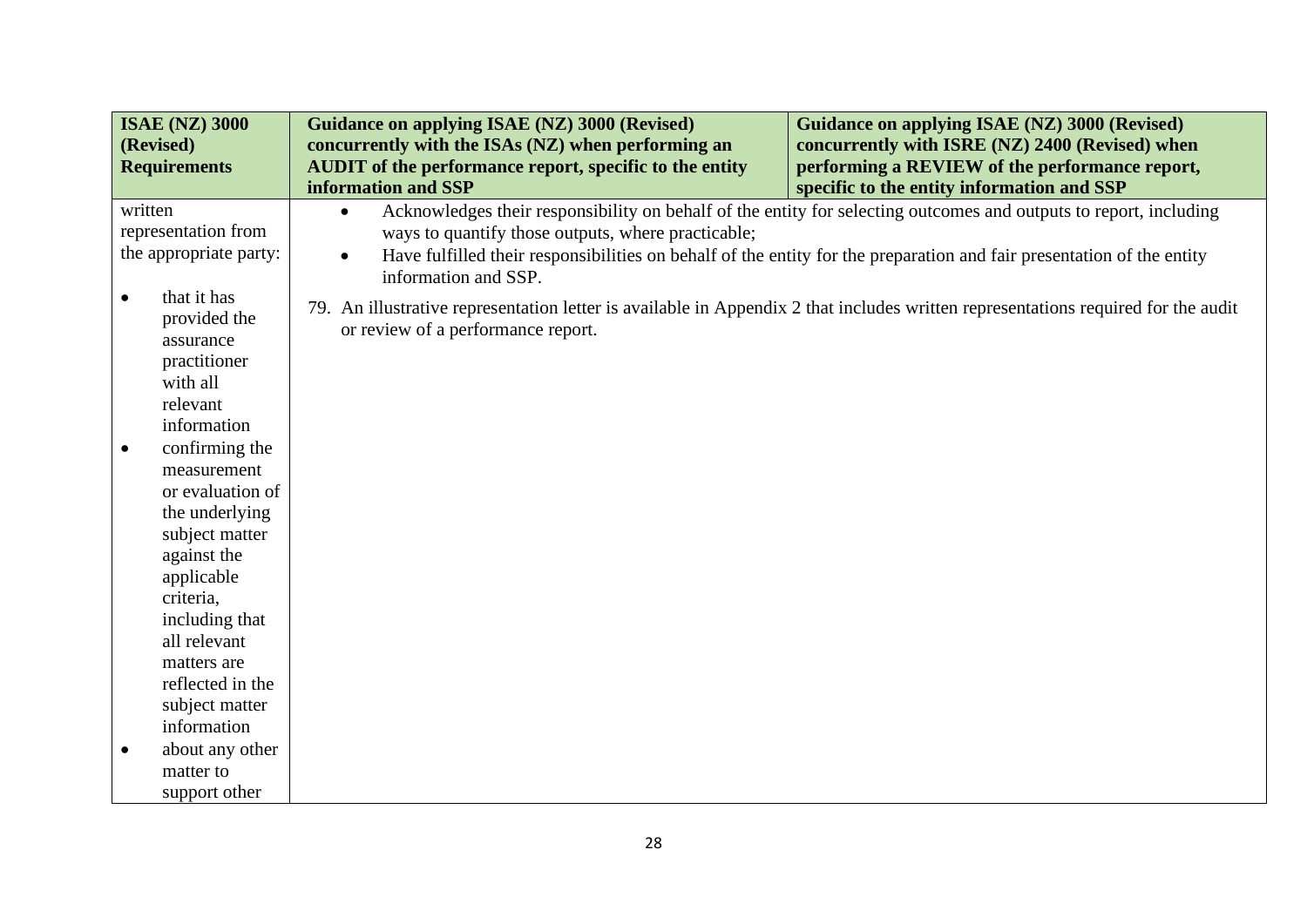| <b>ISAE (NZ) 3000</b><br>(Revised)<br><b>Requirements</b>                                                                                                                                                                                                                                                              | <b>Guidance on applying ISAE (NZ) 3000 (Revised)</b><br>concurrently with the ISAs (NZ) when performing an<br>AUDIT of the performance report, specific to the entity<br>information and SSP                                                                                                                                                                                                                                     | <b>Guidance on applying ISAE (NZ) 3000 (Revised)</b><br>concurrently with ISRE (NZ) 2400 (Revised) when<br>performing a REVIEW of the performance report,<br>specific to the entity information and SSP                                                                                                                                                                                                                                                                                                                                                                                                                              |
|------------------------------------------------------------------------------------------------------------------------------------------------------------------------------------------------------------------------------------------------------------------------------------------------------------------------|----------------------------------------------------------------------------------------------------------------------------------------------------------------------------------------------------------------------------------------------------------------------------------------------------------------------------------------------------------------------------------------------------------------------------------|--------------------------------------------------------------------------------------------------------------------------------------------------------------------------------------------------------------------------------------------------------------------------------------------------------------------------------------------------------------------------------------------------------------------------------------------------------------------------------------------------------------------------------------------------------------------------------------------------------------------------------------|
| evidence<br>relative to the<br>subject matter<br>(Ref. Para. 56-60)<br><b>Subsequent events</b><br>(Ref. Para. 61)                                                                                                                                                                                                     | 80.<br>impact of subsequent events on all the information in the performance report.                                                                                                                                                                                                                                                                                                                                             | Similar considerations that apply to the financial information as set out in ISA (NZ) $560^{24}$ and ISRE (NZ) 2400 apply to<br>the entity information and the SSP. When considering subsequent events, the assurance practitioner should consider the                                                                                                                                                                                                                                                                                                                                                                               |
| <b>Other Information</b><br>The assurance<br>practitioner is<br>required to read the<br>other information to<br>identify material<br>inconsistencies. If<br>the assurance<br>practitioner becomes<br>aware of a material<br>inconsistency or a<br>material<br>misstatement of fact<br>in the other<br>information, the | 81. Similar considerations that apply to the financial<br>information as set out in ISA (NZ) $720^{25}$ also apply to the<br>entity information and the SSP.<br>82. When considering other information included in a report<br>containing the audited performance report the auditor<br>should consider if there are material inconsistencies<br>between the other information and the information in the<br>performance report. | 83. ISRE (NZ) 2400 (Revised) does not require any<br>consideration of other information included in a report<br>with a performance report that has been reviewed.<br>However, this is a requirement of ISAE (NZ) 3000<br>(Revised), and the assurance practitioner should read<br>the other information to identify material<br>inconsistencies.<br>84. When considering other information included in a<br>report containing the reviewed performance report the<br>assurance practitioner should consider if there are<br>material inconsistencies between the other information<br>and the information in the performance report. |

<sup>24</sup> ISA (NZ) 560 *Subsequent Events*

<sup>25</sup> ISA (NZ) 720 *The Auditor's Responsibility to Other Information in Documents Containing Audited Financial Statements*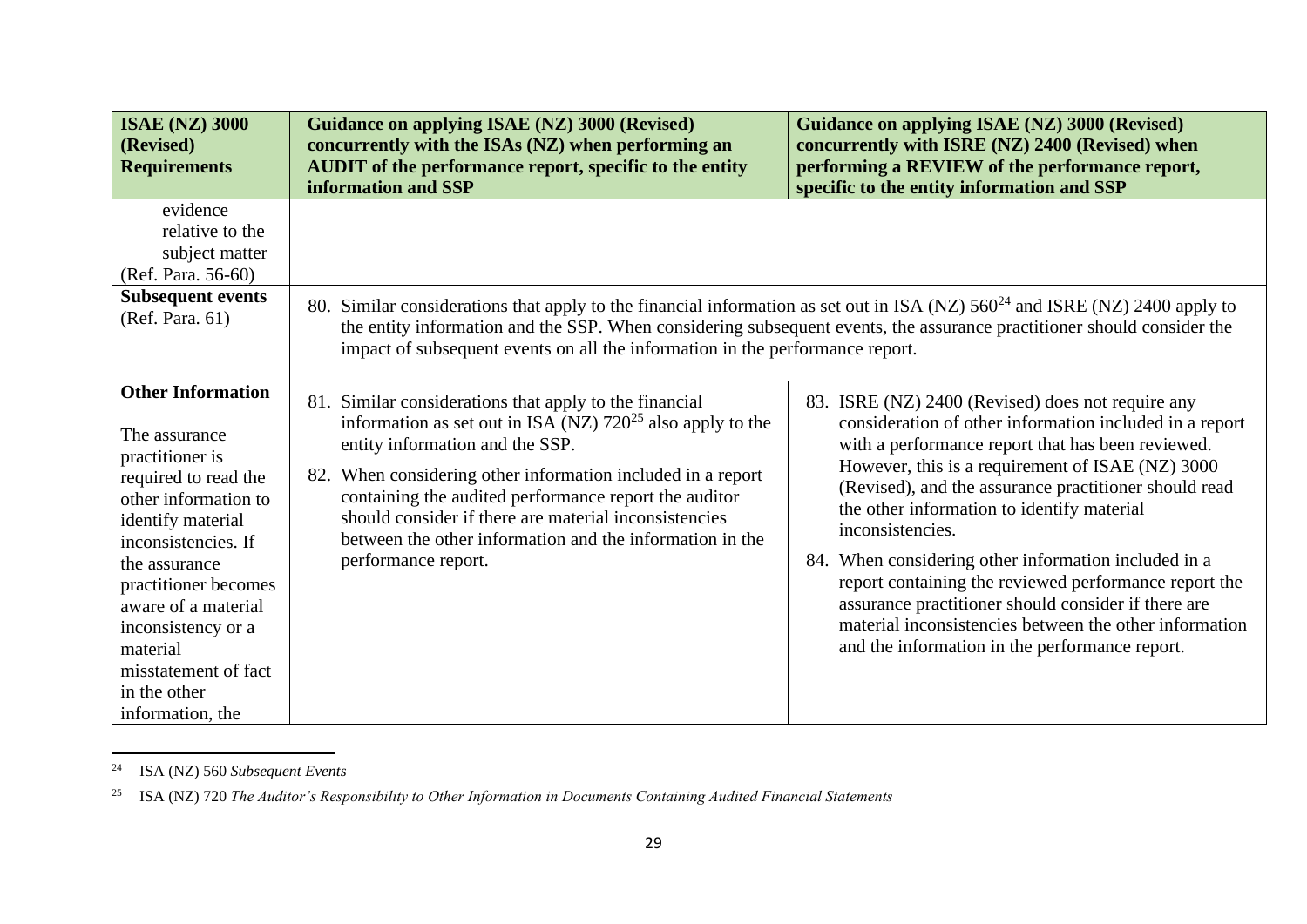| <b>ISAE (NZ) 3000</b><br>(Revised)<br><b>Requirements</b>                                                                                                                                                                                                                                                                                                                             | <b>Guidance on applying ISAE (NZ) 3000 (Revised)</b><br>concurrently with the ISAs (NZ) when performing an<br><b>AUDIT</b> of the performance report, specific to the entity<br>information and SSP                                                                                                                                                                                                                                                                                                                                         | Guidance on applying ISAE (NZ) 3000 (Revised)<br>concurrently with ISRE (NZ) 2400 (Revised) when<br>performing a REVIEW of the performance report,<br>specific to the entity information and SSP |
|---------------------------------------------------------------------------------------------------------------------------------------------------------------------------------------------------------------------------------------------------------------------------------------------------------------------------------------------------------------------------------------|---------------------------------------------------------------------------------------------------------------------------------------------------------------------------------------------------------------------------------------------------------------------------------------------------------------------------------------------------------------------------------------------------------------------------------------------------------------------------------------------------------------------------------------------|--------------------------------------------------------------------------------------------------------------------------------------------------------------------------------------------------|
| assurance<br>practitioner shall<br>inform the<br>appropriate parties<br>and take further<br>action as appropriate.<br>(Ref. Para. 62)<br><b>Description of</b><br>applicable criteria<br>The assurance<br>practitioner is<br>required to evaluate<br>whether the subject<br>matter information<br>adequately refers to<br>or describes the<br>applicable criteria.<br>(Ref. Para. 63) | 85. The assurance practitioner is required to evaluate whether the performance report adequately refers to or describes the<br>accounting standard applied in the preparation of the performance report.<br>The accounting standard requires disclosure of the standard applied in preparing the performance report in the Basis of<br>86.<br>Preparation under the Statement of Accounting Policies. If the disclosure requirements in the accounting standard are<br>complied with, the ISAE (NZ) 3000 (Revised) requirement will be met. |                                                                                                                                                                                                  |
|                                                                                                                                                                                                                                                                                                                                                                                       | <b>Reporting</b>                                                                                                                                                                                                                                                                                                                                                                                                                                                                                                                            |                                                                                                                                                                                                  |
| <b>Forming the</b><br>assurance<br>conclusion<br>The assurance                                                                                                                                                                                                                                                                                                                        | 87. Based on the evidence obtained the assurance practitioner needs to evaluate whether the performance report, is fairly<br>presented, in all material respects, in accordance with the requirements of the accounting standard. This includes<br>verification of the information.                                                                                                                                                                                                                                                         | considering the relevance, reliability, comparability and understandability of the information, as well as the results of the                                                                    |
| practitioner is                                                                                                                                                                                                                                                                                                                                                                       | 88. In forming the assurance conclusion on the entity information and the SSP, the assurance practitioner should consider the<br>performance report as a whole for the purpose of determining whether the presentation goals are achieved. Specific regard                                                                                                                                                                                                                                                                                  |                                                                                                                                                                                                  |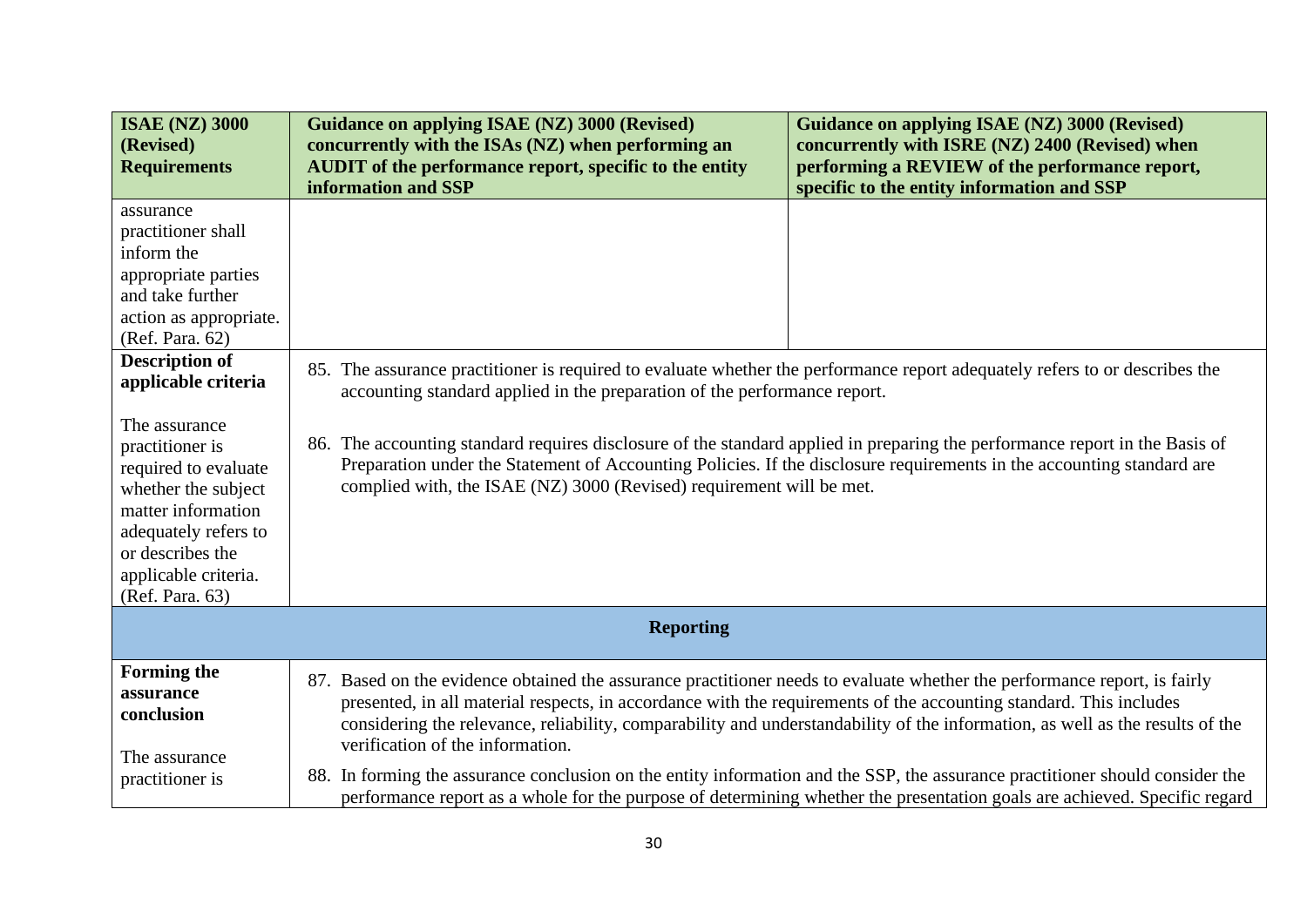| <b>ISAE (NZ) 3000</b><br>(Revised)<br><b>Requirements</b>                                                                                                                                                                                                                                                                                                                                                                                                                                                                                                                                                                                                                                                                                                                                                                                                                                                | Guidance on applying ISAE (NZ) 3000 (Revised)<br>concurrently with the ISAs (NZ) when performing an<br>AUDIT of the performance report, specific to the entity<br>information and SSP                                                                                                                                                                                                                                                                         | <b>Guidance on applying ISAE (NZ) 3000 (Revised)</b><br>concurrently with ISRE (NZ) 2400 (Revised) when<br>performing a REVIEW of the performance report,<br>specific to the entity information and SSP                                                                                                                                                                            |  |
|----------------------------------------------------------------------------------------------------------------------------------------------------------------------------------------------------------------------------------------------------------------------------------------------------------------------------------------------------------------------------------------------------------------------------------------------------------------------------------------------------------------------------------------------------------------------------------------------------------------------------------------------------------------------------------------------------------------------------------------------------------------------------------------------------------------------------------------------------------------------------------------------------------|---------------------------------------------------------------------------------------------------------------------------------------------------------------------------------------------------------------------------------------------------------------------------------------------------------------------------------------------------------------------------------------------------------------------------------------------------------------|------------------------------------------------------------------------------------------------------------------------------------------------------------------------------------------------------------------------------------------------------------------------------------------------------------------------------------------------------------------------------------|--|
| required to:<br>evaluate the<br>sufficiency and<br>appropriateness                                                                                                                                                                                                                                                                                                                                                                                                                                                                                                                                                                                                                                                                                                                                                                                                                                       | needs to be given to:                                                                                                                                                                                                                                                                                                                                                                                                                                         | the relevance, reliability, comparability and understandability of the outcomes and outputs selected by the entity for<br>reporting, and to any additional output measures attached to those outputs that the entity decided to report.                                                                                                                                            |  |
| of the evidence<br>obtained;<br>form a<br>$\bullet$<br>conclusion<br>about whether<br>the subject<br>matter is free<br>from material<br>misstatement;<br>express a<br>$\bullet$<br>qualified                                                                                                                                                                                                                                                                                                                                                                                                                                                                                                                                                                                                                                                                                                             | 89. The reporting of the entity information and the SSP will<br>be fairly stated, if:<br>Material output information is included;<br>Material output information satisfies the qualities of<br>$\bullet$<br>relevance, reliability, comparability and<br>understandability; and<br>Results reported can be substantiated for material<br>$\bullet$<br>outputs, for example the systems/processes for<br>recording/controlling the information are sufficient. | 90. The reporting of the entity information and the SSP will<br>be fairly stated, if<br>Material output information appears to be<br>included;<br>Material output information appears to satisfy the<br>$\bullet$<br>qualities of relevance, reliability, comparability<br>and understandability; and<br>Results reported for material outputs appears<br>$\bullet$<br>reasonable. |  |
| 91. In those circumstances where the assurance practitioner concludes that the entity information or the SSP is not fairly stated<br>conclusion,<br>and that the assurance conclusion should be modified, the assurance practitioner will need to exercise professional<br>disclaim a<br>judgement to determine whether to issue a modified conclusion on just the entity information or the SSP or whether to<br>conclusion or<br>modify the conclusion on the overall performance report. Factors to consider include whether the underlying reason for<br>withdraw from<br>the modification on the entity information or the SSP has any impact on the financial information reported. In many<br>the engagement<br>instances, a modified conclusion in respect of the entity information or the SSP will not impact upon the conclusion on the<br>if a scope<br>financial information.<br>limitation |                                                                                                                                                                                                                                                                                                                                                                                                                                                               |                                                                                                                                                                                                                                                                                                                                                                                    |  |
| exists.<br>(Ref. Para. 64-66)                                                                                                                                                                                                                                                                                                                                                                                                                                                                                                                                                                                                                                                                                                                                                                                                                                                                            | 92. The assurance practitioner will also need to consider the results of the audit/review on the financial information included<br>the financial information.                                                                                                                                                                                                                                                                                                 | in the performance report, and the impact on the SSP where a modified conclusion has been reached on the audit/review of                                                                                                                                                                                                                                                           |  |
|                                                                                                                                                                                                                                                                                                                                                                                                                                                                                                                                                                                                                                                                                                                                                                                                                                                                                                          | 93. The assurance practitioner will need to apply professional judgement in determining whether a modified conclusion on the<br>financial information may cause the entity information or the SSP to be materially misstated.                                                                                                                                                                                                                                 |                                                                                                                                                                                                                                                                                                                                                                                    |  |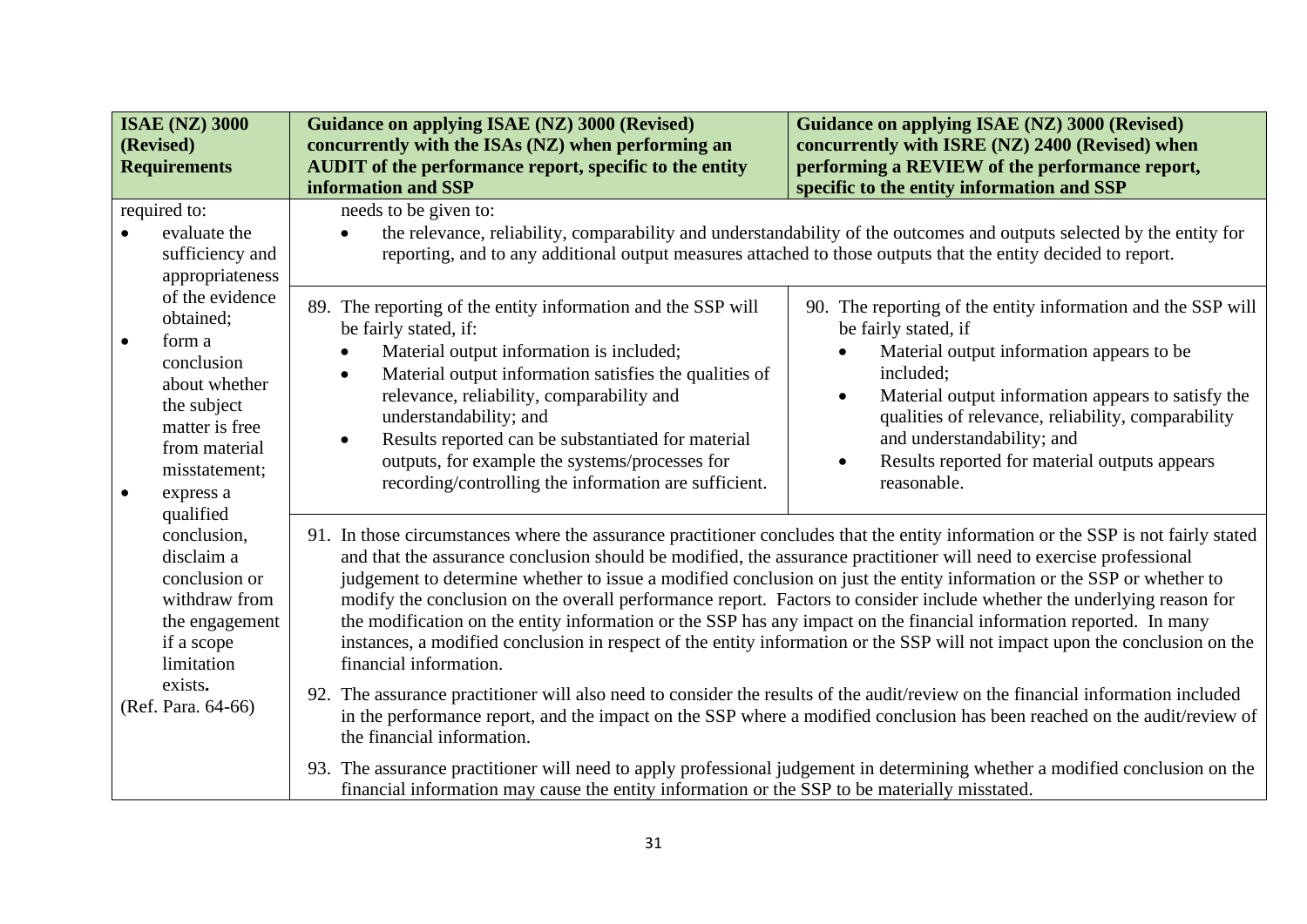| <b>ISAE (NZ) 3000</b><br>(Revised)<br><b>Requirements</b>      | <b>Guidance on applying ISAE (NZ) 3000 (Revised)</b><br>concurrently with the ISAs (NZ) when performing an<br><b>AUDIT</b> of the performance report, specific to the entity<br>information and SSP                                                                                                                                                                                                                                                                                                                                                                                                                                                                                                                                                                                                                                                                                                                                                                                                                                                      | <b>Guidance on applying ISAE (NZ) 3000 (Revised)</b><br>concurrently with ISRE (NZ) 2400 (Revised) when<br>performing a REVIEW of the performance report,<br>specific to the entity information and SSP                                                                                                                                                                                                                                                                                                                                                                                                                                                                                                                                                                                                                                                                                                                                                                                                                                                                                                                                            |
|----------------------------------------------------------------|----------------------------------------------------------------------------------------------------------------------------------------------------------------------------------------------------------------------------------------------------------------------------------------------------------------------------------------------------------------------------------------------------------------------------------------------------------------------------------------------------------------------------------------------------------------------------------------------------------------------------------------------------------------------------------------------------------------------------------------------------------------------------------------------------------------------------------------------------------------------------------------------------------------------------------------------------------------------------------------------------------------------------------------------------------|----------------------------------------------------------------------------------------------------------------------------------------------------------------------------------------------------------------------------------------------------------------------------------------------------------------------------------------------------------------------------------------------------------------------------------------------------------------------------------------------------------------------------------------------------------------------------------------------------------------------------------------------------------------------------------------------------------------------------------------------------------------------------------------------------------------------------------------------------------------------------------------------------------------------------------------------------------------------------------------------------------------------------------------------------------------------------------------------------------------------------------------------------|
|                                                                |                                                                                                                                                                                                                                                                                                                                                                                                                                                                                                                                                                                                                                                                                                                                                                                                                                                                                                                                                                                                                                                          |                                                                                                                                                                                                                                                                                                                                                                                                                                                                                                                                                                                                                                                                                                                                                                                                                                                                                                                                                                                                                                                                                                                                                    |
| <b>Preparing the</b><br>assurance report<br>(Ref. Para. 67-69) | 94. The requirements for reporting on the entity information<br>and the SSP is similar to the basic elements required by<br>ISA (NZ) 70026 for the financial information.<br>95. In preparing the audit report the auditor is required to<br>express an opinion on whether:<br>The reported outcomes, outputs and quantification of<br>the outputs to the extent practicable are suitable;<br>The:<br>entity information;<br>$\circ$<br>SSP; and<br>$\circ$<br>financial position, the financial performance<br>$\circ$<br>and cash flows<br>are fairly stated in accordance with Public Benefit<br>Entity Simple Format Reporting-Accrual (Not-For-<br>Profit).<br>96. In addition to the references to the financial information as<br>required by ISA (NZ) 700:<br>the opinion section of the audit report needs to state<br>that the entity information and the SSP has been<br>audited.<br>The basis of opinion needs to state that the audit of<br>the entity information and the SSP was conducted in<br>accordance with ISAE (NZ) 3000 (Revised) | 100. The requirements for reporting on the entity<br>information and the SSP is similar to the basic elements<br>required by ISRE (NZ) 2400 (Revised) for the financial<br>information.<br>101. In preparing the review report the assurance practitioner<br>is required to express a conclusion on whether, based<br>on the procedures performed, nothing has come to the<br>assurance practitioner's attention that causes the<br>assurance practitioner to believe that:<br>The reported outcomes, outputs and quantification<br>methods used are not suitable;<br>the performance report does not present fairly, in<br>$\bullet$<br>all material respects the:<br>entity information<br>$\circ$<br>SSP; and<br>$\circ$<br>financial position, the financial performance<br>$\circ$<br>and cash flows<br>in accordance with Public Benefit Entity Simple<br>Format Reporting-Accrual (Not-For-Profit).<br>102. In addition to the references to the financial information<br>as required by ISRE (NZ) 2400 (Revised)<br>the conclusion section of the review report needs<br>$\bullet$<br>to state that the entity information and the SSP has |

<sup>26</sup> ISA (NZ) 700 *Forming an Opinion and Reporting on Financial Statements*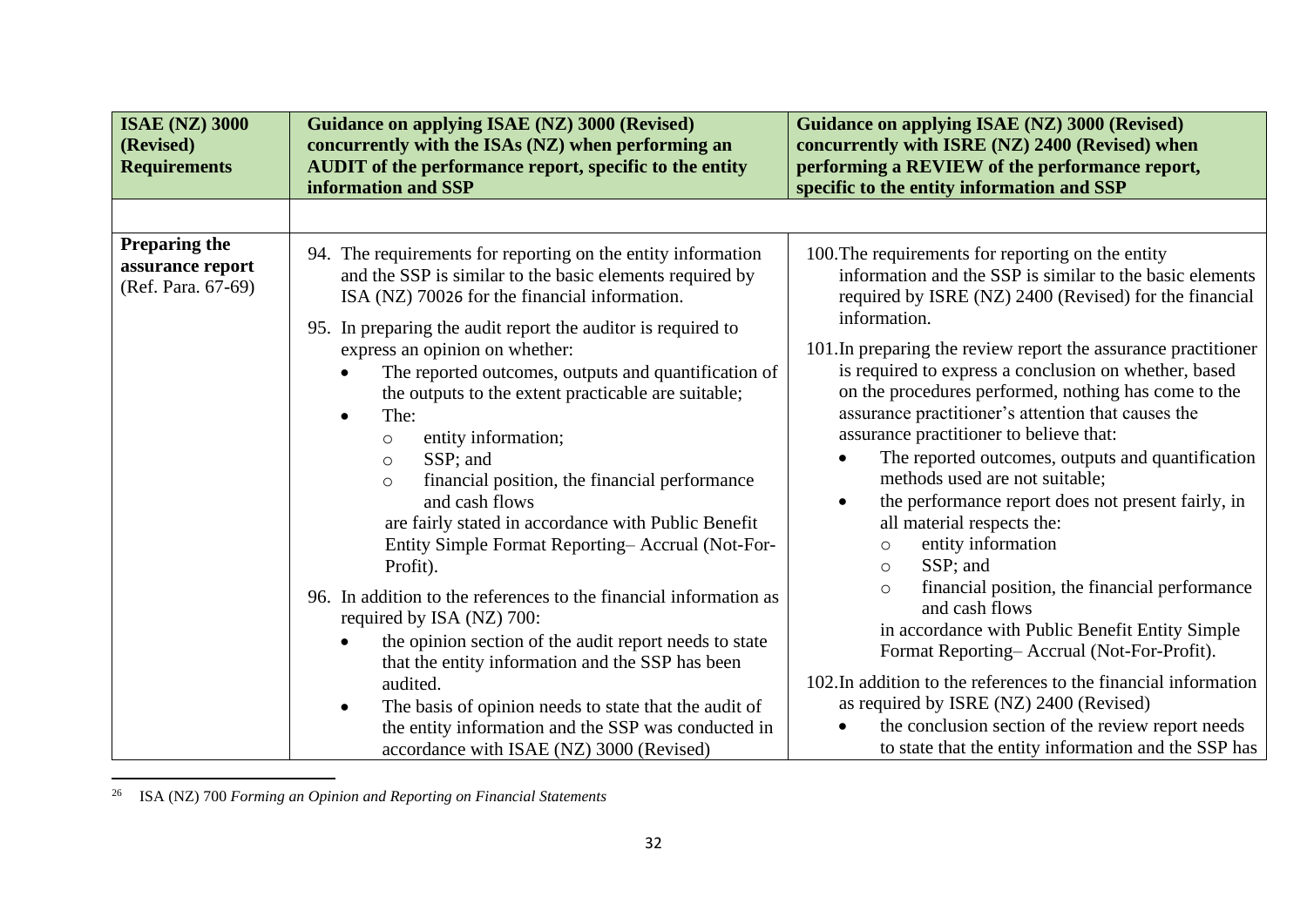| <b>ISAE (NZ) 3000</b><br>(Revised)<br><b>Requirements</b>                                             | <b>Guidance on applying ISAE (NZ) 3000 (Revised)</b><br>concurrently with the ISAs (NZ) when performing an<br>AUDIT of the performance report, specific to the entity<br>information and SSP                                                                                                                             | <b>Guidance on applying ISAE (NZ) 3000 (Revised)</b><br>concurrently with ISRE (NZ) 2400 (Revised) when<br>performing a REVIEW of the performance report,<br>specific to the entity information and SSP                                                                                                                      |
|-------------------------------------------------------------------------------------------------------|--------------------------------------------------------------------------------------------------------------------------------------------------------------------------------------------------------------------------------------------------------------------------------------------------------------------------|------------------------------------------------------------------------------------------------------------------------------------------------------------------------------------------------------------------------------------------------------------------------------------------------------------------------------|
|                                                                                                       | 97. The audit report should include a description of the<br>responsibilities of those charged with governance,<br>including that they are responsible for the selection of<br>outcomes, outputs and quantification of the outputs to the<br>extent practicable.                                                          | been reviewed.<br>The assurance practitioner's responsibility needs<br>to state that the review of the entity information<br>and the SSP was conducted in accordance with<br>ISAE (NZ) 3000 (Revised)                                                                                                                        |
|                                                                                                       | 98. The audit report should include a description of the<br>auditor's responsibilities, including that the audit involves<br>procedures to obtain evidence about the suitability of the<br>reported outcomes, outputs and quantification of the<br>outputs to the extent practicable.                                    | 103. The review report should include a description of the<br>responsibilities of those charged with governance,<br>including that they are responsible for the selection of<br>outcomes, outputs and quantification of the outputs to<br>the extent practicable.                                                            |
|                                                                                                       | 99. An illustrative Auditor Report is available in Appendix 2<br>for use in the audit of the performance report.                                                                                                                                                                                                         | 104. The review report should include a description of the<br>assurance practitioner's responsibilities, including that<br>the review involves procedures to obtain evidence<br>about the suitability of the reported outcomes, outputs<br>and quantification of the outputs to the extent<br>practicable.                   |
|                                                                                                       |                                                                                                                                                                                                                                                                                                                          | 105. An illustrative Review Report is available in Appendix<br>2 for use in the review of the performance report.                                                                                                                                                                                                            |
| Other<br>communication<br>responsibilities<br>The assurance<br>practitioner shall<br>consider whether | 106. In addition to matters to report on the financial<br>information included in the performance report in<br>accordance with ISA (NZ) $450^{27}$ , the following matters in<br>respect to the entity information and the SSP needs to be<br>included in the report to management and those charged<br>with governance: | 107. In addition to matters to report on the financial<br>information included in the performance report in<br>accordance with ISRE (NZ) 2400 (Revised), the<br>following matters in respect to the entity information<br>and the SSP needs to be included in the report to<br>management and those charged with governance: |

<sup>27</sup> ISA (NZ) 450 *Evaluation of Misstatements Identified during the Audit*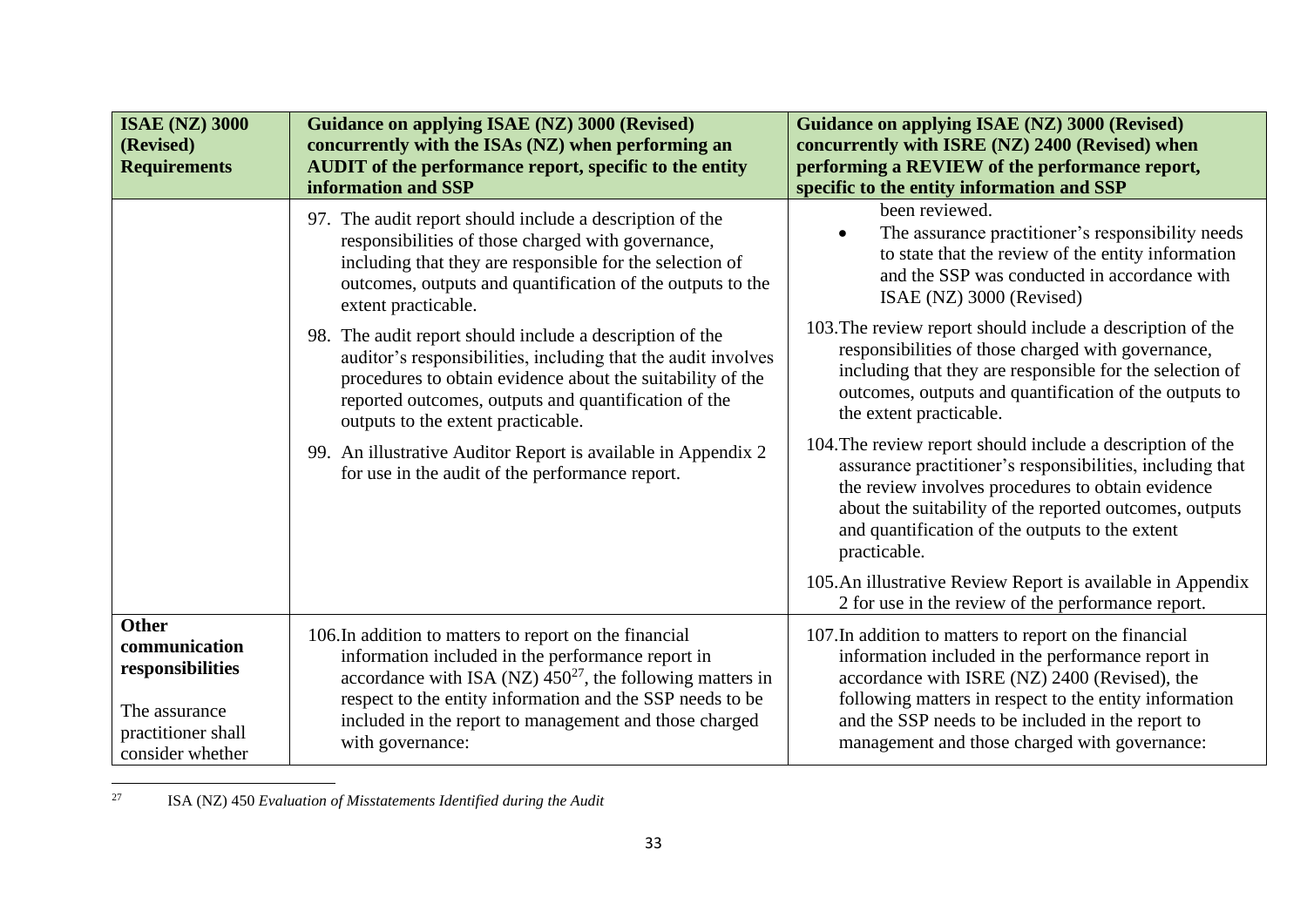| <b>ISAE (NZ) 3000</b>                                                                                                                                                                                                                                               | Guidance on applying ISAE (NZ) 3000 (Revised)                                                                                                                                                                                                                                                                                                                                                                                                                                                                                                                                                                              | Guidance on applying ISAE (NZ) 3000 (Revised)                                                                                                                                                                                                                                                                                                                                                                                                                                                                               |
|---------------------------------------------------------------------------------------------------------------------------------------------------------------------------------------------------------------------------------------------------------------------|----------------------------------------------------------------------------------------------------------------------------------------------------------------------------------------------------------------------------------------------------------------------------------------------------------------------------------------------------------------------------------------------------------------------------------------------------------------------------------------------------------------------------------------------------------------------------------------------------------------------------|-----------------------------------------------------------------------------------------------------------------------------------------------------------------------------------------------------------------------------------------------------------------------------------------------------------------------------------------------------------------------------------------------------------------------------------------------------------------------------------------------------------------------------|
| (Revised)                                                                                                                                                                                                                                                           | concurrently with the ISAs (NZ) when performing an                                                                                                                                                                                                                                                                                                                                                                                                                                                                                                                                                                         | concurrently with ISRE (NZ) 2400 (Revised) when                                                                                                                                                                                                                                                                                                                                                                                                                                                                             |
| <b>Requirements</b>                                                                                                                                                                                                                                                 | <b>AUDIT</b> of the performance report, specific to the entity                                                                                                                                                                                                                                                                                                                                                                                                                                                                                                                                                             | performing a REVIEW of the performance report,                                                                                                                                                                                                                                                                                                                                                                                                                                                                              |
|                                                                                                                                                                                                                                                                     | information and SSP                                                                                                                                                                                                                                                                                                                                                                                                                                                                                                                                                                                                        | specific to the entity information and SSP                                                                                                                                                                                                                                                                                                                                                                                                                                                                                  |
| there are any matters<br>that need to be<br>reported to those<br>charged with<br>governance or others<br>in terms of the<br>engagement and<br>other engagement<br>circumstances.<br>(Ref. Para. 78)                                                                 | Any uncorrected misstatements identified during the<br>$\bullet$<br>audit of the entity information and the SSP included<br>in the performance report;<br>Any issues with internal control that affected, or may<br>$\bullet$<br>have affected, the entity information and the SSP;<br>Any issues identified that may affect the relevance,<br>reliability, comparability or understandability of the<br>entity information and the information reported in<br>the SSP;<br>Any other matters in respect of the entity<br>information and the SSP that management or those<br>charged with governance needs to be aware of. | Any uncorrected misstatements identified during<br>$\bullet$<br>the review of the entity information and the SSP<br>included in the performance report;<br>Any issues identified that may affect the<br>$\bullet$<br>relevance, reliability, comparability or<br>understandability of the entity information and the<br>information reported in the SSP;<br>Any other matters in respect of the entity<br>$\bullet$<br>information and the SSP that management or<br>those charged with governance needs to be aware<br>of. |
| <b>Documentation</b><br>The assurance<br>practitioner is<br>required to prepare<br>timely<br>documentation that is<br>sufficient and<br>appropriate to enable<br>an experienced<br>practitioner to<br>understand:<br>the results of<br>the procedures<br>performed, | 108. The documentation requirements in ISAE (NZ) 3000 (Revised) are similar to the documentation requirements in ISA (NZ)<br>$230^{28}$ and ISRE (NZ) 2400 (Revised).                                                                                                                                                                                                                                                                                                                                                                                                                                                      |                                                                                                                                                                                                                                                                                                                                                                                                                                                                                                                             |

<sup>28</sup> ISA (NZ) 230 *Audit Documentation*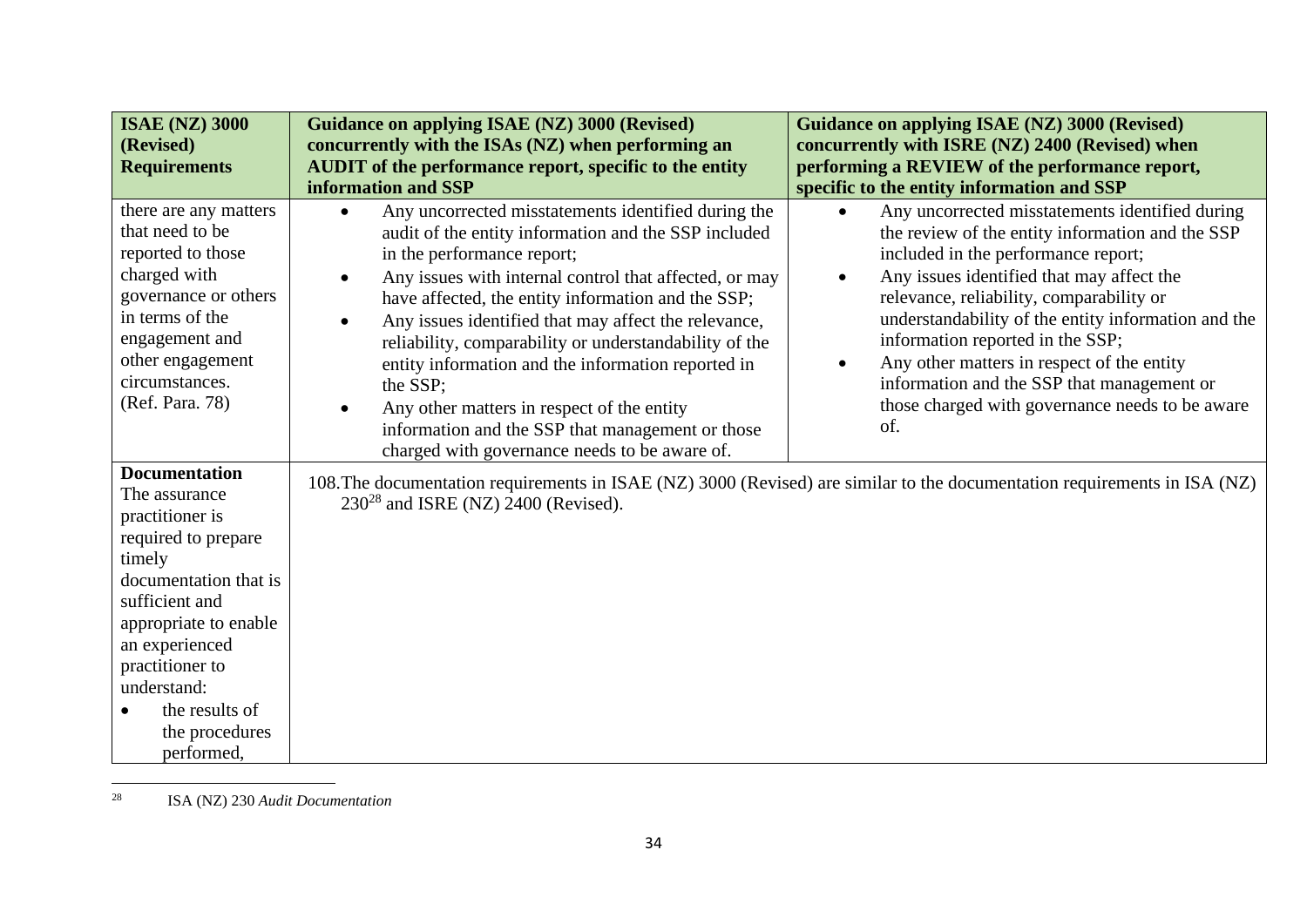|           | <b>ISAE (NZ) 3000</b><br>(Revised)<br><b>Requirements</b> | <b>Guidance on applying ISAE (NZ) 3000 (Revised)</b><br>concurrently with the ISAs (NZ) when performing an<br><b>AUDIT</b> of the performance report, specific to the entity<br>information and SSP | Guidance on applying ISAE (NZ) 3000 (Revised)<br>concurrently with ISRE (NZ) 2400 (Revised) when<br>performing a REVIEW of the performance report,<br>specific to the entity information and SSP |
|-----------|-----------------------------------------------------------|-----------------------------------------------------------------------------------------------------------------------------------------------------------------------------------------------------|--------------------------------------------------------------------------------------------------------------------------------------------------------------------------------------------------|
| $\bullet$ | the evidence                                              |                                                                                                                                                                                                     |                                                                                                                                                                                                  |
|           | obtained,                                                 |                                                                                                                                                                                                     |                                                                                                                                                                                                  |
| $\bullet$ | significant                                               |                                                                                                                                                                                                     |                                                                                                                                                                                                  |
|           | matters arising,                                          |                                                                                                                                                                                                     |                                                                                                                                                                                                  |
|           | conclusions                                               |                                                                                                                                                                                                     |                                                                                                                                                                                                  |
|           | thereon, and                                              |                                                                                                                                                                                                     |                                                                                                                                                                                                  |
|           | significant                                               |                                                                                                                                                                                                     |                                                                                                                                                                                                  |
|           | professional                                              |                                                                                                                                                                                                     |                                                                                                                                                                                                  |
|           | judgements                                                |                                                                                                                                                                                                     |                                                                                                                                                                                                  |
|           | made (Ref.                                                |                                                                                                                                                                                                     |                                                                                                                                                                                                  |
|           | Para. 79-83))                                             |                                                                                                                                                                                                     |                                                                                                                                                                                                  |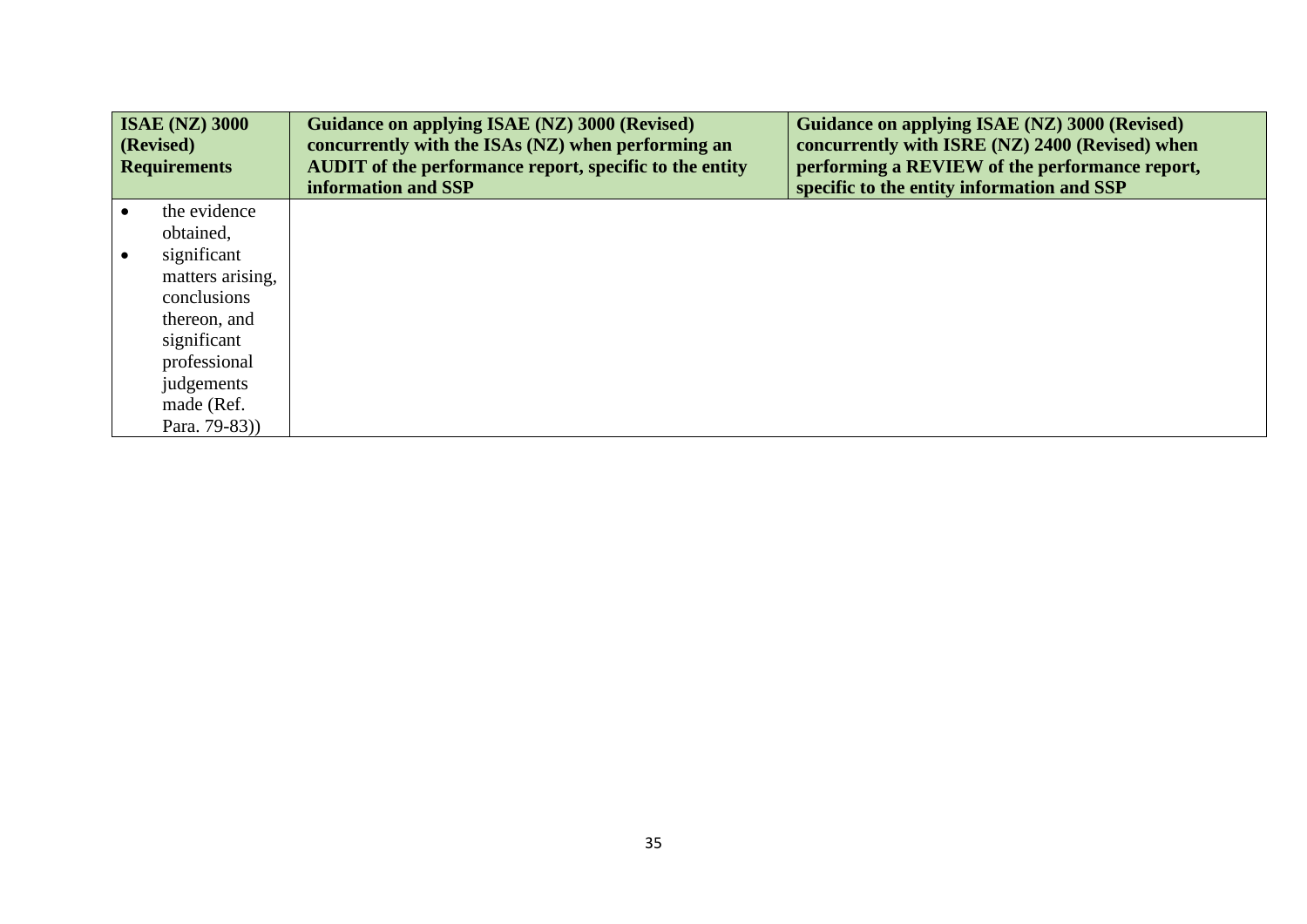### **Appendix 1**

(Ref: Para. 39)

# **Illustrative Engagement Letters**

# **Example 1: Illustrative Engagement Letter for the Audit of a Performance Report<sup>29</sup>**

The following is an example of an audit engagement letter for an audit of the performance report prepared in accordance with *Public Benefit Entity Simple Format Reporting – Accrual (Not-For-Profit)*. This letter is not authoritative but is intended only to be a guide that may be used in conjunction with the considerations outlined in the ISAs (NZ) and ISAE (NZ) 3000 (Revised). It will need to be varied according to individual requirements and circumstances. The additional paragraphs added in respect of the entity information and SSP have been highlighted to clearly indicate how the engagement letter for the performance report differs from the engagement letter of an audit of financial statements performed in accordance with the ISAs (NZ).

\*\*\*

To the Chairperson<sup>30</sup>:

# [*The objective and scope of the audit*]

You have requested that we audit the **performance report** of [*Charity*], which comprises entity information, a statement of service performance, a statement of financial performance, a statement of financial position, a statement of cash flows, a statement of accounting policies and notes to the **performance report**.

We are pleased to confirm our acceptance and our understanding of this audit engagement by means of this letter. Our audit will be conducted with the objective of our expressing an opinion on the **performance report**.

# [*The responsibilities of the auditor*]

We will conduct our audit of the statement of financial performance, statement of financial position, statement of cash flows, statement of accounting policies and notes to the **performance** report in accordance with International Standards on Auditing (New Zealand) (ISAs (NZ)), and the audit of the entity information and the statement of service performance in accordance with the International Standard on Assurance Engagements (New Zealand) (ISAE (NZ)) 3000 (Revised). Those standards require that we comply with ethical requirements and plan and perform the audit to obtain reasonable assurance about whether the performance report is free from material misstatement. An audit involves performing procedures to obtain audit evidence about the amounts and disclosures in the performance report, including performing procedures to obtain evidence about and evaluating whether the reported outcomes and outputs, and quantification of the outputs to the extent practicable, are relevant, reliable, comparable and understandable. The procedures selected depend on the auditor's judgement, including the

<sup>&</sup>lt;sup>29</sup> The auditor is required to apply the ISAs (NZ) and ISAE (NZ) 3000 (Revised) where the auditor is engaged to audit the performance report, including the entity information and statement of service performance.

<sup>&</sup>lt;sup>30</sup> The addressees and references in the letter would be those appropriate in the circumstances of the engagement. It is important to refer to the appropriate persons – refer to ISA (NZ) 210.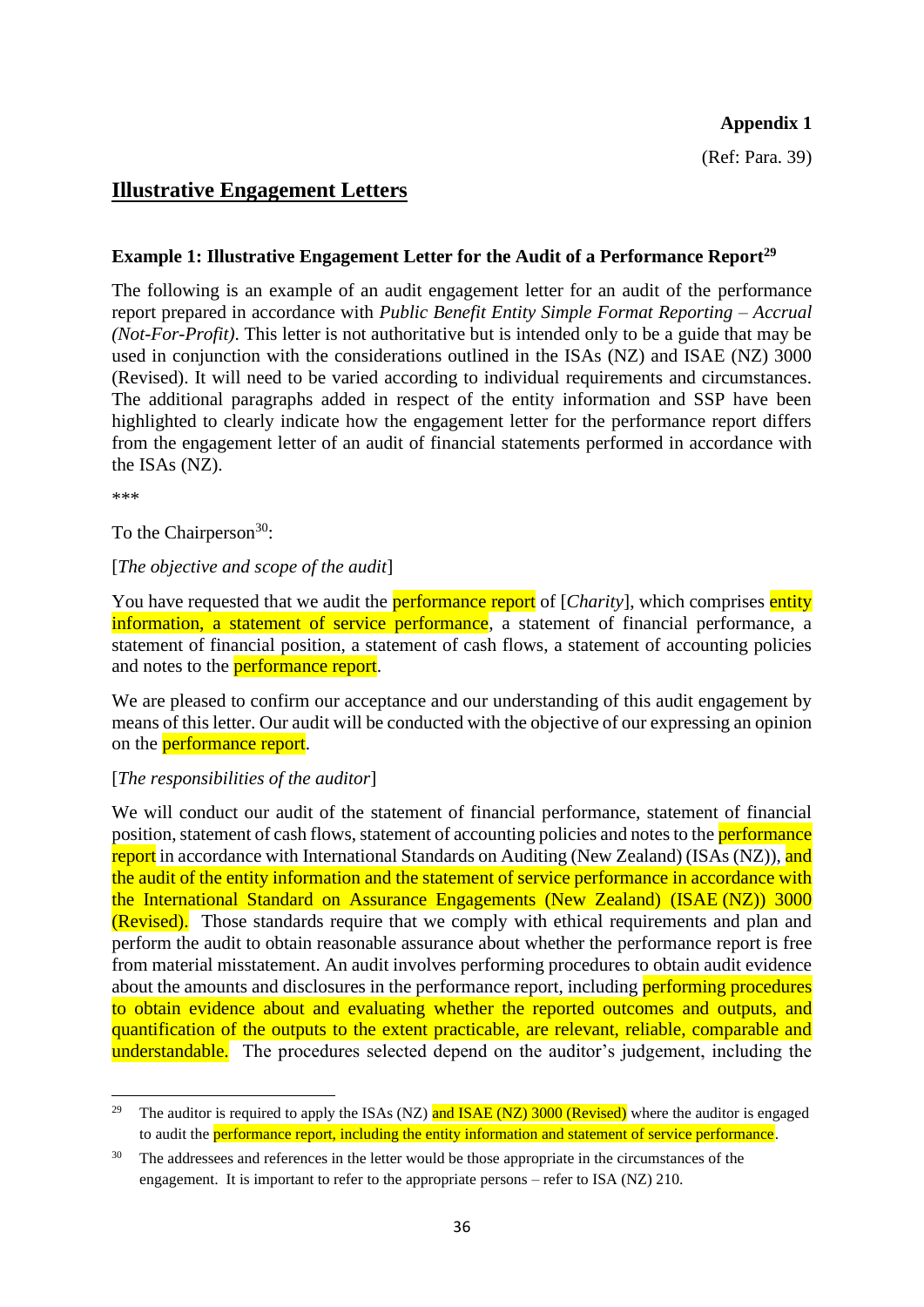assessment of the risks of material misstatement of the **performance report**, whether due to fraud or error. An audit also includes, evaluating the appropriateness of accounting policies used and the reasonableness of accounting estimates, as well as evaluating the overall presentation of the **performance report**.

Because of the inherent limitations of an audit, together with the inherent limitations of internal control, there is an unavoidable risk that some material misstatements may not be detected, even though the audit is properly planned and performed in accordance with ISAs (NZ) and ISAE (NZ) 3000 (Revised).

In making our risk assessments, we consider internal control relevant to the entity's preparation of the **performance report** in order to design audit procedures that are appropriate in the circumstances, but not for the purpose of expressing an opinion on the effectiveness of the entity's internal control. However, we will communicate to you in writing concerning any significant deficiencies in internal control relevant to the audit of the performance report that we have identified during the audit.

### [*The responsibilities of those charged with governance and identification of the applicable financial reporting framework*]

Our audit will be conducted on the basis that [those charged with governance] acknowledge and understand that they have responsibility:

- (a) For identifying outcomes and outputs, and quantifying the outputs to the extent practicable, that are relevant, reliable, comparable and understandable, to report in the statement of service performance;
- (b) For the preparation and fair presentation of the **performance report** on behalf of the entity comprising:
	- the entity information
	- the statement of service performance; and
	- the statement of financial performance, statement of financial position, statement of cash flows, statement of accounting policies and notes to the performance report

in accordance with Public Benefit Entity Simple Format Reporting – Accrual (Not-For-Profit);

- (c) For such internal control as [they] determine is necessary to enable the preparation of the **performance report** that are free from material misstatement, whether due to fraud or error; and
- (d) To provide us with:
	- (i) Access to all information of which [management and those charged with governance] are aware that is relevant to the preparation of the performance report such as records, documentation and other matters;
	- (ii) Additional information that we may request from [management or the directors] for the purpose of the audit; and
	- (iii) Unrestricted access to persons within the entity from whom we determine it necessary to obtain audit evidence.

As part of our audit process, we will request from [those charged with governance], written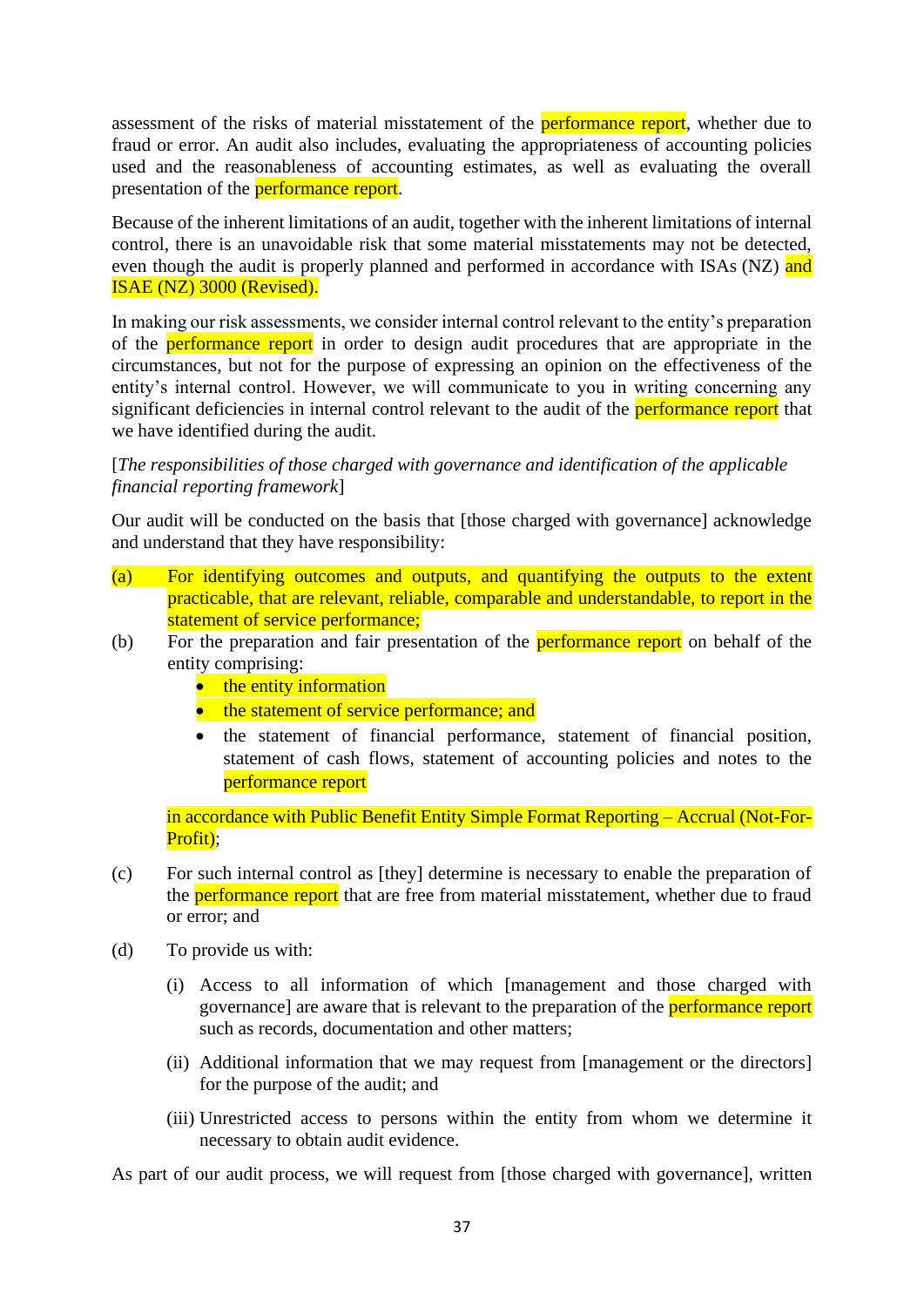confirmation concerning representations made to us in connection with the audit.

We look forward to full cooperation from your staff during our audit.

[*Other relevant information*]

[Insert other information, such as fee arrangements, billings and other specific terms, as appropriate.]

[*Reporting*]

[*Insert appropriate reference to the expected form and content of the auditor's report*.]

The form and content of our report may need to be amended in the light of our audit findings.

Please sign and return the attached copy of this letter to indicate your acknowledgement of, and agreement with, the arrangements for our audit of the **performance report** including our respective responsibilities.

[Governing body]

Acknowledged and agreed on behalf of the [Governing body] by

(signed)

......................

Name and Title

Date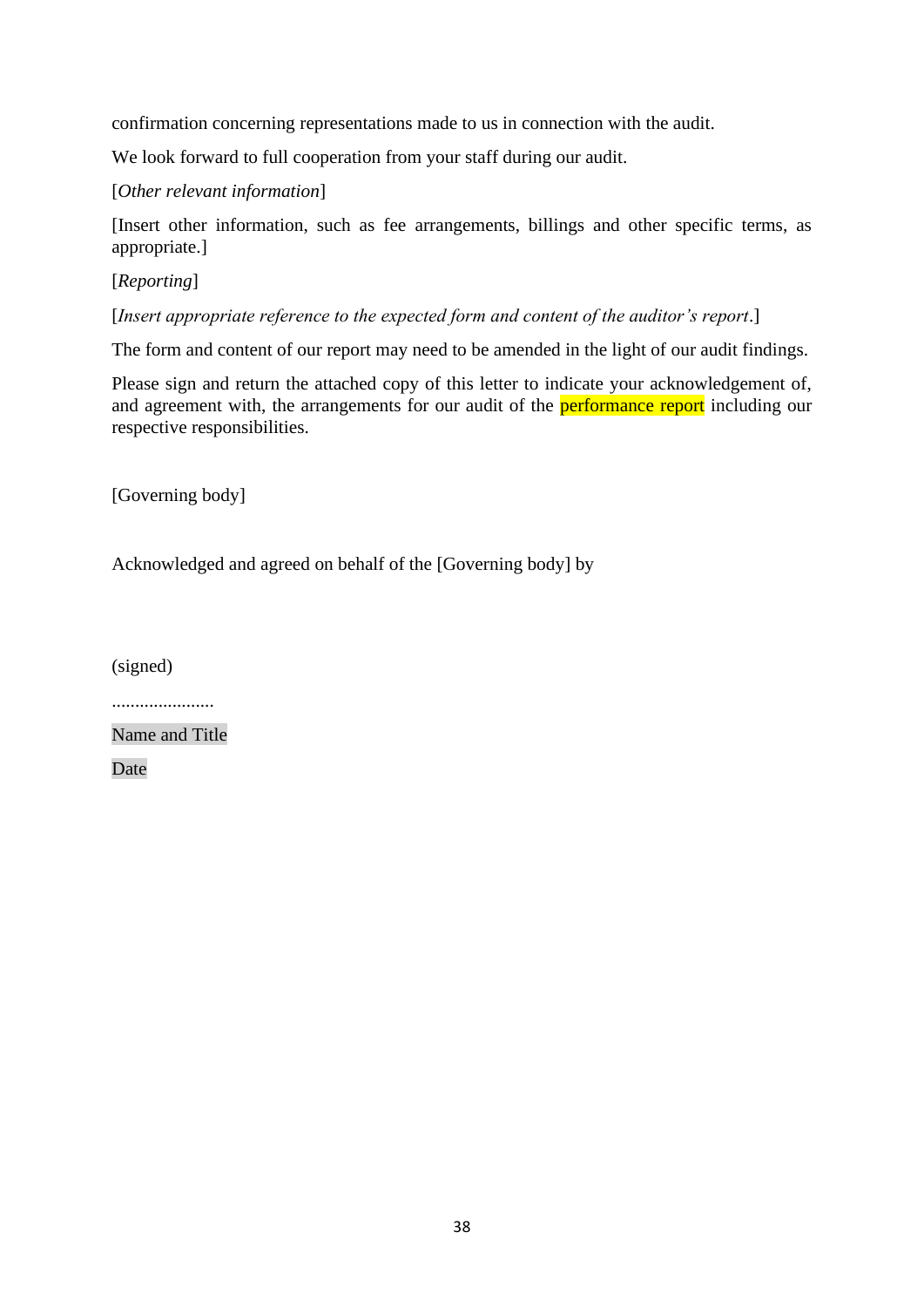# **Example 2: Illustrative Engagement Letter for a Review of a Performance Report<sup>31</sup>**

The following is an example of an engagement letter for a review of the performance report prepared in accordance with *Public Benefit Entity Simple Format Reporting – Accrual (Not-For-Profit*). This letter is not authoritative but is intended only to be a guide that may be used in conjunction with the considerations outlined in ISRE (NZ) 2400 (Revised) and ISAE (NZ) 3000 (Revised). It will need to be varied according to individual requirements and circumstances. The additional paragraphs added in respect of the entity information and SSP have been highlighted to clearly indicate how the engagement letter for the performance report differs from the engagement letter of a review of financial statements performed in accordance with ISRE (NZ) 2400 (Revised).

\*\*\*

To the appropriate representative of those charged with governance  $32$ :

### [*The objective and scope of the review*]

You have requested that we review the **performance report** of [*Charity*], which comprises entity information, a statement of service performance, a statement of financial performance, a statement of financial position, a statement of cash flows, a statement of accounting policies and notes to the **performance report**.

We are pleased to confirm our acceptance and our understanding of this review engagement by means of this letter.

Our review will be conducted with the objective of our expressing our conclusion on the performance report. Our conclusion, if unmodified, will be in the form "Based on our review, nothing has come to our attention that causes us to believe that:

- a) the reported outcomes and outputs, and quantification of the outputs to the extent practicable, are not suitable;
- b) this performance report does not present fairly, in all material respects, (*or does not give a true and fair view of*):
	- the entity information for the year then ended;
	- its service performance for the year then ended; and
	- the financial position of ABC [entity] as at [DD MM 20XX], and (*of*) its financial performance and cash flows for the year then ended

in accordance with Public Benefit Entity Simple Format Reporting – Accrual (Not-For-Profit).

#### [*The assurance practitioner's responsibilities*]

We will conduct our review of the statement of financial performance, statement of financial position, statement of cash flows, statement of accounting policies and notes to the **performance** report in accordance with International Standard on Review Engagements (New Zealand) (ISRE (NZ)) 2400 (Revised) , *Review of Historical Financial Statements Performed by an Assurance Practitioner who is not the Auditor of the Entity* and the review of the entity

<sup>&</sup>lt;sup>31</sup> The assurance practitioner is required to apply ISRE (NZ) 2400 and ISAE (NZ) 3000 (Revised) when engaged to review the performance report, including the entity and service performance information.

<sup>&</sup>lt;sup>32</sup> The addressees and references in the letter would be those appropriate in the circumstances of the engagement. It is important to refer to the appropriate persons – refer to paragraph 36 of ISRE (NZ) 2400.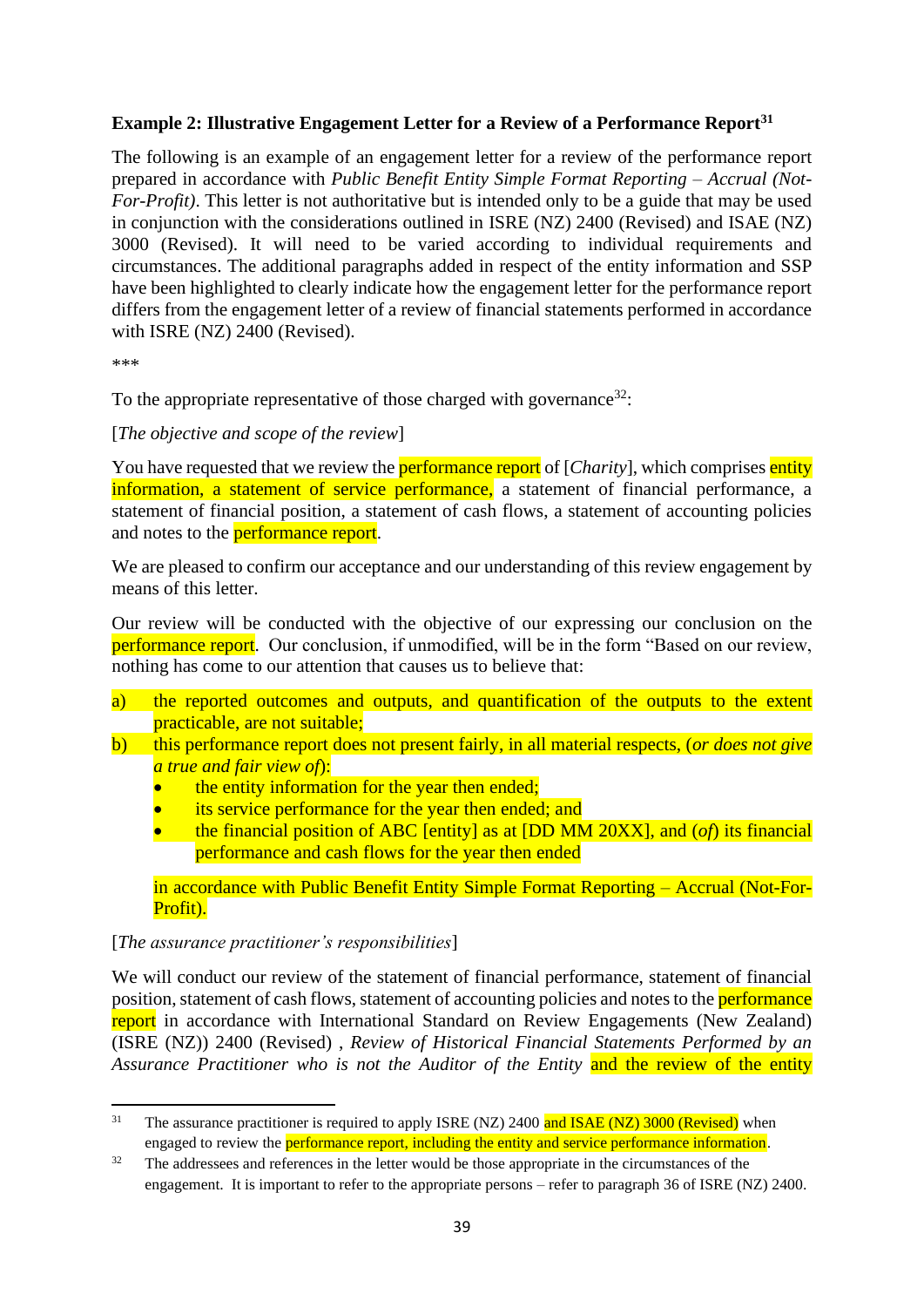information and statement of service performance in accordance with the International Standard on Assurance Engagements (New Zealand) (ISAE (NZ)) 3000 (Revised). Those standards require us to conclude whether anything has come to our attention that causes us to believe that the **performance report**, taken as a whole, is not prepared in all material respects in accordance with the Public Benefit Entity Simple Format Reporting – Accrual (Not- For Profit). Those standards also require that we comply with ethical requirements.

A review of the **performance report** in accordance with ISRE (NZ) 2400 (Revised) and ISAE (NZ) 3000 (Revised) is a limited assurance engagement. We will perform procedures, primarily consisting of making enquiries of management and others within the entity, as appropriate, and applying analytical procedures, and evaluate the evidence obtained. The procedures selected depend on our judgement, including identifying areas where the risk of material misstatement is likely to arise and includes performing procedures to obtain evidence about and evaluating whether the reported outcomes and outputs, and quantification of the outputs to the extent practicable, are relevant, reliable, comparable and understandable. We will also perform additional procedures if we become aware of matters that cause us to believe the **performance report** as a whole may be materially misstated. These procedures are performed to enable us to express our conclusion on the **performance report** in accordance with **ISRE (NZ) 2400** (Revised) and ISAE (NZ) 3000 (Revised). The procedures selected will depend on what we consider necessary applying our professional judgement, based on our understanding of ABC Entity and its environment, and our understanding of Public Benefit Entity Simple Format Reporting – Accrual (Not-For-Profit) and its application in the industry context.

A review is not an audit of the **performance report**, therefore:

- (a) There is a commensurately higher risk than there would be in an audit, that any material misstatements that exist in the **performance report** reviewed may not be revealed by the review, even though the review is properly performed in accordance with ISRE (NZ) 2400 (Revised) and ISAE (NZ) 3000 (Revised).
- (b) In expressing our conclusion from the review of the performance report, our report on the performance report will expressly disclaim any audit opinion on the performance report.

[*The responsibilities of those charged with governance and identification of the applicable financial reporting framework*]

Our review will be conducted on the basis that [those charged with governance] acknowledge and understand that they have responsibility, on behalf of the entity:

- (a) For identifying outcomes and, outputs, and quantifying the outputs to the extent practicable, that are relevant, reliable, comparable and understandable to report in the statement of service performance:
- (b) For the preparation and fair presentation of the performance report on behalf of the entity comprising
	- the entity information
	- the statement of service performance; and
	- the statement of financial performance, statement of financial position, statement of cash flows, statement of accounting policies and notes to the performance report

in accordance with Public Benefit Entity Simple Format Reporting – Accrual (Not-For-Profit);

(c) For such internal control as [they] determine is necessary to enable the preparation of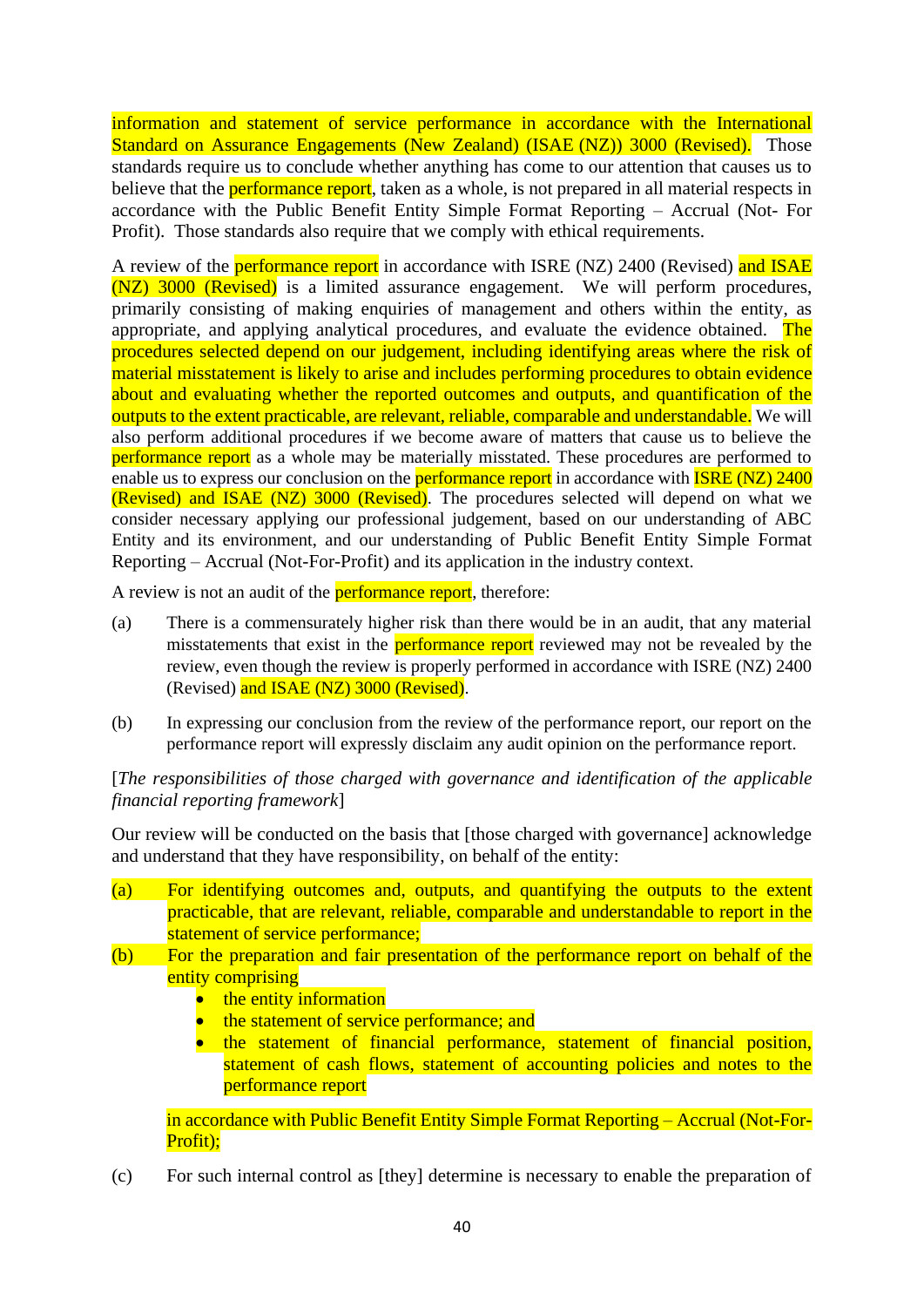the **performance report** that is free from material misstatement, whether due to fraud or error; and

- (d) To provide us with:
	- (i) Access to all information of which [management and those charged with governance] are aware that is relevant to the preparation of the **performance report** such as records, documentation and other matters;
	- (ii) Additional information that we may request from [management or the directors] for the purpose of the review; and
	- (iii) Unrestricted access to persons within the entity from whom we determine it necessary to obtain evidence.

As part of our review, we will request from [those charged with governance], written confirmation concerning representations made to us in connection with the review.

We look forward to full cooperation from your staff during our review.

### [*Other relevant information*]

[Insert other information, such as fee arrangements, billings and other specific terms, as appropriate.]

[*Reporting*]

[*Insert appropriate reference to the expected form and content of the assurance practitioner's report*.]

The form and content of our report may need to be amended in the light of our findings obtained from the review.

Please sign and return the attached copy of this letter to indicate your acknowledgement of, and agreement with, the arrangements for our review of the **performance report** including our respective responsibilities.

[Governing body]

Acknowledged and agreed on behalf of the [Governing body] by

(signed)

......................

Name and Title

Date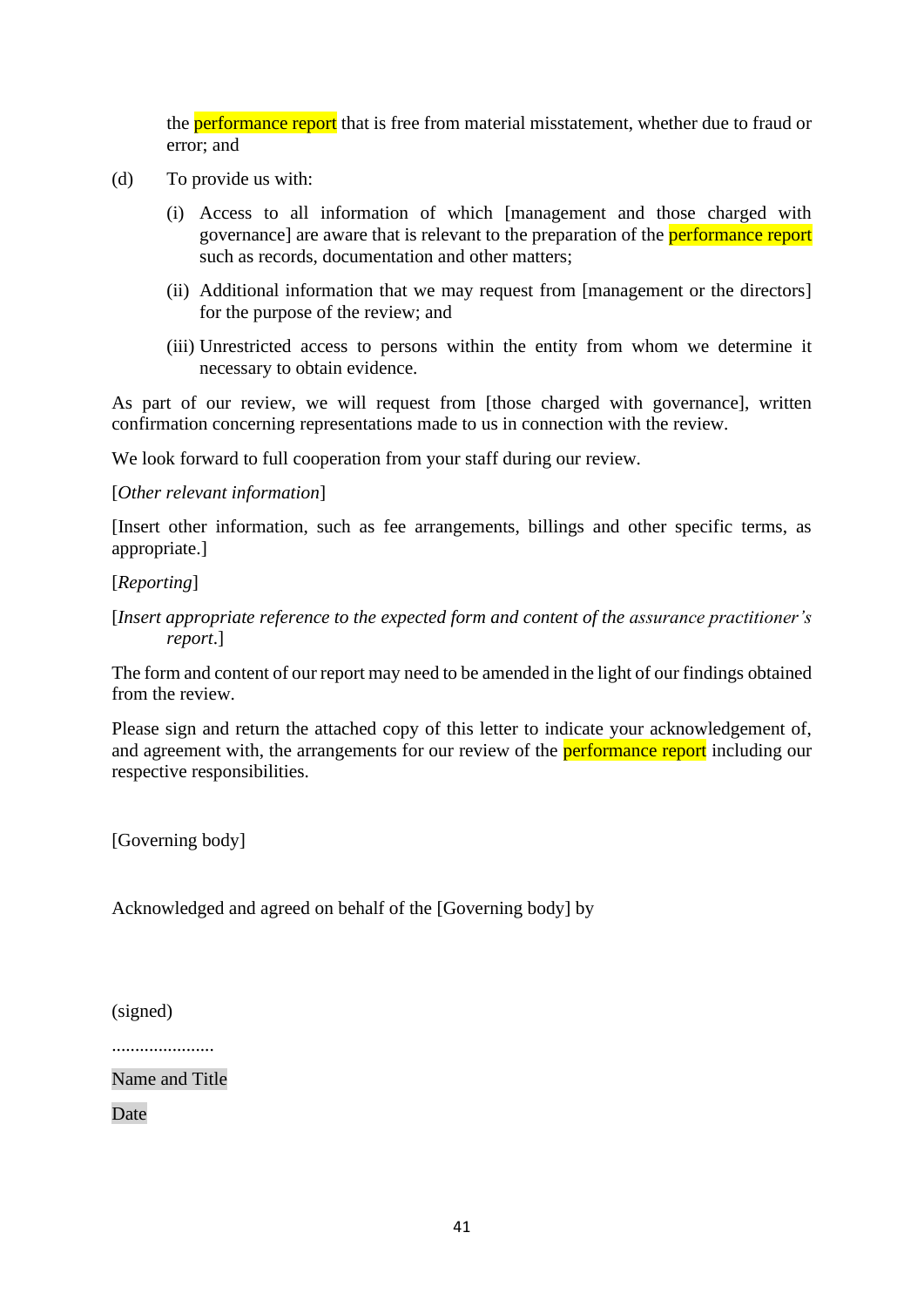# **Appendix 2**

### **Illustrative Representation Letter**

The following illustrative representation letter includes written representations that are required by ISAs (NZ) and ISAE (NZ) 3000 (Revised). This letter is not authoritative but is intended only to be a guide that may be used in conjunction with the considerations outlined in the ISAs (NZ) and ISAE (NZ) 3000 (Revised). It will need to be varied according to individual requirements and circumstances. The additional paragraphs added in respect of the entity information and SSP have been highlighted to clearly indicate how the representation letter for the performance report differs from the representation letter of an audit of financial statements performed in accordance with the ISAs (NZ).

#### (Entity Letterhead)

(To Auditor) (Date)

This representation letter is provided in connection with your audit of the **performance report** of ABC [Charity] for the year ended [DD MM 20XX] <sup>33</sup> for the purpose of expressing an opinion as to whether:

- a) the reported outcomes and outputs, and quantification of the outputs to the extent practicable, in the statement of service performance are suitable;
- b) the performance report of ABC [Charity] complies with Public Benefit Entity Simple Format Reporting – Accrual (Not-For-Profit) and gives a true and fair view of:
	- the entity information for the year then ended;
	- the service performance for the year then ended; and
	- the financial position as at [DD MM 20XX] and its financial performance and cash flows for the year then ended.

We confirm that, (to *the best of our knowledge and belief, having made such enquiries as we considered necessary for the purpose of appropriately informing ourselves*):

# *Performance Report*

- We have identified outcomes and outputs, including quantifying the outputs to the extent practicable, that are relevant, reliable, comparable and understandable, for the evaluation of the service performance of the entity.
- We have fulfilled our responsibilities on behalf of the entity, as set out in the terms of the audit engagement dated [insert date], for the preparation of the performance report of ABC [Charity] in accordance with Public Benefit Entity Simple Format Reporting – Accrual (Not-For-Profit) and that gives a fair presentation of:
	- o the entity information for the year then ended;
	- o the service performance for the year then ended; and
	- o the financial position as at [DD MM 20XX] and its financial performance and cash flows for the year then ended.
- Significant assumptions used by us in making accounting estimates, including those

<sup>&</sup>lt;sup>33</sup> Where the auditor reports on more than one period, the auditor adjusts the date so that the letter pertains to all periods covered by the auditor's report.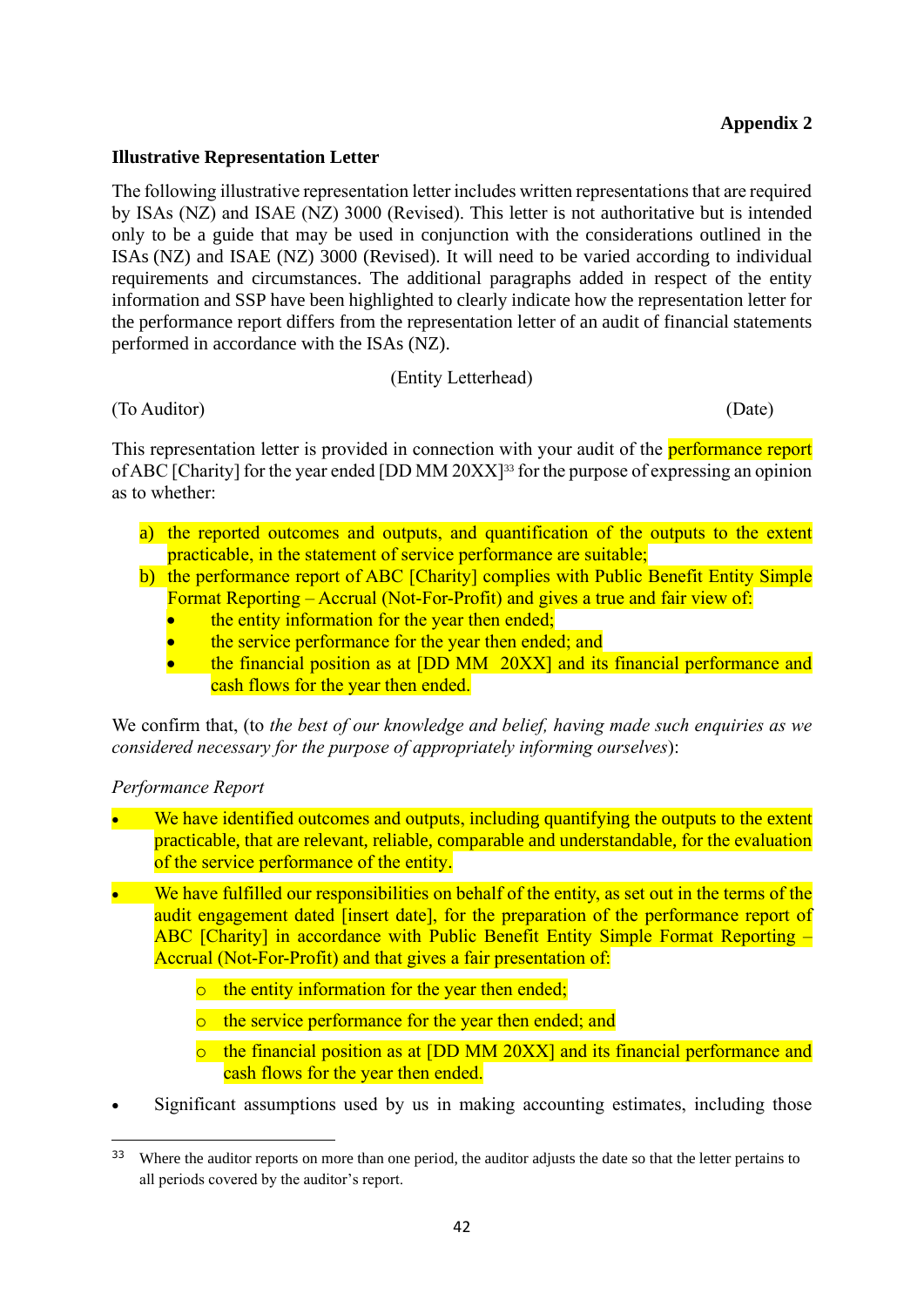measured at fair value, are reasonable. (ISA (NZ) 540)

- Related party relationships and transactions have been appropriately accounted for and disclosed in the **performance report** in accordance with the requirements of the applicable financial reporting framework. (ISA (NZ) 550)
- All events subsequent to the date of the **performance report** which require adjustment or disclosure have been adjusted or disclosed. (ISA (NZ) 560)
- The effects of uncorrected misstatements are immaterial, both individually and in the aggregate, to the **performance report** as a whole. A list of the uncorrected misstatements is attached to the representation letter. (ISA (NZ) 450)
- [Any other matters that the auditor may consider appropriate (see paragraph A10 of ISA) (NZ) 580).]

# *Information Provided*

- We have provided you with:
	- <sup>o</sup> Access to all information of which we are aware that is relevant to the preparation of the **performance report** such as records, documentation and other matters;
	- <sup>o</sup> Additional information that you have requested from us for the purpose of the audit; and
	- <sup>o</sup> Unrestricted access to persons within the entity from whom you determined it necessary to obtain audit evidence.
- All transactions have been recorded in the accounting records and are reflected in the performance report.
- We have disclosed to you the results of our assessment of the risk that the **performance** report may be materially misstated as a result of fraud. (ISA (NZ) 240)
- We have disclosed to you all information in relation to fraud or suspected fraud that we are aware of and that affects the entity and involves:
	- <sup>o</sup> Management;
	- <sup>o</sup> Employees who have significant roles in internal control; or
	- o Others where the fraud could have a material effect on the **performance report**. (ISA (NZ) 240)
- We have disclosed to you all information in relation to allegations of fraud, or suspected fraud, affecting the entity's **performance report** communicated by employees, former employees, analysts, regulators or others. (ISA (NZ) 240)
- We have disclosed to you all known instances of non-compliance or suspected noncompliance with laws and regulations whose effects should be considered when preparing a performance report. (ISA (NZ) 250)
- We have disclosed to you the identity of the entity's related parties and all the related party relationships and transactions of which we are aware. (ISA (NZ) 550)
- [Any other matters that the auditor may consider necessary (see paragraph A11 of ISA (NZ) 580).]

[Governing Body Representative] [Governing Body Representative]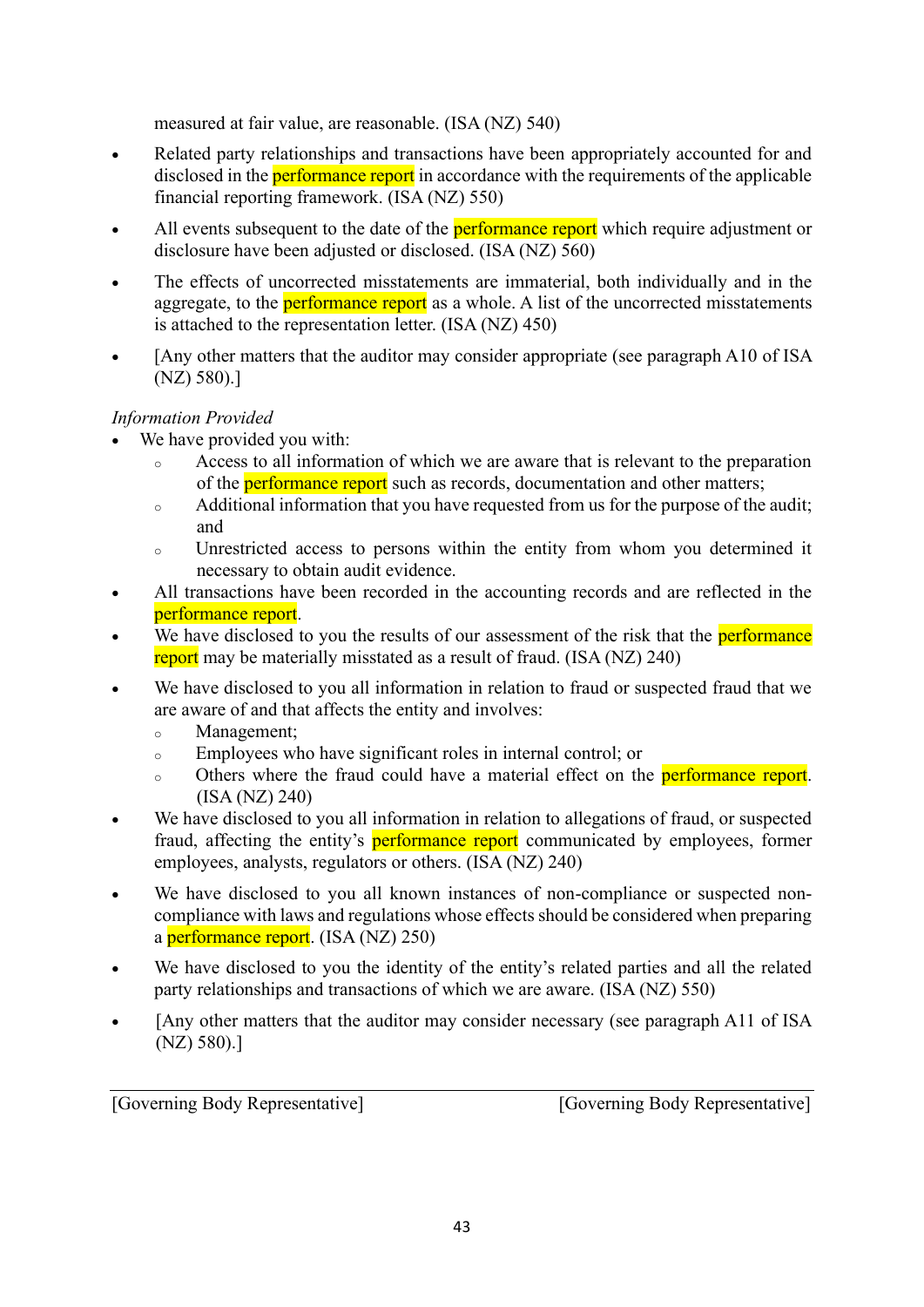# **Illustrative Assurance Reports**

# **Illustration 1: Illustrative Auditor's Report**

**Circumstances include the following:**

- **Audit of a performance report prepared in accordance with Public Benefit Entity Simple Format Reporting – Accrual (Not-For-Profit).**
- **The terms of the audit engagement reflect the description of the responsibility of those charged with governance for performance report.**

The revised auditor reporting requirements have not been reflected in this illustration. The requirements of ISA (NZ) 700 (Revised) are required for audits of financial statements for periods ending on or after 15 December 2016, although early adoption is permitted.

The highlighted sections below illustrate where an auditor's report would be amended for the audit of a performance report including entity information and the statement of service performance. Reference should be made to ISA (NZ) 700 or other relevant ISAs (NZ) to ensure that the requirements of the ISAs (NZ) have been met.

# INDEPENDENT AUDITOR'S REPORT

[Appropriate Addressee]

# **Report on the Performance Report**

We have audited the accompanying **performance report** of ABC [entity] on pages [x to xx] which comprises the entity information, the statement of service performance, the statement of financial performance and statement of cash flows for the year ended [DD MM 20XX], the statement of financial position as at [DD MM 20XX], and the statement of accounting policies and other explanatory information.

# *The Responsibility of [the Trustees]* <sup>34</sup> *for the Performance Report*

[The Trustees] are responsible on behalf of the entity for:

- (a) Identifying outcomes and outputs, and quantifying the outputs to the extent practicable, that are relevant, reliable, comparable and understandable, to report in the statement of service performance;
- (b) the preparation and fair presentation of the performance report which comprises:
	- the entity information;
	- the statement of service performance; and
	- the statement of financial performance, statement of financial position, statement of cash flows, statement of accounting policies and notes to the performance report

in accordance with Public Benefit Entity Simple Format Reporting – Accrual (Not-For-Profit) issued in New Zealand by the New Zealand Accounting Standards Board, and

<sup>&</sup>lt;sup>34</sup> Use the term that is appropriate in the context of the engagement.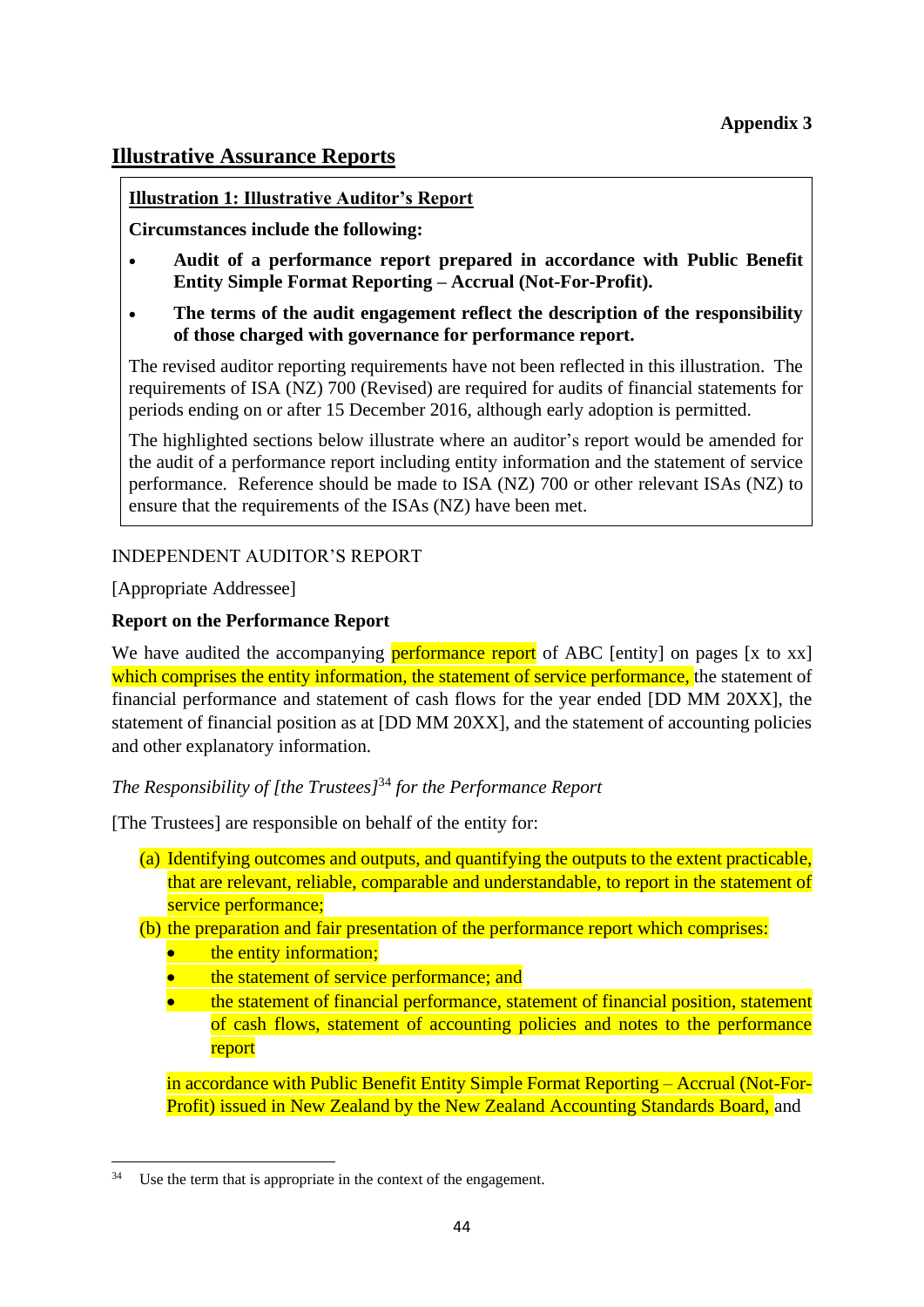(c) for such internal control as [the Trustees] determine is necessary to enable the preparation of the **performance report** that is free from material misstatement, whether due to fraud or error.

# *Auditor's Responsibility*

Our responsibility is to express an opinion on the **performance report** based on our audit. We conducted our audit of the statement of financial performance, statement of financial position, statement of cash flows, statement of accounting policies and notes to the performance report in accordance with International Standards on Auditing (New Zealand) (ISAs (NZ)), and the audit of the entity information and statement of service performance in accordance with the International Standard on Assurance Engagements (New Zealand) ISAE (NZ) 3000 (Revised). Those standards require that we comply with ethical requirements and plan and perform the audit to obtain reasonable assurance about whether the **performance report** is free from material misstatement.

An audit involves performing procedures to obtain audit evidence about the amounts and disclosures in the performance report, including performing procedures to obtain evidence about and evaluating whether the reported outcomes and outputs and quantification of the outputs to the extent practicable, are relevant, reliable, comparable and understandable. The procedures selected depend on the auditor's judgement, including the assessment of the risks of material misstatement of the **performance report**, whether due to fraud or error. In making those risk assessments, the auditor considers internal control relevant to the entity's preparation and fair presentation of the **performance report** in order to design audit procedures that are appropriate in the circumstances, but not for the purpose of expressing an opinion on the effectiveness of the entity's internal control. An audit also includes, evaluating the appropriateness of accounting policies used and the reasonableness of accounting estimates made by management, as well as evaluating the overall presentation of the **performance report**.

We believe that the audit evidence we have obtained is sufficient and appropriate to provide a basis for our audit opinion.

Other than in our capacity as auditor we have no relationship with, or interests in, ABC [entity].

#### *Opinion*

In our opinion:

- a) the reported outcomes and outputs, and quantification of the outputs to the extent practicable, in the statement of service performance are suitable;
- b) the performance report on pages [x to xx] presents fairly, in all material respects, (*or gives a true and fair view of*):
	- the entity information for the year then ended;
	- the service performance for the year then ended; and
	- the financial position of ABC [entity] as at [DD MM 20XX], and its financial performance, and cash flows for the year then ended

in accordance with Public Benefit Entity Simple Format Reporting – Accrual (Not-For-Profit).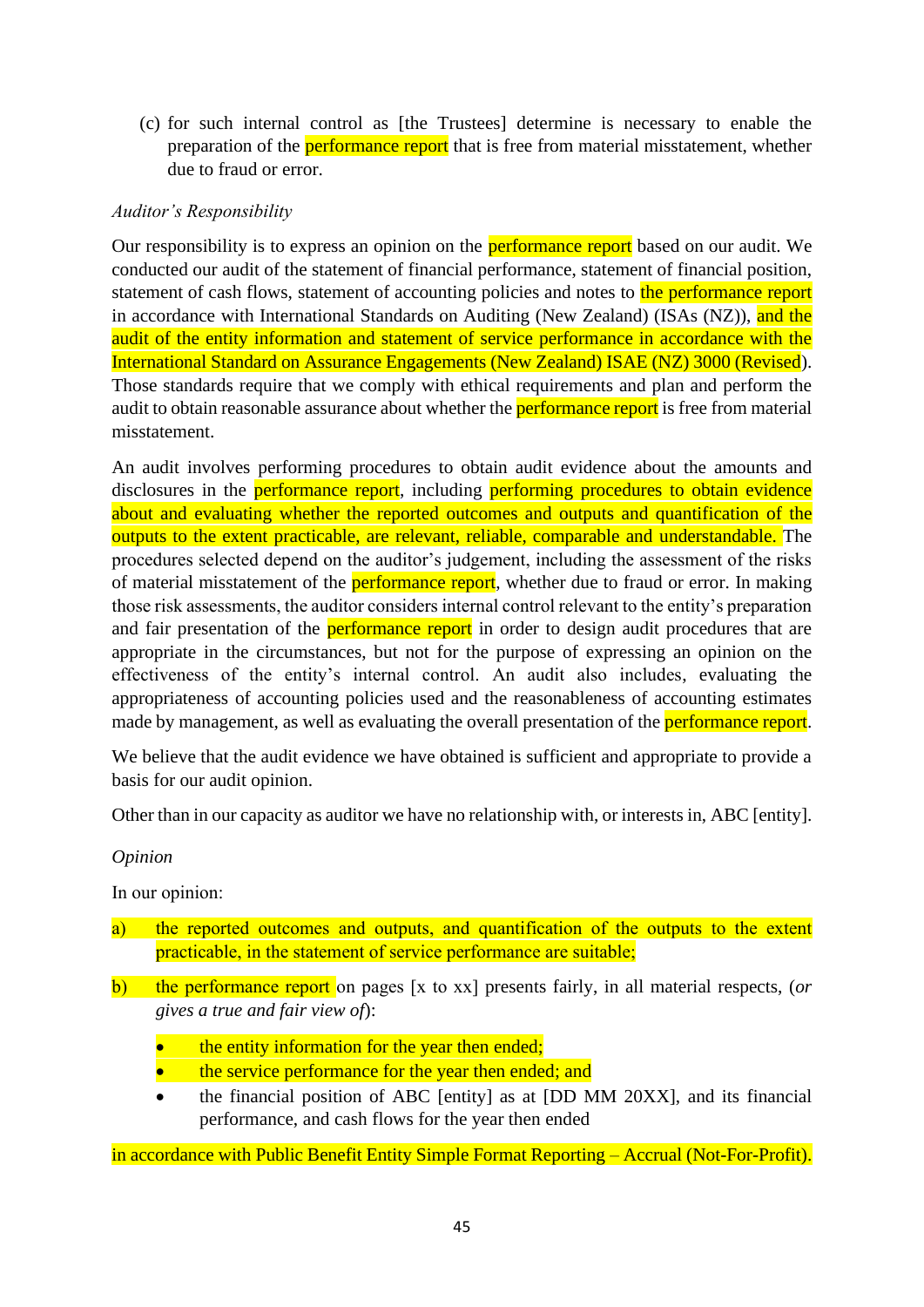[Auditor's signature] [Date of the auditor's report] [Auditor's address]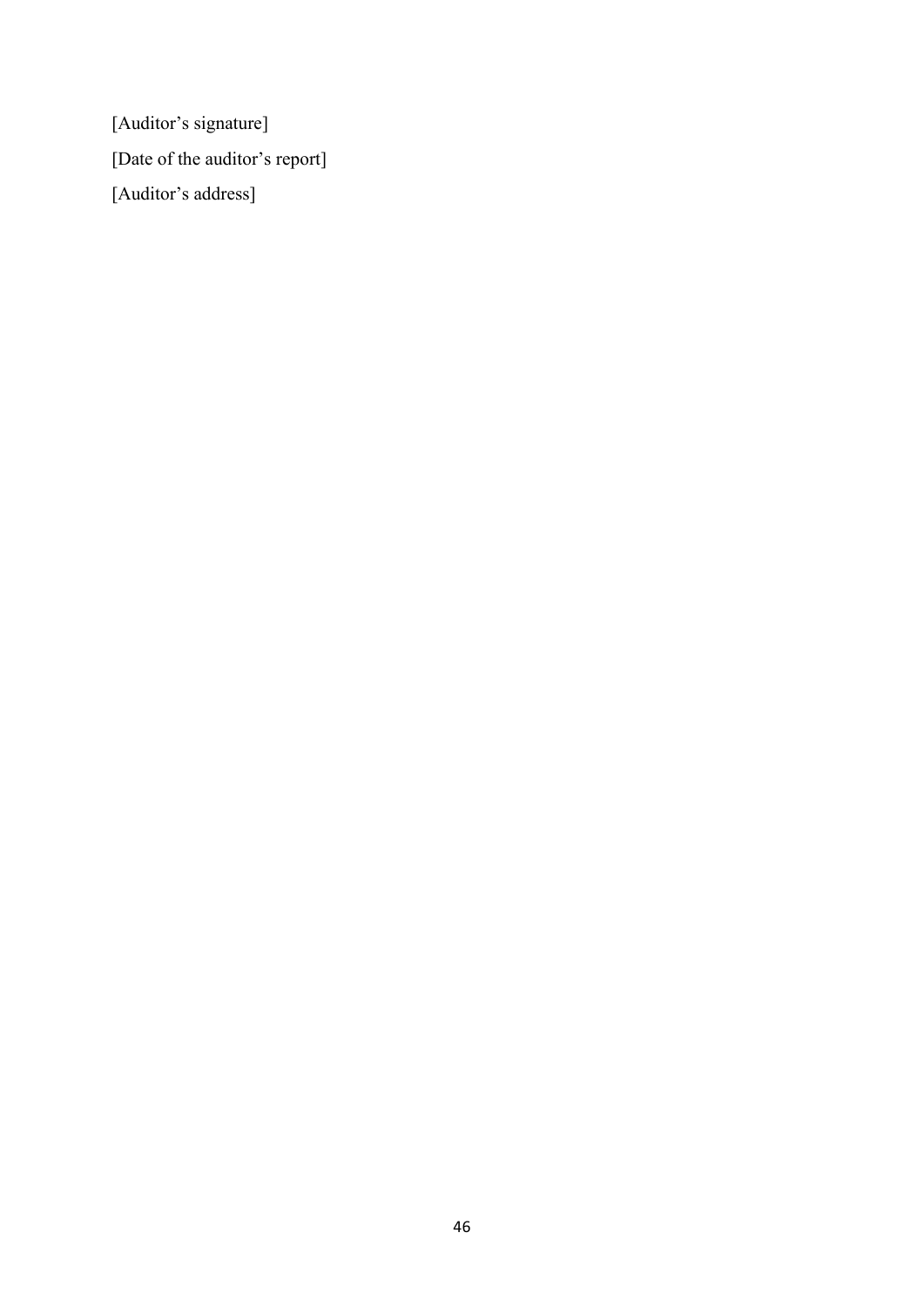# **Illustration 2: Illustrative Review Report**

**Circumstances include the following:**

- **Review of a performance report prepared in accordance with Public Benefit Entity Simple Format Reporting – Accrual (Not-For-Profit).**
- **The terms of the review engagement reflect the description of the responsibility of those charged with governance for performance report.**

The highlighted sections below illustrate where an assurance practitioner's report would be amended for the review of a performance report including entity information and the statement of service performance. Reference should be made to ISRE (NZ) 2400 (Revised) to ensure that the requirements of ISRE (NZ) 2400 (Revised) have been met.

# INDEPENDENT ASSURANCE PRACTITIONER'S REVIEW REPORT

[Appropriate Addressee]

# **Report on the Performance Report**

We have reviewed the accompanying **performance report** of ABC [entity] on pages [x to xx] which comprises the entity information, the statement of service performance, the statement of financial performance and statement of cash flows for the year ended [DD MM 20XX], the statement of financial position as at [DD MM 20XX], and the statement of accounting policies and other explanatory information.

# *The Responsibility of [the Trustees]*<sup>35</sup> *for the Performance Report*

[The Trustees] are responsible on behalf of the entity for

- a) Identifying outcomes and outputs, and quantifying the outputs to the extent practicable, that are relevant, reliable, comparable and understandable, to report in the statement of service performance;
- b) the preparation and fair presentation of the performance report which comprises:
	- the entity information
	- •
	- the statement of service performance; and
	- the statement of financial performance, statement of financial position, statement of cash flows, statement of accounting policies and notes to the performance report

in accordance with Public Benefit Entity Simple Format Reporting – Accrual (Not-For-Profit) issued in New Zealand by the New Zealand Accounting Standards Board, and

c) for such internal control as [the Trustees] determine is necessary to enable the preparation of the performance report that is free from material misstatement, whether due to fraud or error.

<sup>35</sup> Use the term that is appropriate in the context of the engagement.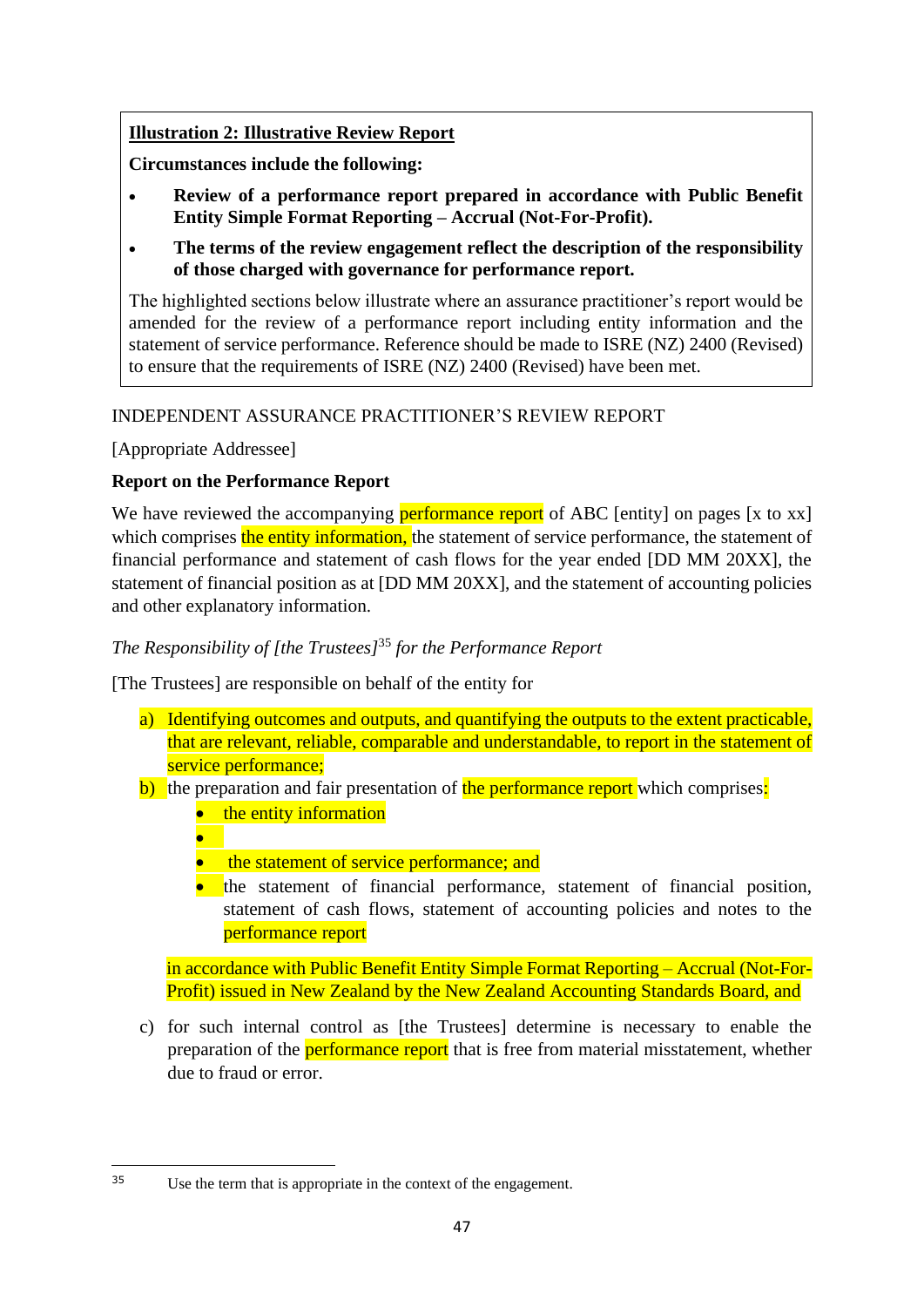# *Assurance Practitioner's Responsibility*

Our responsibility is to express a conclusion on the **performance report**. We conducted our review of the statement of financial performance, statement of financial position, statement of cash flows, statement of accounting policies and notes to the performance report in accordance with International Standard on Review Engagements (New Zealand) (ISRE (NZ)) 2400 (Revised), *Review of Historical Financial Statements Performed by an Assurance Practitioner who is not the Auditor of the Entity*, and the review of the entity information and statement of service performance in accordance with the International Standard on Assurance Engagements (New Zealand) ISAE (NZ) 3000 (Revised). Those standards require us to conclude whether anything has come to our attention that causes us to believe that the **performance report**, taken as a whole, is not prepared in all material respects in accordance with the Public Benefit Entity Simple Format Reporting – Accrual (Not-For-Profit). Those standards also require that we comply with ethical requirements.

A review of the **performance report** in accordance with ISRE (NZ) 2400(Revised) and ISAE (NZ) 3000 (Revised) is a limited assurance engagement. We will perform procedures, primarily consisting of making enquiries of management and others within the entity, as appropriate, and applying analytical procedures, and evaluate the evidence obtained. The procedures selected depend on our judgement, including the areas identified where a material misstatement is likely to arise and includes performing procedures to obtain evidence and evaluating whether the reported outcomes and outputs, and quantification of the outputs to the extent practicable, are relevant, reliable, comparable and understandable.

The procedures performed in a review are substantially less than those performed in an audit conducted in accordance with International Standards on Auditing (New Zealand) and ISAE (NZ) 3000 (Revised). Accordingly, we do not express an audit opinion on the performance report.

Other than in our capacity as assurance practitioner we have no relationship with, or interests in, ABC [entity].

# *Conclusion*

Based on our review, nothing has come to our attention that causes us to believe that:

- a) the reported outcomes and outputs, and quantification of the outputs to the extent practicable, are not suitable;
- b) the performance report on pages [x to xx] does not present fairly, in all material respects, (*or does not give a true and fair view of):*
	- the financial position of ABC [entity] as at [DD MM 20XX], and (*of*) its financial performance and cash flows for the year then ended; and
	- the entity information and its service performance for the year then ended

in accordance with Public Benefit Entity Simple Format Reporting – Accrual (Not-For-Profit).

[Assurance Practitioner's signature]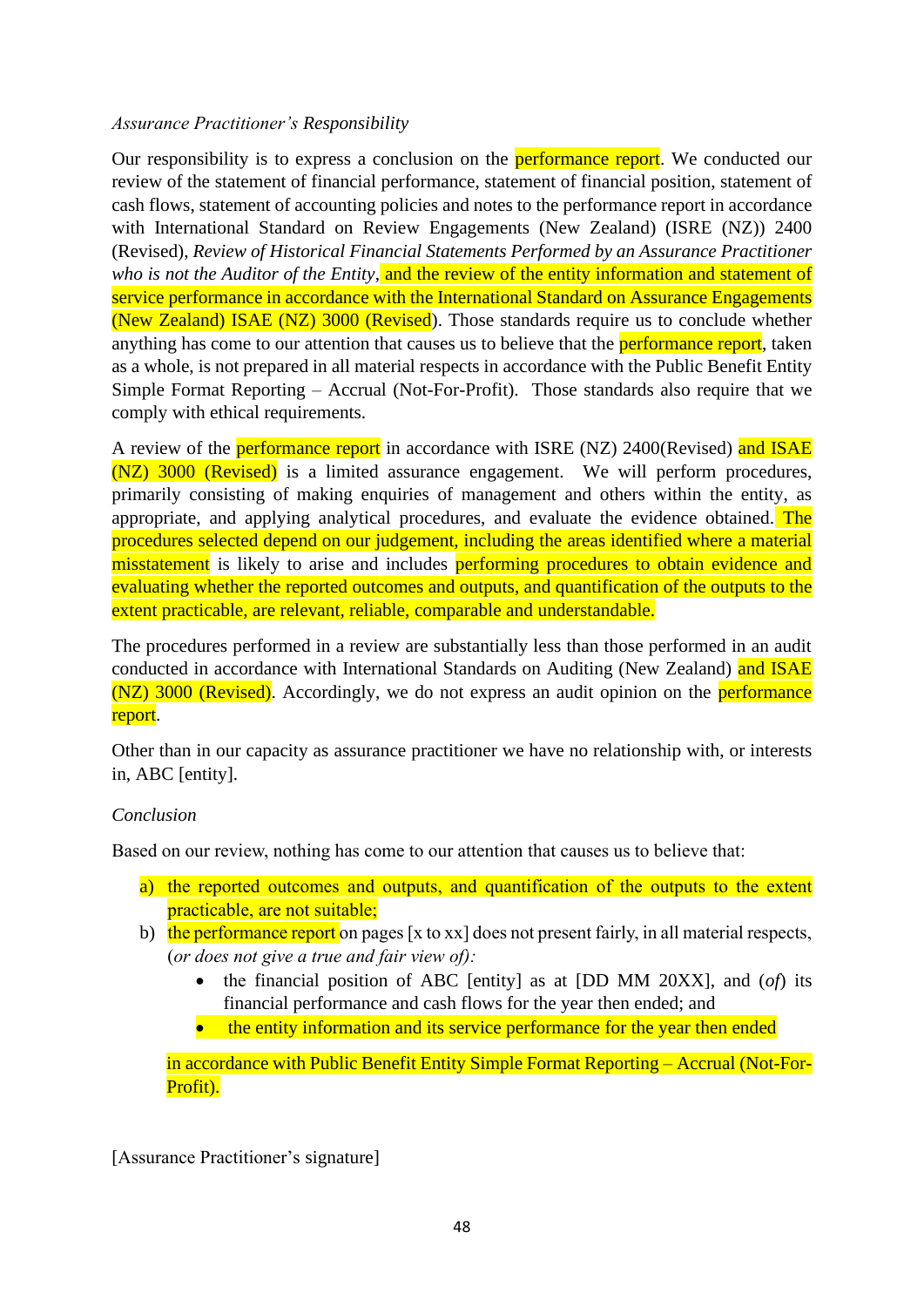[Date of the assurance practitioner's report] [Assurance practitioner's address]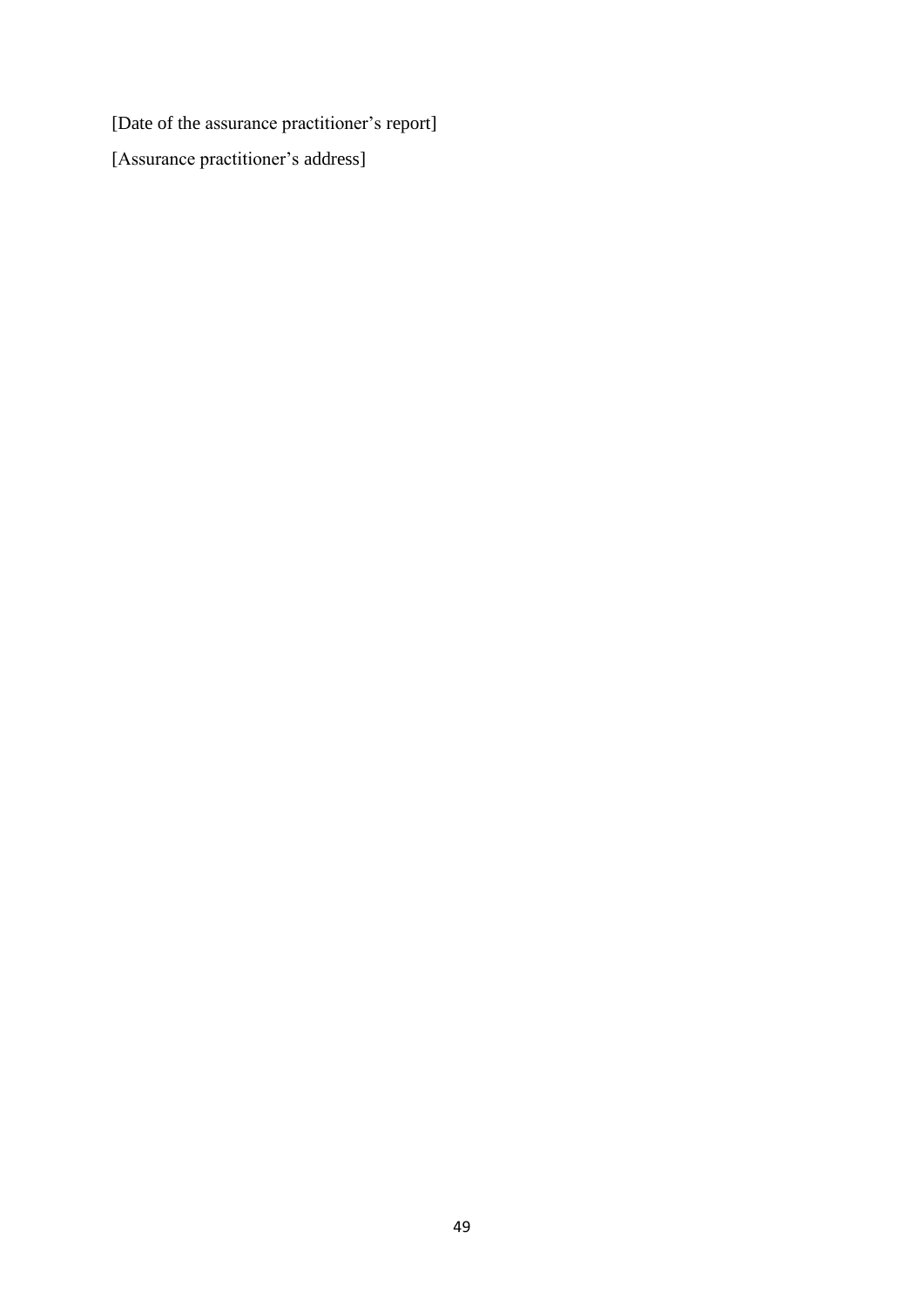### **Illustrative Modified Conclusions**

- Example 1: Qualified audit opinion the assurance practitioner is unable to obtain sufficient appropriate evidence.
- Example 2: Qualified audit opinion disagreement ABC's Performance information is not fairly stated in all material respects. The auditor disagrees with the selected outputs reported

*The following examples of extracts from modified auditor reports are for guidance only and are not intended to be exhaustive or applicable to all situations. They are based on the example report in Appendix 3 and may be adapted for limited assurance conclusions.*

### **Example 1: Qualified audit opinion – the assurance practitioner is unable to obtain sufficient appropriate evidence about reported outputs**

…

#### *Auditor's Responsibilities*

We believe that the evidence we have obtained is sufficient and appropriate to provide a basis for our unmodified opinion on the entity information, statement of financial performance, statement of financial position, statement of cash flows, statement of accounting policies and notes to the performance report and our qualified opinion on the statement of service performance.

…

#### *Basis for Qualified Opinion*

As stated in note … on page …, controls over the recording of the relevant outputs identified to be reported in accordance with Public Benefit Entity Simple Format Reporting – Accrual (Not-For-Profit) was limited during the period. Reporting of this type information is a new requirement and the entity's controls have not been in operation throughout the period. Because of these limitations, we have been unable to obtain sufficient appropriate audit evidence to support the reported [*outputs*] for the year. Consequently, we are unable to determine whether any adjustments to these amounts are necessary.

…

#### *Qualified Opinion on the statement of service performance*

In our opinion, except for the possible effects of the matter described in the Basis for Qualified Opinion paragraph:

- a) the reported outcomes and outputs, and quantification of the outputs to the extent practicable, in the statement of service performance are suitable;
- b) the performance report presents fairly, in all material respects, (*or gives a true and fair view of*) the service performance of ABC for the year ended [DD MM 20XX] in accordance with Public Benefit Entity Simple Format Reporting – Accrual (Not-For-Profit).